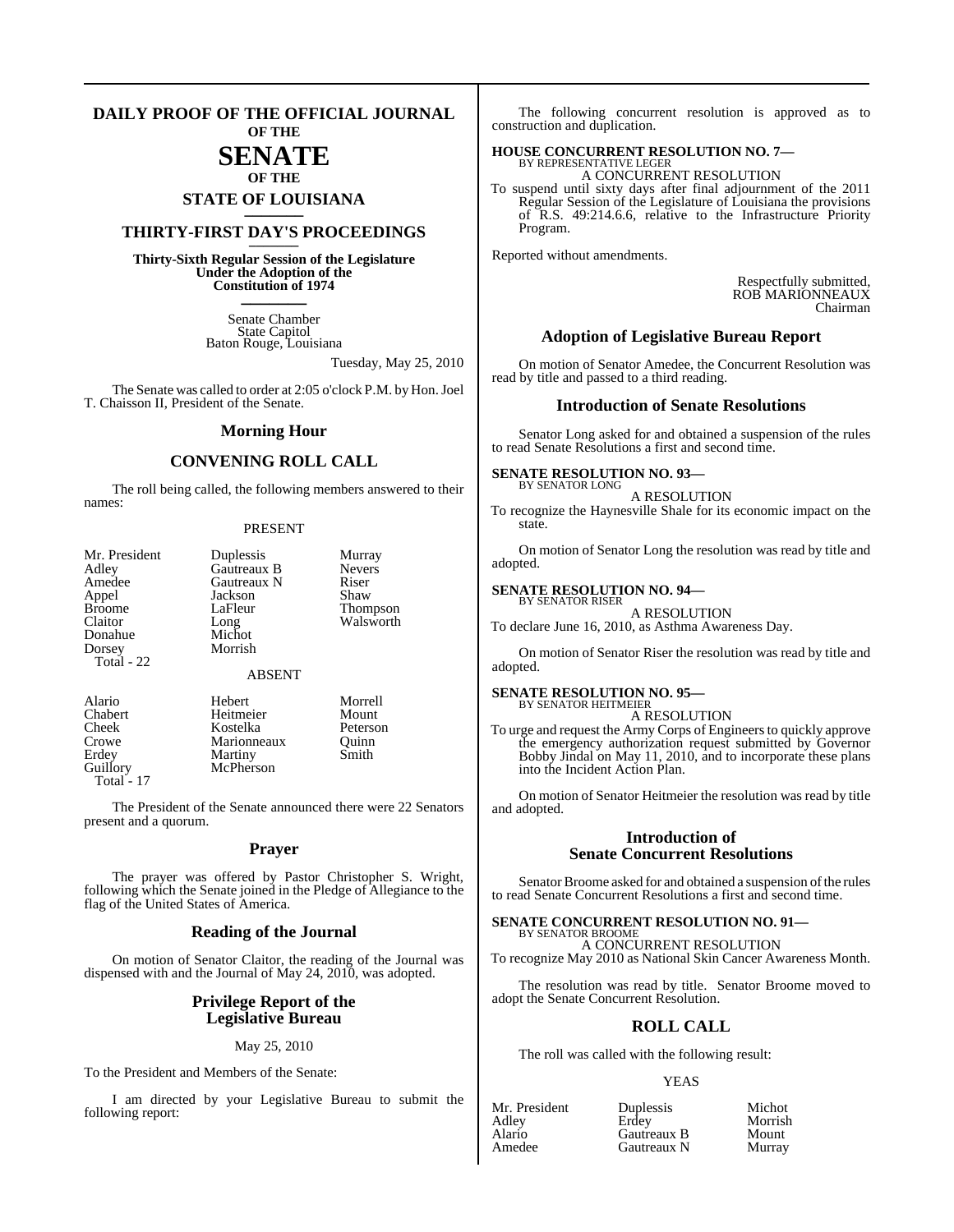Marionneaux Peterson

Total - 8

| Appel         | Hebert        | <b>Nevers</b>   |
|---------------|---------------|-----------------|
| <b>Broome</b> | Heitmeier     | Riser           |
| Chabert       | Jackson       | Shaw            |
| Cheek         | Kostelka      | <b>Thompson</b> |
| Crowe         | LaFleur       | Walsworth       |
| Donahue       | Long          |                 |
| Dorsey        | Martiny       |                 |
| Total - 31    |               |                 |
|               | <b>NAYS</b>   |                 |
| Total - 0     |               |                 |
|               | <b>ABSENT</b> |                 |
| Claitor       | McPherson     | Ouinn           |
| Guillory      | Morrell       | Smith           |

The Chair declared the Senate adopted the Senate Concurrent Resolution and ordered it sent to the House.

#### **SENATE CONCURRENT RESOLUTION NO. 92—** BY SENATOR BROOME

A CONCURRENT RESOLUTION

To declare October 1, 2010, as World Peace Day in the state of Louisiana.

The resolution was read by title. Senator Broome moved to adopt the Senate Concurrent Resolution.

#### **ROLL CALL**

The roll was called with the following result:

#### YEAS

| Mr. President<br>Adley<br>Alario<br>Amedee<br>Appel<br><b>Broome</b><br>Chabert<br>Cheek<br>Crowe<br>Donahue | Duplessis<br>Erdey<br>Gautreaux B<br>Gautreaux N<br><b>Hebert</b><br>Heitmeier<br>Jackson<br>Kostelka<br>LaFleur | Michot<br>Morrish<br>Mount<br>Murray<br><b>Nevers</b><br>Riser<br>Shaw<br><b>Thompson</b><br>Walsworth |
|--------------------------------------------------------------------------------------------------------------|------------------------------------------------------------------------------------------------------------------|--------------------------------------------------------------------------------------------------------|
| Dorsey                                                                                                       | Long<br>Martiny                                                                                                  |                                                                                                        |
| Total - 31                                                                                                   |                                                                                                                  |                                                                                                        |
|                                                                                                              | <b>NAYS</b>                                                                                                      |                                                                                                        |
| Total - 0                                                                                                    | <b>ABSENT</b>                                                                                                    |                                                                                                        |

| Claitor     | McPherson | Ouinn |
|-------------|-----------|-------|
| Guillory    | Morrell   | Smith |
| Marionneaux | Peterson  |       |
| Total - 8   |           |       |

The Chair declared the Senate adopted the Senate Concurrent Resolution and ordered it sent to the House.

#### **Messages from the House**

The following Messages from the House were received and read as follows:

#### **Message from the House**

**ASKING CONCURRENCE IN HOUSE BILLS AND JOINT RESOLUTIONS**

#### May 25, 2010

To the Honorable President and Members of the Senate:

# **Page 2 SENATE 31st DAY'S PROCEEDINGS**

I am directed to inform your honorable body that the House of Representatives has finally passed and asks your concurrence in the following House Bills and Joint Resolutions:

| HB No. 212  | HB No. 849  | HB No. 1246 |
|-------------|-------------|-------------|
| HB No. 1287 | HB No. 1297 | HB No. 1321 |
| HB No. 1435 |             |             |

Respectfully submitted, ALFRED W. SPEER Clerk of the House of Representatives

#### **House Bills and Joint Resolutions on First Reading**

#### **HOUSE BILL NO. 212—** BY REPRESENTATIVE WADDELL

AN ACT

To enact R.S.  $9:203(E)(8)$ , relative to marriage officiants, judges, and justices of the peace; to provide for the extension of authority for certain federal judges to preside over a marriage ceremony for a particular period of time; and to provide for related matters.

The bill was read by title and placed on the Calendar for a second reading.

#### **HOUSE BILL NO. 849—**

BY REPRESENTATIVE ROY AN ACT

To enact R.S. 33:2841.1, relative to the collection of municipal taxes; to authorize the employment of private counsel or an agency to assist in the collection of delinquent taxes; to require the payment of attorney fees by a tax delinquent; to provide for the amount of the attorney fees; and to provide for related matters.

The bill was read by title and placed on the Calendar for a second reading.

#### **HOUSE BILL NO. 1246—**

BY REPRESENTATIVES MCVEA AND BALDONE

- AN ACT
- To enact R.S. 22:1157, relative to contracts with dental providers; to provide that no dental plan may require that a dentist provide dental health care services to a covered person at a particular fee unless such services are covered services for which benefits are paid under a contract with such dentist; and to provide for related matters.

The bill was read by title and placed on the Calendar for a second reading.

**HOUSE BILL NO. 1287—** BY REPRESENTATIVES LORUSSO, HENDERSON, AND HUTTER AN ACT

To enact Chapter 27 of Title 25 of the Louisiana Revised Statutes of 1950, to be comprised of R.S. 25:1231 through 1237, and R.S. 36:209(Q), relative to creating the Battle of New Orleans Bicentennial Commission; to provide for membership on the commission and its operation; to provide relative to powers, duties, and activities of the commission; to provide relative to funds and property of the commission; to provide for termination of the commission; and to provide for related matters.

The bill was read by title and placed on the Calendar for a second reading.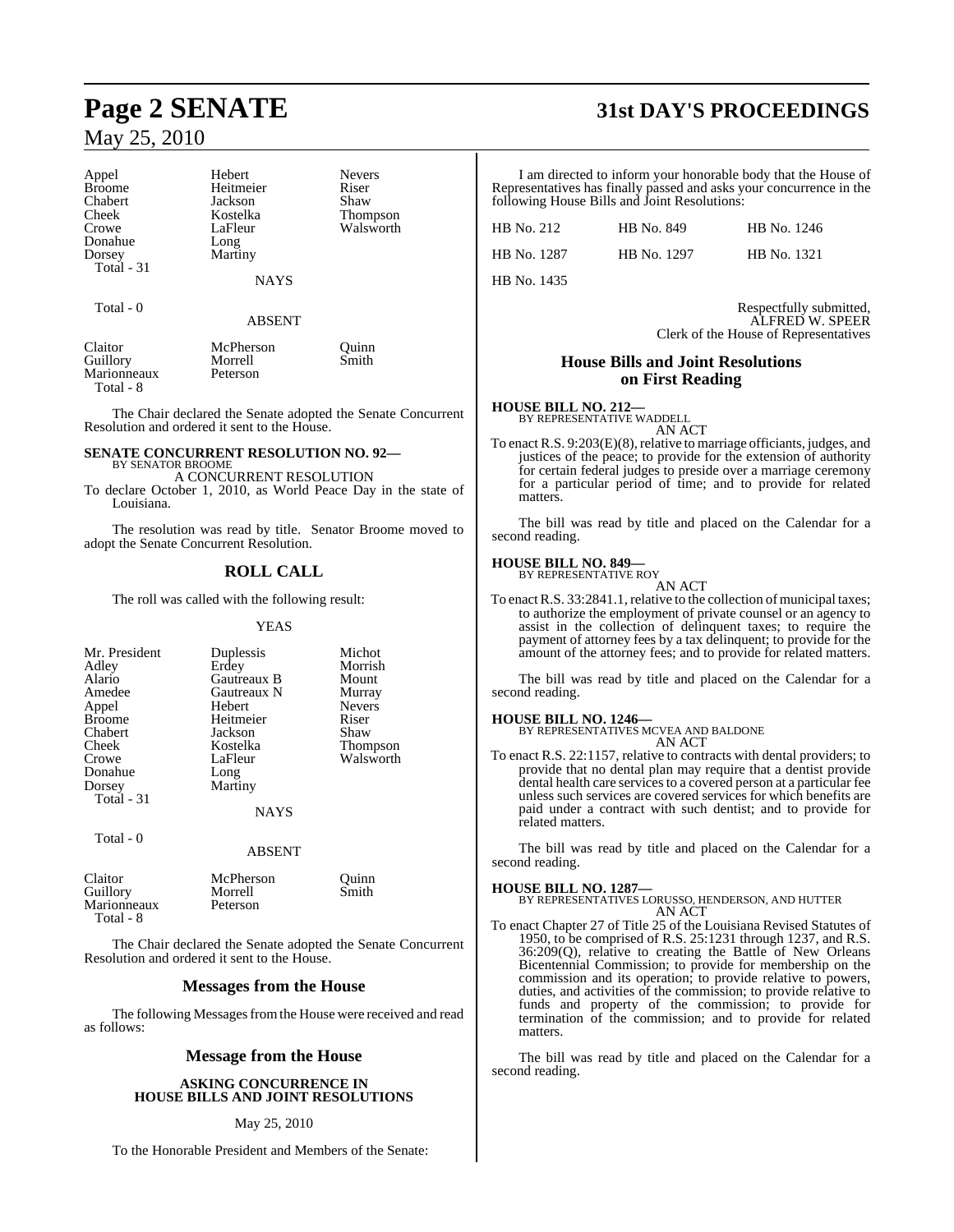# **31st DAY'S PROCEEDINGS Page 3 SENATE**

# May 25, 2010

# **HOUSE BILL NO. 1297—** BY REPRESENTATIVE WHITE

AN ACT

To amend and reenact R.S. 33:2476(B)(1)(b) and 2536(B)(1)(b) and to enact R.S.  $33:2476(B)(1)(c)$  and  $2536(B)(1)(c)$ , relative to the municipal fire and police civil service; to provide relative to the qualifications of certain members appointed to municipal fire and police civil service boards; to provide that members appointed fromfire and police departmentsshall not be required to be residents or qualified voters of the area in which they are appointed to serve or the parish in which the area is located, subject to approval of the local governing authority; and to provide for related matters.

The bill was read by title and placed on the Calendar for a second reading.

#### **HOUSE BILL NO. 1321—**

BY REPRESENTATIVE MICHAEL JACKSON AN ACT

To enact R.S. 9:1105, relative to storage tanks; to provide for certain rights relative to the placement of certain storage tanks; to provide for an exemption; to provide for preemption; and to provide for related matters.

The bill was read by title and placed on the Calendar for a second reading.

#### **HOUSE BILL NO. 1435—**

BY REPRESENTATIVE GREENE

- AN ACT
- To amend and reenact Children's Code Article 311(A)(1)(introductory paragraph) and (B)(1)(introductory paragraph), R.S.  $13:1401(A)(1)$  and  $1621(A)(3)$ , and R.S.  $46:236.2(A)(2)$  and (B)(2), and to repeal R.S. 13:1621(B) and (C), relative to jurisdiction; to provide for the exclusive jurisdiction of the East Baton Rouge Parish Family Court; and to provide for related matters.

The bill was read by title and placed on the Calendar for a second reading.

#### **House Bills and Joint Resolutions on Second Reading**

**HOUSE BILL NO. 189—** BY REPRESENTATIVE RICHARD AND SENATOR KOSTELKA AN ACT

To enact R.S. 11:441.2, relative to early retirement; to enact the Early Retirement and Payroll Reduction Act; to provide for a reduction in state employment and for early retirement of members of the Louisiana State Employees' Retirement System; to provide for eligibility, retirement benefits, restrictions on hiring new employees, abolition of vacated positions, restrictions on appropriated funds, and funding; to provide an effective date; and to provide for related matters.

The bill was read by title and referred by the President to the Committee on Retirement.

# **HOUSE BILL NO. 214—** BY REPRESENTATIVE KLECKLEY

AN ACT

To amend and reenact Code of Civil Procedure Article 253(B) and to enact Code of Civil Procedure Article 253(C), relative to the electronic filing and storage of documents; to authorize the establishment of a system; to provide procedures; and to provide for related matters.

The bill was read by title and referred by the President to the Committee on Judiciary A.

#### **HOUSE BILL NO. 244—**

BY REPRESENTATIVE KLECKLEY AN ACT

To amend and reenact R.S. 22:1000(A)(1)(a)(vi) and (2), 1002, and 1003 and to enact R.S.  $22:1003.1$ , relative to dependent health insurance coverage for children or grandchildren; to provide for such coverage until the age of twenty-six; to delete the requirement for full-time student status; to delete the requirement for unmarried status; to provide for exceptions; to set certain requirements and restrictions for health insurance issuers and health maintenance organizations in providing such coverage; to exempt the Office of Group Benefits; and to provide for related matters.

The bill was read by title and referred by the President to the Committee on Insurance.

#### **HOUSE BILL NO. 538—**

BY REPRESENTATIVE BURFORD AN ACT

To enact R.S. 33:2740.18.4, relative to the city of Mansfield; to authorize the governing authority of the city to levy and collect a hotel occupancy tax subject to voter approval; to provide for the use of such tax; and to provide for related matters.

The bill was read by title and referred by the President to the Committee on Local and Municipal Affairs.

#### **HOUSE BILL NO. 733—**

BY REPRESENTATIVE ANDERS AN ACT

To enact R.S. 3:1221, relative to carbon sequestration; to authorize participation in greenhouse gas emission reduction programs; to provide for the state's participation; and to provide for related matters.

The bill was read by title and referred by the President to the Committee on Agriculture, Forestry, Aquaculture, and Rural Development.

**HOUSE BILL NO. 781—** BY REPRESENTATIVE CHAMPAGNE AN ACT

To enact R.S. 33:7714, relative to wastewater districts; to create a consolidated wastewater district for the towns of Erath and Delcambre; to provide for the purpose, boundaries, and powers of the district; to provide for the governance of the district; to provide for the issuance of bonds; to provide restrictions on the issuance of bonds; to provide for the assumption of debt; to provide for the levy of an ad valorem tax; to provide for an election on the question of such ad valorem tax; to provide for the powers, rights, and duties of districts subsumed by this district; to provide for existing contractual rights; and to provide for related matters.

The bill was read by title and referred by the President to the Committee on Local and Municipal Affairs.

#### **HOUSE BILL NO. 1032—**

BY REPRESENTATIVE BARROW

AN ACT To amend and reenact R.S.  $33:2740.67(C)(1)$ , (2), and (3), relative to the Greenwell Springs-Airline Economic Development District; to change the membership of the board of commissioners of the district; to provide relative to terms of board members; and to provide for related matters.

The bill was read by title and referred by the President to the Committee on Local and Municipal Affairs.

#### **HOUSE BILL NO. 1172—** BY REPRESENTATIVE TUCKER

AN ACT

To amend and reenact R.S. 49:150.1, relative to the state capitol complex; to provide for the allocation and use of space within the state capitol complex; and to provide for related matters.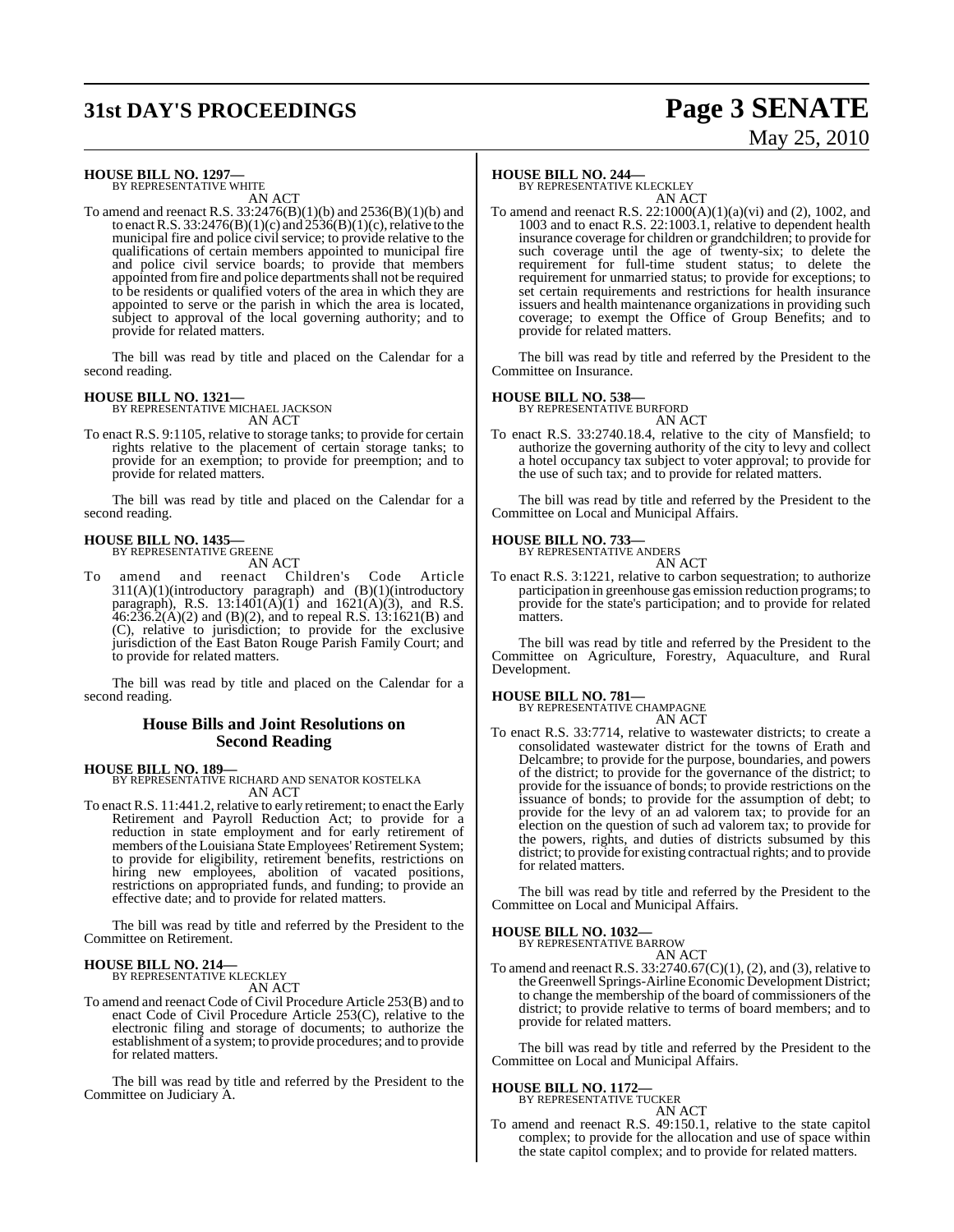# **Page 4 SENATE 31st DAY'S PROCEEDINGS**

## May 25, 2010

The bill was read by title and referred by the President to the Committee on Senate and Governmental Affairs.

# **HOUSE BILL NO. 1293—** BY REPRESENTATIVE PUGH

AN ACT

To enact R.S. 33:423.20, relative to the power of an elected chief of police in certain municipalities; to provide that the police chief shall appoint, promote, discipline, and discharge police personnel subject to limitations; and to provide for related matters.

The bill was read by title and referred by the President to the Committee on Local and Municipal Affairs.

#### **HOUSE BILL NO. 1310—** BY REPRESENTATIVE RITCHIE

AN ACT

To amend and reenact R.S. 26:932(8) and to enact R.S. 26:901(18) and 903(6), relative to tobacco products; to provide for fees applicable to tobacconists; to provide for definitions; and to provide for related matters.

The bill was read by title and referred by the President to the Committee on Judiciary B.

**HOUSE BILL NO. 1376—**<br>BY REPRESENTATIVES HINES, ABRAMSON, AUSTIN BADON, HENRY<br>BURNS, TIM BURNS, CARTER, HARDY, HAZEL, HOWARD,<br>LABRUZZO, LANDRY, LORUSSO, PEARSON, POPE, JANE SMITH, AND TEMPLET

AN ACT

To amend and reenact R.S. 17:158(A), relative to the transportation of students by local school boards to certain elementary and secondary schools; to authorize a local school board to transport to school any student who resides one mile or less from the school; to provide conditions and limitations; to provide an effective date; and to provide for related matters.

The bill was read by title and referred by the President to the Committee on Transportation, Highways and Public Works.

- **HOUSE BILL NO. 1442—** BY REPRESENTATIVES CARMODY, ARMES, CARTER, DIXON, DOWNS, RITCHIE, PATRICIA SMITH, AND THIBAUT AN ACT
- To enact R.S. 17:81.6(C), (D), (E), and (F), relative to public school employees; to provide for the reporting by public school employees ofirregularities or improprieties in the administration of standardized tests; to prohibit certain actions relative to such reporting; to provide for penalties; to provide for the recovery of damages, attorney fees, and court costs under certain circumstances; and to provide for related matters.

The bill was read by title and referred by the President to the Committee on Education.

#### **HOUSE BILL NO. 1443—**

BY REPRESENTATIVES EDWARDS, HAZEL, MCVEA, AND RICHARDSON AND SENATOR MARIONNEAUX AN ACT

To establish requirements of certain contracts entered into by the Department of Health and Hospitals for the privatization of activities performed by certain institutions or programs; to provide for the method of source selection; to provide evaluation factors to be included in a request for proposals; to require legislative approval; to provide for the submission of reports; and to provide for related matters.

The bill was read by title and referred by the President to the Committee on Health and Welfare.

#### **HOUSE BILL NO. 1458—**

BY REPRESENTATIVE LABRUZZO AN ACT

To enact R.S. 17:416.13(C) and (D), relative to student codes of conduct; to provide relative to a review by a local school board ofthe student code of conduct; to provide relative to the purpose of such review and to require certain actions as necessary; to provide guidelines and a timeline for such review; to provide definitions; to provide relative to certain notifications to students; to provide relative to the investigation of reports of certain prohibited actions; to provide an effective date; and to provide for related matters.

The bill was read by title and referred by the President to the Committee on Education.

#### **HOUSE BILL NO. 1481— (Substitute for House Bill No. 1025 by Representative Landry)** BY REPRESENTATIVE LANDRY

AN ACT

To amend and reenact R.S. 17:416.7, relative to school boards; to require school boards to notify parents prior to implementing new school uniform policies or changing existing school uniform policies; to provide for exceptions; and to provide for related matters.

The bill was read by title and referred by the President to the Committee on Education.

#### **Reports of Committees**

The following reports of committees were received and read:

### **REPORT OF COMMITTEE ON**

### **JUDICIARY B**

Senator Daniel R. Martiny, Chairman on behalf of the Committee on Judiciary B, submitted the following report:

#### May 25, 2010

To the President and Members of the Senate:

I am directed by your Committee on Judiciary B to submit the following report:

#### **SENATE BILL NO. 621—** BY SENATOR MARTINY

AN ACT

To enact R.S.  $15:574.4(A)(4)$ , relative to parole eligibility; to provide for eligibility for parole consideration for certain offenders sentenced as a habitual offender; and to provide for related matters.

Reported with amendments.

**HOUSE BILL NO. 5—**

BY REPRESENTATIVE LEGER AN ACT

To amend and reenact R.S. 49:316.1(A)(2)(a) and (c), relative to the administration of state government; to authorize the Department of Public Safety and Corrections, to accept debit or credit cards for payment of obligations owed to the state through the use of a third-party processor; to provide for the collection of a convenience fee; and to provide for related matters.

Reported with amendments.

**HOUSE BILL NO. 16—**

BY REPRESENTATIVE WOOTON AN ACT

To amend and reenact R.S. 40:1379.3(D)(2), relative to concealed handgun permits; to provide with respect to the training of persons applying for a concealed handgun permit; to provide for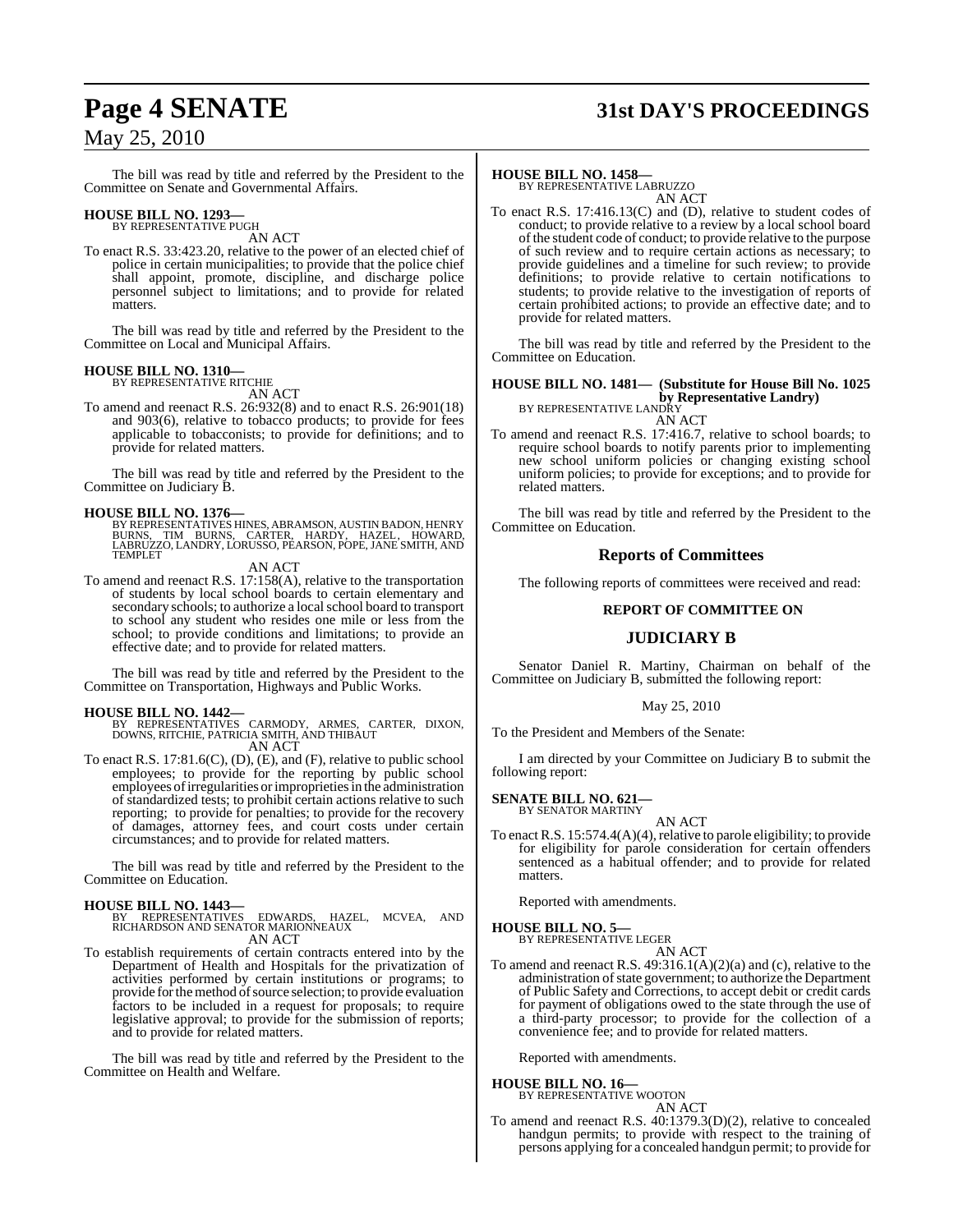# **31st DAY'S PROCEEDINGS Page 5 SENATE**

# May 25, 2010

the certification of concealed handgun permit instructors; and to provide for related matters.

Reported favorably.

**HOUSE BILL NO. 29—** BY REPRESENTATIVE WOOTON

AN ACT

To amend and reenact R.S. 15:893.1(1), relative to incarceration; to provide with respect to the assignment of inmates at certain correctional facilities; and to provide for related matters.

Reported favorably.

#### **HOUSE BILL NO. 60—** BY REPRESENTATIVE WOOTON

AN ACT

To amend and reenact R.S. 40:1379.3(A)(1), (B), (C)(introductory paragraph), and (T), relative to concealed handgun permits; to provide for the issuance of Louisiana concealed handgun permits; to provide with respect to the recognition of nonresident concealed handgun permits; to provide for a period of time when previously issued nonresident concealed handgun permits shall be considered valid; and to provide for related matters.

Reported favorably.

#### **HOUSE BILL NO. 130—**

BY REPRESENTATIVE WHITE

AN ACT

To amend and reenact Code of Criminal Procedure Articles 899(E) and 900(A)(introductory paragraph), relative to procedures following the arrest or summons for a violation of probation; to increase the time period in which a defendant shall be brought before the court for a hearing on a probation violation; to provide for the use of affidavits in determining probable cause; to provide for time limitations; and to provide for related matters.

Reported favorably.

### **HOUSE BILL NO. 141—**

BY REPRESENTATIVE WOOTON AN ACT

To amend and reenact R.S. 40:1784, relative to applications to possess or transfer certain firearms; to provide for the use of electronic applications approved by the Department of Public Safety and Corrections for the possession or transfer of certain firearms; to provide that applications for the possession or transfer of certain firearms may be filed electronically; to provide that electronic applications are contingent upon purchase of equipment; and to provide for related matters.

Reported favorably.

# **HOUSE BILL NO. 158—** BY REPRESENTATIVE WOOTON

AN ACT

To amend and reenact R.S. 40:1379.3(C)(10) and to enact R.S. 40:1379.3(C)(18) and (19), relative to concealed handgun permits; to provide for the qualifications necessary for the issuance of a permit; to provide for a waiting period for reapplication following revocation or denial; and to provide for related matters.

Reported favorably.

**HOUSE BILL NO. 195—**<br>BY REPRESENTATIVES MILLS, WOOTON, PATRICIA SMITH,<br>BARROW,BURRELL,CARMODY,DIXON,EDWARDS,HARDY,GIROD<br>JACKSON, KATZ, LAFONTA, LOPINTO, MONTOUCET, NORTON,<br>NOWLIN, ST. GERMANN, STIAES, THIERRY, AND WILLIAM

AN ACT

To amend and reenact R.S. 15:574.2(B), (C), (D), (E), and (F) and to enact R.S. 15:574.2(G), relative to the Board of Parole; to change the number of votes required to grant parole to offenders convicted of certain offenses; to provide for applicability; to provide for criteria; to provide for the granting of parole to certain offenders participating in work release programs; and to provide for related matters.

Reported favorably.

**HOUSE BILL NO. 235—** BY REPRESENTATIVE WOOTON

AN ACT

To enact R.S. 11:2185 and 2235 and R.S. 33:4712(G), relative to law enforcement officers; to authorize retired deputy sheriffs and retired municipal police officers to purchase their firearms upon retirement; to provide for certain criteria; and to provide for related matters.

Reported favorably.

#### **HOUSE BILL NO. 238—**

BY REPRESENTATIVE HOWARD AN ACT

To enact R.S. 33:1448(Y), relative to the premium costs of group health and life insurance for retired sheriffs and retired deputy sheriffs of the Sabine Parish Sheriff's Office; to provide for eligibility for payment of premium costs; and to provide for related matters.

Reported favorably.

# **HOUSE BILL NO. 556—** BY REPRESENTATIVE WOOTON

AN ACT

To amend and reenact R.S. 14:95.2(C)(4) and R.S. 40:1379.3(N)(11), relative to firearms; to provide with respect to firearm-free zones; to provide relative to the possession of firearms by concealed handgun permit holders; to retain the prohibition regarding the carrying of concealed handguns at a school; to prohibit the carrying of concealed handguns on any school campus or school bus; and to provide for related matters.

Reported favorably.

### **HOUSE BILL NO. 1214—**

BY REPRESENTATIVE WHITE AN ACT

To enact R.S. 29:739, relative to intrastate mutual aid; to provide for the creation and implementation of an Intrastate Mutual Aid Compact; to provide for an Intrastate Mutual Aid Subcommittee; to provide for guidelines and procedures; to define certain terms; to provide for responsibilities of parishes; to provide for license, certificate, and permit portability; to provide for parish reimbursement; to provide relative to workers' compensation; and to provide for related matters.

Reported favorably.

Respectfully submitted, DANIEL R. MARTINY Chairman

### **REPORT OF COMMITTEE ON**

## **AGRICULTURE, FORESTRY, AQUACULTURE, AND RURAL DEVELOPMENT**

Senator Francis C. Thompson, Chairman on behalf of the Committee on Agriculture, Forestry, Aquaculture, and Rural Development, submitted the following report:

#### May 25, 2010

To the President and Members of the Senate: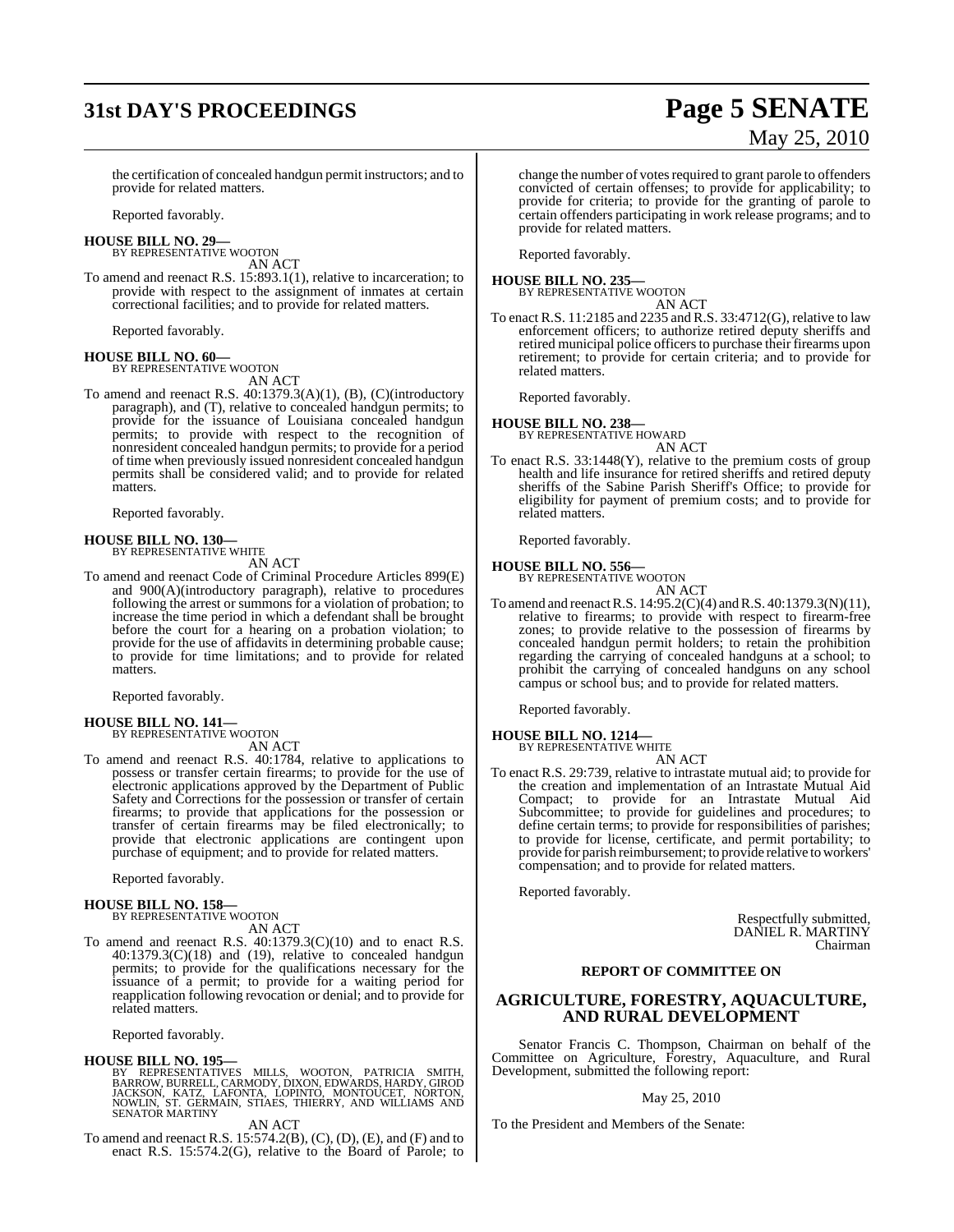# **Page 6 SENATE 31st DAY'S PROCEEDINGS**

I am directed by your Committee on Agriculture, Forestry, Aquaculture, and Rural Development to submit the following report:

# **HOUSE BILL NO. 496—** BY REPRESENTATIVE SMILEY

AN ACT

To amend and reenact R.S. 44:4.1(B)(1), to enact Chapter 10-A of Title 3 of the Louisiana Revised Statutes of 1950, to be comprised of R.S. 3:1381 through 1430.13, and to repeal Chapters 10 and 14 of Title 3 of the Louisiana Revised Statutes of 1950, comprised of R.S. 3:1311 through 1373 and 1891 through 1907, relative to the Louisiana Feed Commission and the Fertilizer Commission; to provide for the merger of the Louisiana Feed Commission and the Fertilizer Commission; to provide for membership, duties, and responsibilities; to provide for the Louisiana Agricultural Liming Materials Law, and to provide for related matters.

Reported with amendments.

**HOUSE BILL NO. 606—** BY REPRESENTATIVE ELLINGTON AN ACT

To amend and reenact R.S. 3:2891, 2892, and 2896, relative to swine running at large; to remove certain exceptions to running at large, seizure and impoundment, and liabilities; and to provide for related matters.

Reported with amendments.

**HOUSE BILL NO. 840—**<br>BY REPRESENTATIVES SIMON, BOBBY BADON, BURFORD, HENRY<br>BURNS, CHANEY, GUINN, HOWARD, LEBAS, LITTLE, PERRY,<br>RITCHIE, ROY, AND THIBAUT

AN ACT

To enact Chapter 3-E of Title 3 of the Louisiana Revised Statutes of 1950, to be comprised of R.S. 3:299, and R.S. 36:629(M) and 919.10, relative to the Louisiana Sustainable Local Food Policy Council; to provide for the council membership, duties and responsibilities, vacancies, and compensation; to provide for termination; and to provide for related matters.

Reported favorably.

#### **HOUSE BILL NO. 1463— (Substitute for House Bill No. 1183 by Representative Ritchie)** BY REPRESENTATIVE RITCHIE

AN ACT

To enact R.S. 3:3419.1 and R.S. 6:333(F)(17), relative to the communication of certain producer information; to provide for disclosure of certain financial records; and to provide for related matters.

Reported with amendments.

Respectfully submitted, FRANCIS C. THOMPSON Chairman

### **Senate Bills and Joint Resolutions on Second Reading Reported by Committees**

#### **SENATE BILL NO. 66—** BY SENATOR MORRELL

AN ACT

To amend and reenact R.S. 17:3991(B)(4) and to enact R.S.  $17:3991(C)(1)(d)$ , relative to charter schools; to require each charter school to establish an enrollment preference for students residing in the immediate neighborhood surrounding the school; to provide relative to the determination of the geographic boundaries of each such neighborhood; to require that the enrollment of each charter school be composed of a certain percentage of students residing in the immediate neighborhood of the school; to provide for effectiveness; and to provide for related matters.

Reported with amendments by the Committee on Education.

#### **SENATE COMMITTEE AMENDMENTS**

Amendments proposed by Senate Committee on Education to Original Senate Bill No. 66 by Senator Morrell

#### AMENDMENT NO. 1

On page 1, line 3, between "to" and "to establish" change "require each charter school" to "provide relative to authorization for certain charter schools"

#### AMENDMENT NO. 2

On page 1, line 6, after "neighborhood;" delete the remainder of the line, delete line 7, and at the beginning of line 8, delete "school;"

#### AMENDMENT NO. 3

On page 2, line 3, between "**within**" and "**be**" change "**will**" to "**may**"

#### AMENDMENT NO. 4

On page 2, delete lines 9 through 19, and insert the following:

"**(d) Beginning with the 2011-2012 school year, each elementary and middle charter school, other than a Type 2 charter school, may request from and be granted by its chartering authority the authority to give preference in its enrollment procedures to students residing within the neighborhood immediately surrounding the school. The geographic boundaries of the neighborhood immediately surrounding such school shall be determined by the school's chartering authority.**"

On motion of Senator Nevers, the committee amendment was adopted. The amended bill was read by title, ordered engrossed and passed to a third reading.

#### **SENATE BILL NO. 141—**

BY SENATOR HEBERT

AN ACT To amend and reenact R.S. 33:9037(A), 9038.35, and 9038.38(P), relative to tax increment finance; to authorize joint ventures or cooperative endeavors among public entities utilizing tax increment finance; and to provide for related matters.

Reported favorably by the Committee on Local and Municipal Affairs. The bill was read by title, ordered engrossed and passed to a third reading.

#### **SENATE BILL NO. 221—** BY SENATOR APPEL

AN ACT

To enact Chapter 46 of Title 33 of the Louisiana Revised Statutes of 1950, to be comprised of R.S. 33:9661, relative to political subdivisions; to prohibit a political subdivision from assessing or charging nonresidents a higher rate or fee than residents; to provide for enforcement; and to provide for related matters.

Reported with amendments by the Committee on Local and Municipal Affairs.

#### **SENATE COMMITTEE AMENDMENTS**

Amendments proposed by Senate Committee on Local and Municipal Affairs to Original Senate Bill No. 221 by Senator Appel

#### AMENDMENT NO. 1

On page 1, delete line 4, and insert "from imposing a tax or fee on certain persons or legal entities in certain circumstances; to"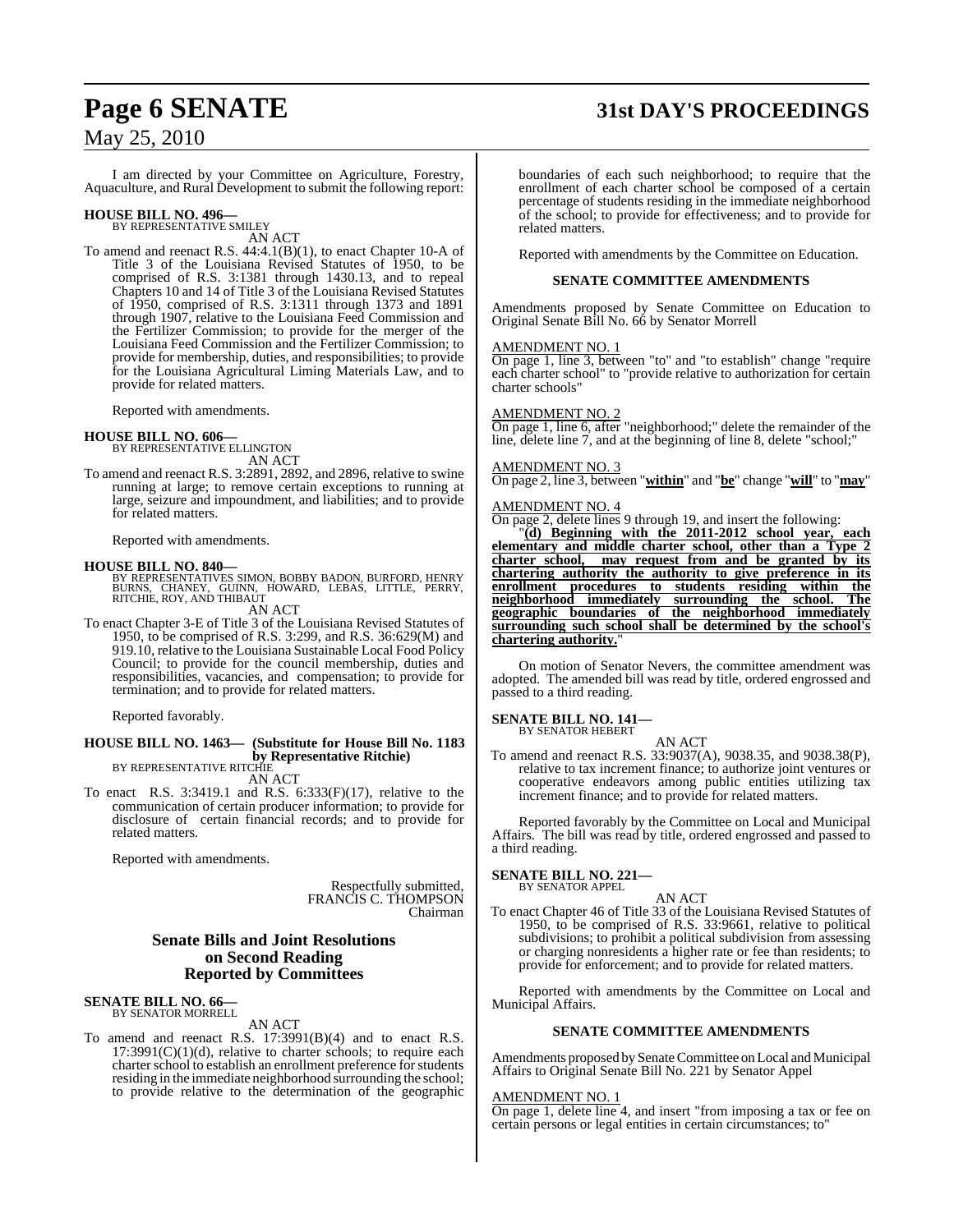# **31st DAY'S PROCEEDINGS Page 7 SENATE**

# May 25, 2010

#### AMENDMENT NO. 2

On page 1, delete lines 11 through 17, and on page 2, delete lines 1 through 7 and insert the following:

"**A. No political subdivision shall charge or impose a tax upon any person or legal entity, the sole basis of which is the fact that the person or legal entity is domiciled, registered, or organized outside of the jurisdiction of that political subdivision.**

**B. No political subdivision shall charge or impose a fee for the general use of the public streets of the political subdivision upon any person or legal entity which is domiciled, registered, or organized outside of the jurisdiction of that political subdivision, which such fee is not charged or imposed upon the persons or legal entities which are domiciled, residing, registered, organized, or doing business within the jurisdiction of that political subdivision.**"

#### AMENDMENT NO. 3

On page 2, line 8, change "**D.(1)**" to "**C.(1)**"

On motion of Senator Jackson, the committee amendment was adopted. The amended bill was read by title, ordered engrossed and passed to a third reading.

#### **SENATE BILL NO. 401—**

BY SENATORS THOMPSON AND NEVERS AND REPRESENTATIVE KATZ

AN ACT

To enact R.S.  $40:1300.144(A)(4)$ , relative to rural hospitals; to provide for rural hospital reimbursement; to provide for the development of payment methods that optimize federal funds to reduce or eliminate small rural hospitals' reliance upon uncompensated care costs funding; to provide for rules and regulations; and to provide for related matters.

Reported favorably by the Committee on Finance. The bill was read by title and passed to a third reading.

# **SENATE BILL NO. 432—** BY SENATOR MARIONNEAUX

A JOINT RESOLUTION

Proposing to Article VII, Section 4(B) and to repeal Article IX, Section 9 of the Constitution of Louisiana, relative to taxes related to natural resources and the use of such taxes; to repeal certain severance taxes; to allow certain natural resources to be subject to the levy of a tax upon hydrocarbon processing in the state imposed under the legislature's general authority to tax under the Constitution of Louisiana; to require certain dedications if such tax is levied; to provide for distribution of the revenues from such tax; and to specify an election for submission of the proposition to electors and provide a ballot proposition.

Reported without action by the Committee on Revenue and Fiscal Affairs.

On motion of Senator N. Gautreaux, the bill was returned to the Calendar, subject to call.

#### **Recess**

On motion of Senator Thompson, the Senate took a recess at 2:30 o'clock P.M. until the conclusion of the Revenue Estimating Conference Meeting.

#### **After Recess**

The Senate was called to order at 4:10 o'clock P.M. by the President of the Senate.

## **ROLL CALL**

The roll being called, the following members answered to their names:

#### PRESENT

Mr. President Hebert Mount Alario Heitmeier Murray Amedee Jackson<br>Appel LaFleur Broome Long Shaw<br>Claitor Martiny Smith Dorsey Morrell Thompson Gautreaux B Total - 24

Total - 15

Martiny<br>Morrell

LaFleur Peterson<br>Long Shaw

ABSENT

Adley Duplessis Marionneaux<br>
Chabert Erdey McPherson Chabert Erdey McPherson<br>Cheek Gautreaux N Michot Cheek Gautreaux N Micho<br>Crowe Guillory Cuinn Guillory<br>Kostelka Donahue Kostelka Riser

The President of the Senate announced there were 24 Senators present and a quorum.

### **Senate Business Resumed After Recess**

#### **Senate Bills and Joint Resolutions on Second Reading Reported by Committees, Resumed**

**SENATE BILL NO. 471—** BY SENATOR MICHOT

AN ACT

To enact Chapter 64 of Title 46 of the Louisiana Revised Statutes of 1950, to be comprised of R.S. 46:2901, relative to a special treasury fund; to create the Health Care Stabilization Fund; to provide for deposit of certain monies into the fund; to provide for the uses of monies in the fund; to provide for an effective date; and to provide for related matters.

Reported with amendments by the Committee on Finance.

#### **SENATE COMMITTEE AMENDMENTS**

Amendments proposed by Senate Committee on Finance to Original Senate Bill No. 471 by Senator Michot

#### AMENDMENT NO. 1

On page 1, line 2, change "To enact" to "To amend and reenact R.S.  $30:\overline{2483(E)}$  and  $2484(\overline{A})(1)$  and (7) and to enact R.S.  $30:2486(F)$ and"

#### AMENDMENT NO. 2

On page 1, line 3, after "relative to" delete the remainder of the line and insert the following: "special treasury funds; to remove the cap on the Oil Spill Contingency Fund in certain circumstances; to provide for the use of monies in the Oil Spill Contingency Fund during declared emergencies or disasters; to provide for the collection of the oil spill contingency fee during declared emergencies or disasters; to create the Health Care"

#### AMENDMENT NO. 3

On page 1, line 4, change "the fund" to "the Health Care Stabilization Fund"

#### AMENDMENT NO. 4

On page 1, line 5, change "the fund" to "the Health Care Stabilization Fund"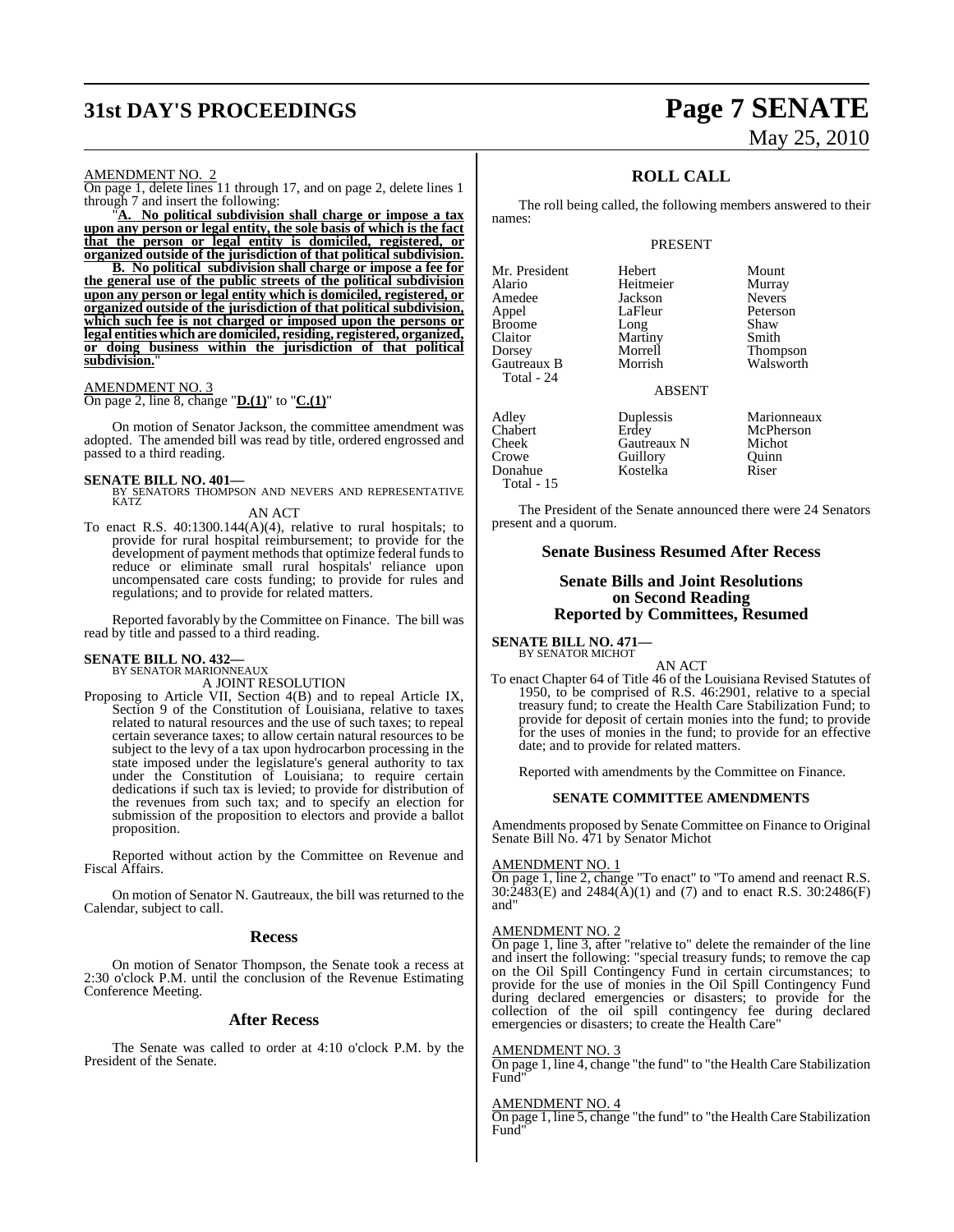# **Page 8 SENATE 31st DAY'S PROCEEDINGS**

May 25, 2010

AMENDMENT NO. 5

On page 1, between lines 7 and 8, insert the following:

"Section 1. R.S. 30:2483(E) and  $2484(A)(1)$  and  $(7)$  are hereby amended and reenacted and R.S. 30:2486(F) is hereby enacted to read as follows:

§2483. Oil Spill Contingency Fund \* \* \*

E. After compliance with the requirements of Article VII, Section 9(B) of the Constitution of Louisiana relative to the Bond Security and Redemption Fund, and prior to monies being placed in the state general fund, an amount equal to that deposited, as required in Subsection D hereof, and monies appropriated by the legislature shall be credited to a special fund hereby created in the state treasury to be known as the "Oil Spill Contingency Fund". The monies in this fund shall be used solely as provided in this Section and only in the amounts appropriated by the legislature. All unexpended and unencumbered monies in this fund at the end of the fiscal year shall remain in the fund. The monies in this fund shall be invested by the state treasurer in the same manner as monies in the state general fund, and interest earned on the investment of these monies shall remain in the fund. **Except as otherwise provided herein, the** The balance of the fund shall not exceed thirty million dollars, exclusive of all fees, other than all fees collected pursuant to R.S. 30:2485 and 2486, penalties, judgments, reimbursements, charges, interest, and federal funds collected pursuant to the provisions of this Chapter. **As authorized by Article VII, Section 10.7(C) of the Constitution of Louisiana, the amount of monies in the fund shall not be limited to thirty million dollars during a declared state of emergency or disaster caused by an unauthorized discharge of oil.**" §2484. Uses of fund

A. Money in the fund may be disbursed for the following purposes and no others:

(1) Administrative and personnel expenses of the office of the coordinator, excluding those of the oil spill technical assistance program, not to exceed six hundred thousand dollars in any fiscal year**; except that during a declared state of emergency or disaster caused by an unauthorized discharge of oil, more than six hundred thousand dollars in a fiscal year may be disbursed from the fund after approval of the commissioner of administration and the Joint Legislative Committee on the Budget**. \* \* \*

(7) Operating costs and contractsfor response and prevention as provided in this Chapter, excluding operating costs and contracts where indicated of the oil spill technical assistance program, not to exceed six hundred thousand dollars in any fiscal year**; except that during a declared state of emergency or disaster caused by an unauthorized discharge of oil, more than six hundred thousand dollars in a fiscal year may be disbursed from the fund after approval of the commissioner of administration and the Joint Legislative Committee on the Budget**. \* \* \*

§2486. Determination of fee

\* \* \* **F. Notwithstanding any other provision of law to the contrary, the amount of monies in the fund shall not be limited to seven million dollars during a declared state of emergency or disaster caused by an unauthorized discharge of oil.**"

#### AMENDMENT NO. 6

On page 1, line 8, change "Section 1." to "Section 2."

#### AMENDMENT NO. 7

On page 2, line 13, change "Section 2." to "Section 3."

On motion of Senator Michot, the committee amendment was adopted. The amended bill was read by title, ordered engrossed and passed to a third reading.

#### **SENATE BILL NO. 692—** BY SENATOR MORRELL

AN ACT

To enact R.S. 32:57(I) and R.S. 38:330.12.1, relative to the Orleans Levee District; to provide relative to the authority of and the disposition of penalties for citations issued by police officers

employed by the Orleans Levee District; and to provide for related matters.

Reported with amendments by the Committee on Transportation, Highways and Public Works.

#### **SENATE COMMITTEE AMENDMENTS**

Amendments proposed by Senate Committee on Transportation, Highways and Public Works to Original Senate Bill No. 692 by Senator Morrell

#### AMENDMENT NO. 1

On page 1, line 2, delete "Orleans Levee District" and insert "Non-Flood Protection Asset Management Authority"

#### AMENDMENT NO. 2

On page 1, line 4, delete "employed by the Orleans Levee District" and insert "of the Non-Flood Protection Asset Management Authority"

#### AMENDMENT NO. 3

On page 1, line 14, delete "**employed by the Orleans Levee District**" and insert "**of the Non-Flood Protection Asset Management Authority**"

#### AMENDMENT NO. 4

On page 1, line 15, delete "**Orleans Levee**" and delete line 16 and insert "**Non-Flood Protection Asset Management Authority.**"

#### AMENDMENT NO. 5

On page 2, line 17, after "**monthly to the**" delete the remainder ofthe line and delete line 18 and insert "**Non-Flood Protection Asset Management Authority**."

#### AMENDMENT NO. 6

On page 2, after line 18 insert the following:

Section 2. This bill shall become effective only if the Act which originated as Senate Bill No. \_\_\_\_\_ of the 2010 Regular Session of the Legislature is enacted."

On motion of Senator Erdey, the committee amendment was adopted. The amended bill was read by title, ordered engrossed and passed to a third reading.

#### **SENATE BILL NO. 699—**

BY SENATOR PETERSON

AN ACT To enact Part XV of Chapter 4 of Subtitle II of Title 39 of the Louisiana Revised Statutes of 1950, to be comprised of R.S. 39:1051, relative to local financing; to authorize public entities to create public benefit corporations and enter into contracts with such public benefit corporations for the planning, renovation, construction, leasing, subleasing, management and improvement of public properties and facilities; to exempt such public entities from limitations on property dispositions relating to surplus property in connection with the alienation or disposition of public properties and facilities to public benefit corporations created by such public entities provided that such property remains dedicated for public purposes; to authorize such public entities to enter into financing arrangements with their public benefit corporations and other private parties providing additional funds to such public benefit corporations to construct new facilities and/or to renovate existing public properties or facilities; and to provide for related matters.

Reported favorably by the Committee on Revenue and Fiscal Affairs. The bill was read by title and passed to a third reading.

#### **SENATE BILL NO. 701—**

BY SENATOR MARIONNEAUX

AN ACT To enact R.S. 17:221.4(C), relative to education; to require certain persons who fail to graduate from high school as a result of expulsion or legally and voluntarily withdrawing from their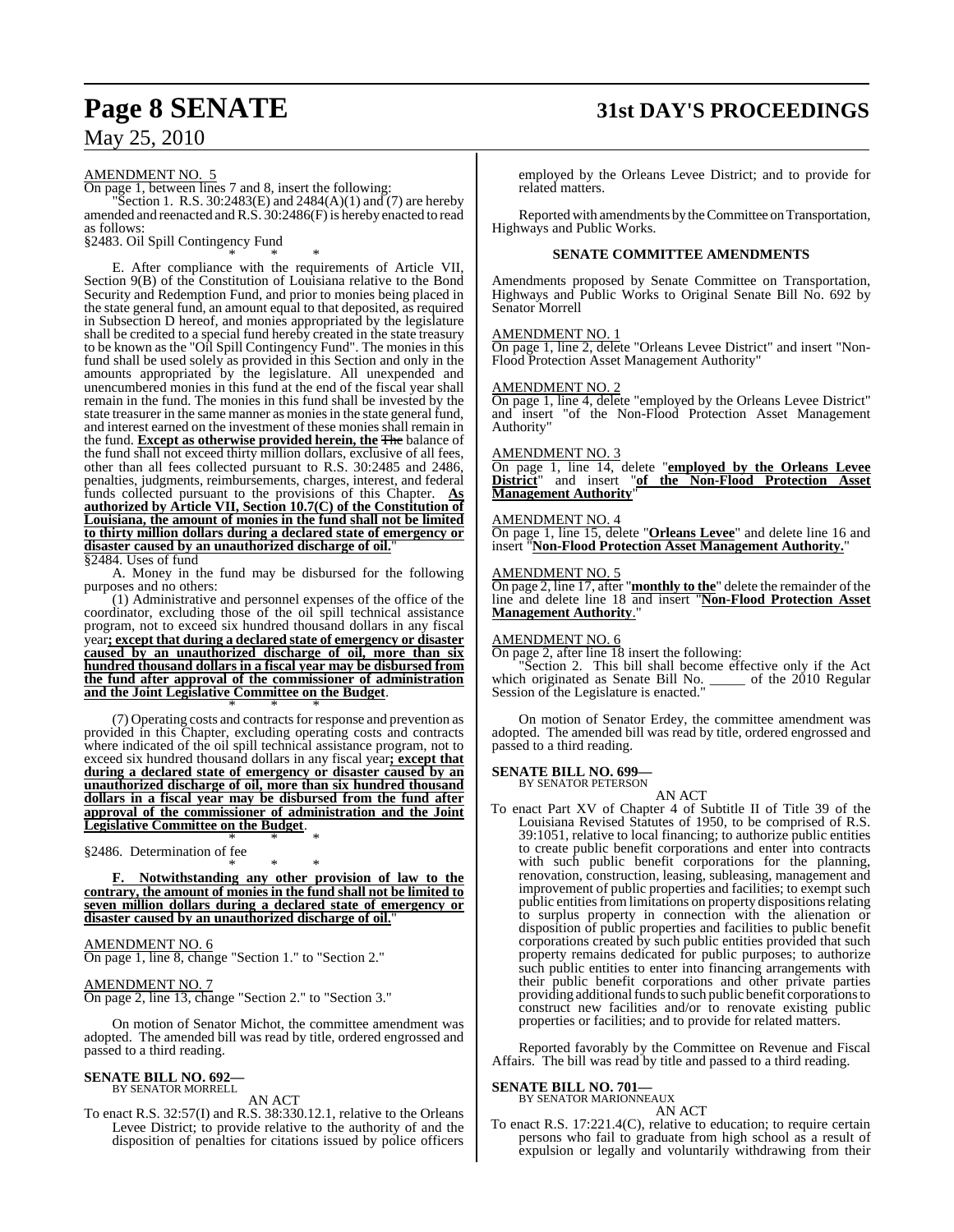# **31st DAY'S PROCEEDINGS Page 9 SENATE**

# May 25, 2010

school system to serve not less than two years in the Louisiana National Guard or United States Armed Forces; and to provide for related matters.

Reported with amendments by the Committee on Education.

#### **SENATE COMMITTEE AMENDMENTS**

Amendments proposed by Senate Committee on Education to Original Senate Bill No. 701 by Senator Marionneaux

#### AMENDMENT NO. 1

On page 1, line 2, change "R.S. 17:221.4(C)" to "R.S. 17:221.4(C) and  $(D)$ "

#### AMENDMENT NO. 2

On page 1, line 2, after "education; to" delete the remainder of the line, delete lines 3 through 4, and at the beginning of line 5, delete "Louisiana National Guard or United States Armed Forces" and insert "provide relative to options available to certain high school dropouts pursuant to court order"

#### AMENDMENT NO. 3

On page 1, delete lines 11 through 17, on page 2, delete lines 1 though 10, and insert the following:<br>"C. A student, under eighteen

A student, under eighteen years of age, who withdraws **from school, voluntarily or involuntarily, prior to graduating from high school, shall exercise one of the following options within one hundred twenty days of leaving school:**

**(1) Re-enroll in school and make continual progress toward completing the requirements for high school graduation.**

**(2) Enroll in a high school equivalency diploma program and make continual progress toward completing the requirements for earning such diploma.**

**(3) Enlist in the Louisiana National Guard or a branch of the United States Armed Forces, with a commitment for at least two years of service, and earn a high school equivalency diploma during such service period.**

**D. The provisions of Subsection C of this Section shall only apply to students who have been ruled to be truants, pursuant to the provisions of Chapter 15 of Title VII of the Louisiana Children's Code, by a court of competent jurisdiction and ordered by the court to comply with the provisions thereof.**"

On motion of Senator Nevers, the committee amendment was adopted. The amended bill was read by title, ordered engrossed and passed to a third reading.

# **SENATE BILL NO. 730—** BY SENATOR DORSEY

AN ACT

To amend and reenact R.S. 33:9097.2(B), (E)(1) and (3), and (G)(1), (3)(b) and (4), relative to the South Burbank Crime Prevention District; to provide relative to boundaries and governance; to provide relative to parcel fees and ad valorem taxes; and to provide for related matters.

Reported with amendments by the Committee on Local and Municipal Affairs.

#### **SENATE COMMITTEE AMENDMENTS**

Amendments proposed by Senate Committee on Local and Municipal Affairs to Original Senate Bill No. 730 by Senator Dorsey

AMENDMENT NO. 1

On page 1, line 2, delete " $(G)(1)$ ,  $(3)(b)$ " and insert " $(G)(3)(b)$ "

AMENDMENT NO. 2 On page 1, line 8, delete " $(G)(1)$ ,  $(3)(b)$ " and insert " $(G)(3)(b)$ "

AMENDMENT NO. 3

On page 1, at the end of line 14, change "**bayou**" to "bayou"

#### AMENDMENT NO. 4

On page 2, line 5, after "southeast," delete the remainder of the line and delete lines 6 through 11

AMENDMENT NO. 5 On page 2, line 17, after "1991," strike the remainder of the line

AMENDMENT NO. 6 On page 2, line 18, strike "Gardere Lane," and insert "**and**"

AMENDMENT NO. 7 On page 2, line 27, strike "four" and insert "**three**"

AMENDMENT NO. 8 On page 3, line 8, insert "(g)**(d)** The mayor-president shall appoint one member."

AMENDMENT NO. 9 On page 3, line 9, change "**(d)**" to "**(e)**"

AMENDMENT NO. 10 On page 3, line 26, delete "**and a millage not exceeding five mills**"

AMENDMENT NO. 11 On page 3, delete line 29 and on page 4, delete lines 1 through 5

AMENDMENT NO. 12 On page 4, line 18, strike "received" and insert "**prepared**"

AMENDMENT NO. 13 On page 4, line 19, strike "October fifteenth" and insert "**September first**"

AMENDMENT NO. 14

On page 4, line 20,strike "received" and insert "**prepared**" and strike "October fifteenth" and insert "**September first**"

### AMENDMENT NO.15

On page 4, delete line 29 and insert the following:

Section 2. The provisions of R.S. 33:9097.2(G) shall not be applicable to any parcel added to the boundaries of the South Burbank Crime Prevention District by this Act until such time as the imposition of a parcel fee has been approved by a majority of the registered voters of the district voting at an election held for that purpose.

Section 3. This Act shall become effective on July 1, 2010."

On motion of Senator Jackson, the committee amendment was adopted. The amended bill was read by title, ordered engrossed and passed to a third reading.

**SENATE BILL NO. 747—** BY SENATOR JACKSON

AN ACT

To enact R.S. 40:600.66(C) and R.S. 49:220.10, relative to housing needs in declared disaster areas as a result of hurricanes Katrina and Rita; to provide with respect to Road Home Program applicants whose claims were denied because of unresolved succession and inheritance issues; to provide for an effective date; and to provide for related matters.

Reported favorably by the Committee on Local and Municipal Affairs. The bill was read by title, ordered engrossed and passed to a third reading.

**SENATE BILL NO. 754—**

BY SENATOR MORRELL

AN ACT To amend and reenact R.S. 36:801.1(A) and R.S. 38:330.12 and to enactR.S. 36:509(P) andR.S. 38:330.12.1, relative to non-flood assets of levee districts; to provide for the management and control of such assets; to create the Non-flood Protection Asset Management Authority; to provide for the powers, duties, and functions of the authority; to provide for a board of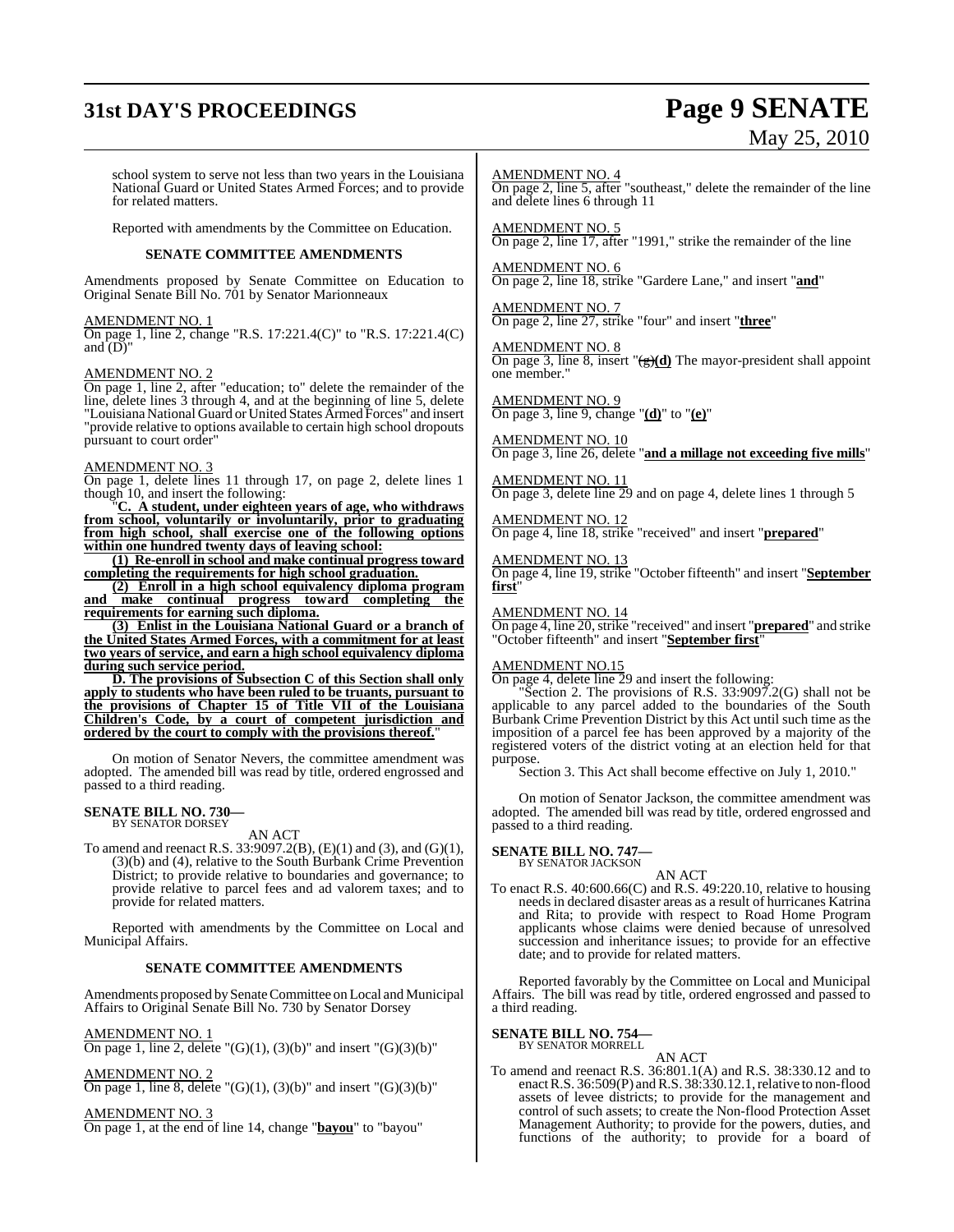# **Page 10 SENATE 31st DAY'S PROCEEDINGS**

May 25, 2010

commissioners of the authority and for the membership of the board; and to provide for related matters.

Reported by substitute by the Committee on Transportation, Highways and Public Works. The bill was read by title; the committee substitute bill was read.

#### **SENATE BILL NO. — (Substitute of Senate Bill No. 754 by Senator Morrell)** BY SENATOR MORRELL

AN ACT

To amend and reenact R.S. 36:801.1(A), R.S. 38:330.12 and 330.12.1, to enact R.S. 36:509(P) and R.S. 38:330.12.1, and to repeal R.S. 36:509(P), relative to non-flood protection assets, functions, and activities within a levee district within the jurisdiction of an authority; to provide for the management and control of such assets; to create the Non-flood Protection Asset Management Authority within the Department of Transportation and Development and as a political subdivision; to transfer management of such assets from the division of administration to the authority; to provide for the powers, duties, and functions of the authority; to provide for a board of commissioners of the authority; to provide for membership of the board of commissioners; and to provide for related matters.

Be it enacted by the Legislature of Louisiana:

Section 1. R.S. 36:801.1(A) is hereby amended and reenacted and R.S. 36:509(P) is hereby enacted to read as follows:

§509. Transfer of agencies to Department of Transportation and Development

\* \* \* **P. The Non-Flood Protection Asset Management Authority (R.S. 38:330.12.1) is placed within the Department of Transportation and Development and shall perform and exercise its powers, duties, functions, and responsibilities in the manner provided for agencies transferred in accordance with the provisions of R.S. 36:801.1.**

\* \* \* §801.1. Transfer; retention of all functions

A. The agencies transferred by the provisions of R.S. 36:4(D), 4.1(C) and (G), 53(H), 209(R), 259(J), 409(N), 509(O), **509(P),** 651(D),  $725(A)$ , and  $769(J)$  shall continue to be comprised and selected as provided by law.

\* \* \* Section 2. R.S. 38:330.12 is hereby amended and reenacted and R.S. 38:330.12.1 is hereby enacted to read as follows:

§330.12. Ownership and management of non-flood protection

functions and activities<br>On and after January A. On and after January 1, 2007, any **Any** facility or improvement within a levee district within the territorial jurisdiction of an authority, which facility or improvement is not directly related to providing adequate drainage, flood control, or water resources development pertaining to tidewater flooding, hurricane protection, or saltwater intrusion, that is owned or operated by a board of commissioners of the levee district, including all land, rights-of-way, servitudes, and improvements situated thereon, or connected therewith, for such purpose, shall be managed and controlled by the state, through the division of administration, **Non-Flood Protection Asset Management Authority, hereinafter referred to as the "authority",** without the necessity of any other act or instrument, except that for purposes of the Orleans Levee District, any such facilities or improvement shall continue to be owned by the Orleans Levee District. For the purpose of this Section only, the division of administration **authority** shall be the successor to the **state and the** board of commissioners of such levee district. The levee district state **through the division of administration** shall continue the routine maintenance of all **such non-flood** properties or facilities within its jurisdiction until the division of administration **authority** receives responsibility for such maintenance.

B.(1) The division of administration **authority** may enter into contracts, agreements, or cooperative endeavors of any nature, on behalf of the state with a state agency, political subdivision, or other legal entity or person, or any combination thereof, for the operation and maintenance of any facility or improvement, which it manages or controls pursuant to Subsection A of this Section.

(2) The division of administration **authority** may sell, lease, or otherwise transfer any such property and perform any and all things necessary to carry out the objects of this Section. If the division of administration authority determines that the sale, lease or transfer of such property is appropriate, it shall first offer the property to political subdivisions in the parish in which the property is located and state agencies conducting operations in that parish, other than levee districts, political subdivisions, or agencies responsible for flood control. If any such public entity is interested in acquiring the property, the division of administration **authority** shall evaluate proposals submitted by those entities. If no such proposal is received, or if such proposals are not determined to be in the best interest of the state **authority**, the property may be offered for sale or lease as otherwise provided by law.

C. Except as required by federal law or regulation or state constitution, the expense of operating any facility or improvement referred to in Subsection A of this Section, which produces revenue for the levee district shall be collected by the division of administration **authority** and, after deducting an amount for the expense of managing and controlling such facility or improvement, the remaining revenues therefrom shall be disbursed to the **flood protection** authority to the credit of the levee district in which the facility or improvement is located.

D. The division of administration **authority** may otherwise provide for the implementation of this Section by the adoption of rules and regulations pursuant to the Administrative Procedure Act. E. No action taken pursuant to this Section or to any provision

of this Part shall do any of the following: (1) Impair the obligation of outstanding bonded indebtedness or of any other contract of any levee district.

(2) Impair the ability of any levee district to satisfy any legal action or claim pending against the district on the effective date of this Section.

**§330.12.1. Non-Flood Protection Asset Management Authority; creation; composition; powers, duties, functions**

**A. The Non-Flood Protection Asset Management Authority, hereafter referred to as the "authority", is hereby created possessing full corporate power to manage, control, regulate, operate, and maintain any non-flood protection facility or improvement asset or function within a levee district within the jurisdiction of a flood protection authority.**

**B. The authority is placed within the Department of Transportation and Development and shall perform and exercise its powers, duties, functions, and responsibilities in the manner provided for agencies transferred in accordance with the provisions of R.S. 36:801.1. The authority shall not be eligible to receive or expend any money from the Transportation Trust Fund.**

**C. The authority shall be composed of the following members who shall be subject to Senate confirmation, provided that no state senator or state representative shall appoint himself as a member of the authority:**

**(1) One member appointed by the board of commissioners of the levee district where the non-flood asset is located.**

**(2) One member appointed by the executive director of the levee district where the non-flood asset is located.**

**(3) One member appointed by the state senator elected to represent state Senate District No. 4.**

**(4) One member appointed by the state senator elected to represent state Senate District No. 3.**

**(5) One member appointed by the state representative elected to represent state House District No. 94.**

**(6) One member appointed by the state representative elected to represent state House District No. 97.**

**(7) One member appointed by the state representative elected to represent state House District No. 101.**

**(8) One member appointed by each state representative in whose representative district a non-flood asset is located.**

**(9) One member appointed by the secretary of the Department of Transportation and Development.**

**(10) One member appointed by the commissioner of the division of administration.**

**(11) One member appointed by the chairman of the Coastal Protection and Restoration Authority.**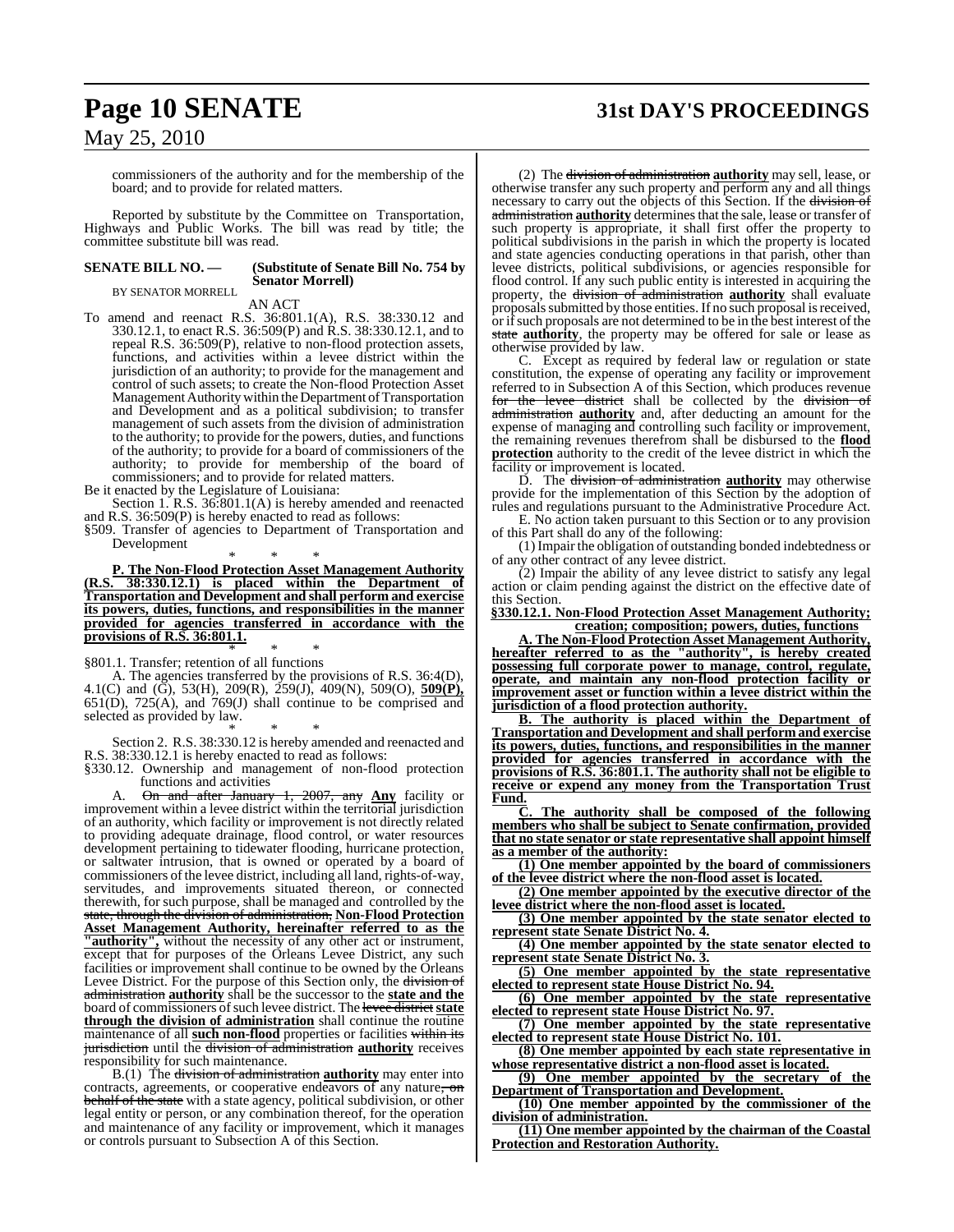# **31st DAY'S PROCEEDINGS Page 11 SENATE**

# May 25, 2010

**D.(1) Members of the authority shall serve a term of four years. Any vacancy occurring on the authority shall be filled in the same manner as the original appointment for the unexpired portion of the position vacated.**

**(2) A majority of the members of the authority shall constitute a quorum for the transaction of official business and all official actions of the authority shall require an affirmative vote by a majority of the members present and voting at a meeting.**

**(3) Members of the authority shall not receive any compensation for serving on the board but each member may receive not more that fifty dollars per day for attendance at meetings of the authority or its subcommittees. In addition, members may be reimbursed for mileage expensesincurred while in the performance of their official duties at the rate established by the division of administration for travel by state officials.**

**E. The authority shall be domiciled in the parish of Orleans.**

**F. The authority shall elect from its members a chairman and a secretary and shall select a vice-chairman to serve in the absence of the chairman. The authority may employ an executive director and such personnel as may be necessary to implement the provisions of this Section.**

**G. The authority shall be responsible for the development and implementation of a management plan to best utilize the assets under itsjurisdiction and maximize the benefits, attributes, and revenue potentials of such assets. Such plan shall include parameters for the interactions between the authority and other politicalsubdivisionsin the geographical areas of the assets under the jurisdiction of the authority and shall detail a procedure and process for the operation, maintenance, sale, lease, or transfer of any facility or improvement managed or controlled by the authority.**

Section 3. R.S. 36:801.1(A) is hereby amended and reenacted to read as follows:

§801.1. Transfer; retention of all functions

A. The agencies transferred by the provisions of R.S. 36:4(D), 4.1(C) and (G), 53(H), 209(R), 259(J), 409(N), 509(O), <del>509(P),</del>  $651(D)$ ,  $725(A)$ , and  $769(J)$  shall continue to be comprised and selected as provided by law.

\* \* \* Section 4. R.S. 38:330.12.1 is hereby amended and enacted to read as follows:

§330.12.1. Non-Flood Protection Asset Management Authority; creation; composition; powers, duties, functions

A. The Non-Flood Protection Asset Management Authority, hereafter referred to as the "authority", is hereby created **as a political subdivision** possessing full corporate power to manage, control, regulate, operate, and maintain any non-flood protection facility or improvement asset or function within a levee district within the jurisdiction of a flood protection authority.

B. The authority is placed within the Department of Transportation and Development and shall perform and exercise its powers, duties, functions, and responsibilities in the manner provided for agencies transferred in accordance with the provisions of R.S.  $36:801.1$ . The authority shall not be eligible to receive or expend any money from the Transportation Trust Fund.

C. The authority shall be composed of the following members who shall be subject to Senate confirmation, provided that no state senator or state representative shall appoint himself as a member of the authority:

(1) One member appointed by the board of commissioners ofthe levee district where the non-flood asset is located.

 $(2)$  One member appointed by the executive director of the levee district where the non-flood asset is located.

(3) One member appointed by the state senator elected to represent state Senate District No. 4.

(4) One member appointed by the state senator elected to represent state Senate District No. 3.

(5) One member appointed by the state representative elected to represent state House District No. 94.

(6) One member appointed by the state representative elected to represent state House District No. 97.

(7) One member appointed by the state representative elected to represent state House District No. 101.

(8) One member appointed by each state representative in whose representative district any non-flood asset is located.

(9) One member appointed by the secretary of the Department of Transportation and Development. **Two members appointed by the mayor of the city of New Orleans.**

 $(10)$  One member appointed by the commissioner of the division of administration.

(11) One member appointed by the chairman of the Coastal Protection and Restoration Authority.

D.(1) Members of the authority shall serve a term of four years. Any vacancy occurring on the authority shall be filled in the same manner as the original appointment for the unexpired portion of the position vacated.

(2) A majority of the members of the authority shall constitute a quorum for the transaction of official business and all official actions of the authority shall require an affirmative vote by a majority of the members present and voting at a meeting.

(3) Members of the authority shall not receive any compensation for serving on the board but each member may receive not more that fifty dollars per day for attendance at meetings of the authority or its subcommittees. In addition, members may be reimbursed for mileage expenses incurred while in the performance of their official duties at the rate established by the division of administration for travel by state officials.

E. The authority shall be domiciled in the parish of Orleans.

F. The authority shall elect from its members a chairman and a secretary and shall select a vice-chairman to serve in the absence of the chairman. The authority may employ an executive director and such personnel as may be necessary to implement the provisions of this Section.

G. The authority shall be responsible for the development and implementation of a management plan to best utilize the assets under its jurisdiction and maximize the benefits, attributes, and revenue potentials of such assets. Such plan shall include parameters for the interactions between the authority and other political subdivisions in the geographical areas of the assets under the jurisdiction of the authority and shall detail a procedure and process for the operation, maintenance, sale, lease, or transfer of any facility or improvement managed or controlled by the authority.

Section 5. R.S. 36:509(P) is hereby repealed in its entirety.

Section 6.(A) The provisions of law contained in Sections 1 and 2 of this Act shall become effective on January 1, 2011, and shall cease to be effective on January 1, 2012.

(B) The provisions of law contained in Sections 3, 4 and 5 of this Act shall become

effective on January 1, 2012.

On motion of Senator McPherson, the committee substitute bill was adopted and becomes Senate Bill No. 804 by Senator Morrell, substitute for Senate Bill No. 754 by Senator Morrell.

#### **SENATE BILL NO. 804— (Substitute of Senate Bill No. 754 by Senator Morrell)** BY SENATOR MORRELL

AN ACT

To amend and reenact R.S. 36:801.1(A), R.S. 38:330.12 and 330.12.1, to enact R.S. 36:509(P) and R.S. 38:330.12.1, and to repeal R.S. 36:509(P), relative to non-flood protection assets, functions, and activities within a levee district within the jurisdiction of an authority; to provide for the management and control of such assets; to create the Non-flood Protection Asset Management Authority within the Department of Transportation and Development and as a political subdivision; to transfer management of such assets from the division of administration to the authority; to provide for the powers, duties, and functions of the authority; to provide for a board of commissioners of the authority; to provide for membership of the board of commissioners; and to provide for related matters.

The bill was read by title and placed on the Calendar for a second reading.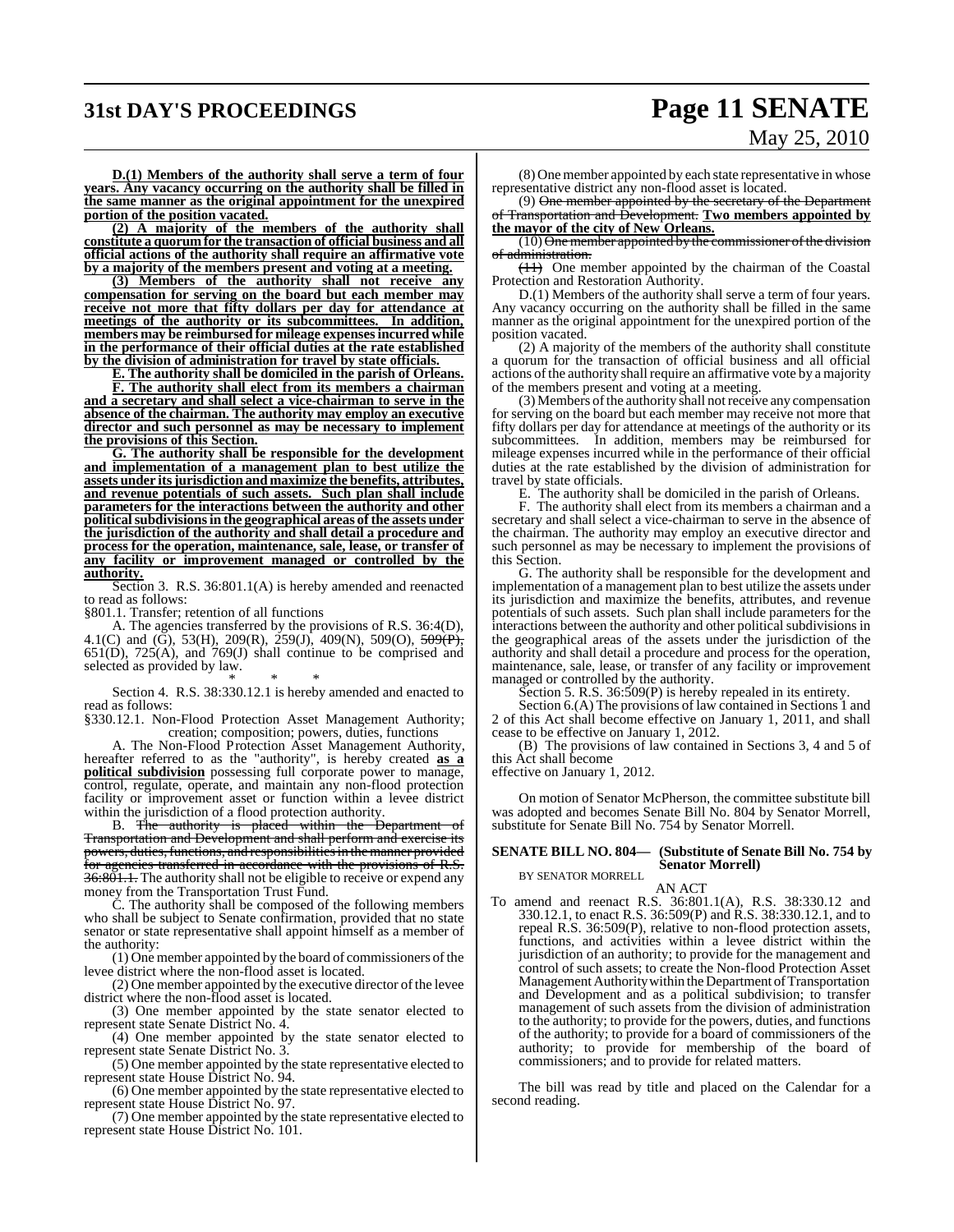# **Page 12 SENATE 31st DAY'S PROCEEDINGS**

## May 25, 2010

#### **SENATE BILL NO. 768—** BY SENATOR MCPHERSON

AN ACT

To enact R.S. 32:473.1(D) and (E), relative to motor vehicles; to provide for the presumption of responsibility for an abandoned motor vehicle; to provide for the towing and storage of an abandoned motor vehicle; and to provide for related matters.

Reported with amendments by the Committee on Transportation, Highways and Public Works.

#### **SENATE COMMITTEE AMENDMENTS**

Amendments proposed by Senate Committee on Transportation, Highways and Public Works to Original Senate Bill No. 768 by Senator McPherson

#### AMENDMENT NO. 1

On page 1, line 2, after "R.S. 32:473.1(D)" insert a comma "," and delete the remainder of the line and delete lines 3 and 4 and insert the following: "relative to motor vehicles; to provide relative to the rotation call list in connection with removal of an abandoned motor vehicle; and to provide for related"

#### AMENDMENT NO. 2

On page 1, line 7, after "R.S. 32:473.1(D)" delete "and (E) are" and insert "is"

## AMENDMENT NO. 3

On page 1, delete lines 10 through 15

#### AMENDMENT NO. 4

On page 1, line 16, change "**E.**" to "**D.**" and after "**abandoned**" insert "**motor**"

#### AMENDMENT NO. 5

On page 2, line 3, after "**Section.**" insert "**Law enforcement agencies shall maintain records of the number of abandoned motor vehicles removed.**"

On motion of Senator Erdey, the committee amendment was adopted. The amended bill was read by title, ordered engrossed and passed to a third reading.

#### **SENATE BILL NO. 772—** BY SENATOR MORRELL

AN ACT

To amend and reenact R.S. 36:801.1(A) and R.S. 38:330.12(A) and to enact R.S. 36:509(P) and R.S. 38:330.12.1, relative to the New Orleans Lakefront Airport; to create the New Orleans Lakefront Airport Authority; to provide for transfer of the management, control, and maintenance of the airport facility to the authority; to provide for the powers, duties, and functions of the authority exercised through a board of commissioners of the authority; to provide for the membership of the board of commissioners; and to provide for related matters.

Reported favorably by the Committee on Local and Municipal Affairs. The bill was read by title, ordered engrossed and passed to a third reading.

### **House Bills and Joint Resolutions on Second Reading Reported by Committees**

**HOUSE BILL NO. 7—**

BY REPRESENTATIVES WADDELL, KATZ, AND LEGER AN ACT

To enact Subpart AA of Part I of Chapter 1 of Subtitle II of Title 47 of the Louisiana Revised Statutes of 1950, to be comprised of R.S. 47:120.85, relative to state individual income tax return checkoffs for certain donations; to provide for a method for individuals to donate a portion of any refund due to them to the LouisianaChapter ofthe National Multiple Sclerosis Society; to

authorize and provide a method for the making of other donations to the National Multiple Sclerosis Society on the income tax return; to provide for the disposition of such donated monies; to establish the Louisiana Chapter of the National Multiple Sclerosis Society Fund as a special escrow fund in the state treasury; to provide for the administration and use of monies in the fund; to authorize the secretary of the Department ofRevenue to make certain depositsinto the fund; to provide for reporting; and to provide for related matters.

Reported favorably by the Committee on Revenue and Fiscal Affairs. The bill was read by title and referred to the Legislative Bureau.

#### **HOUSE BILL NO. 45—**

BY REPRESENTATIVE LAMBERT AN ACT

To amend and reenact R.S. 56:320(B)(3), relative to taking of crabs; to remove the requirement for a crab trap to have a float and float line if the trap is placed in certain locations of the state; and to provide for related matters.

Reported favorably by the Committee on Natural Resources. The bill was read by title and referred to the Legislative Bureau.

# **HOUSE BILL NO. 46—** BY REPRESENTATIVE HUTTER



To enact R.S. 17:81(T) and  $3996(B)(24)$ , relative to instruction to students in public schools concerning dating violence; to provide applicability; to provide guidelines for such instruction; to provide an effective date; and to provide for related matters.

Reported favorably by the Committee on Education. The bill was read by title and referred to the Legislative Bureau.

- **HOUSE BILL NO. 97—** BY REPRESENTATIVES CORTEZ, ARMES, BILLIOT, HENRY BURNS, DIXON, DOERGE, GISCLAIR, SAM JONES, AND POPE AN ACT
- To amend and reenact R.S. 32:402.1(D), relative to driver's education; to allow for certain personsto participate in a portion of a driver's education course prior to their fifteenth birthday; and to provide for related matters.

Reported favorably by the Committee on Transportation, Highways and Public Works. The bill was read by title and referred to the Legislative Bureau.

# **HOUSE BILL NO. 118—** BY REPRESENTATIVE HENRY BURNS



To amend and reenact R.S. 32:1311(B), relative to motor vehicle inspection; to exempt certain registered antique vehicles from inspection; and to provide for related matters.

Reported favorably by the Committee on Transportation, Highways and Public Works. The bill was read by title and referred to the Legislative Bureau.

# **HOUSE BILL NO. 152—** BY REPRESENTATIVE HARDY

AN ACT

To amend and reenact R.S.  $32:415(B)(1)$  and  $415.1(A)(1)$  and  $(C)$ , relative to driver's license suspensions and revocations; to provide for extension of a driver's license suspension period after certain convictions; to provide for economic and medical hardship license application procedures; and to provide for related matters.

Reported favorably by the Committee on Transportation, Highways and Public Works. The bill was read by title and referred to the Legislative Bureau.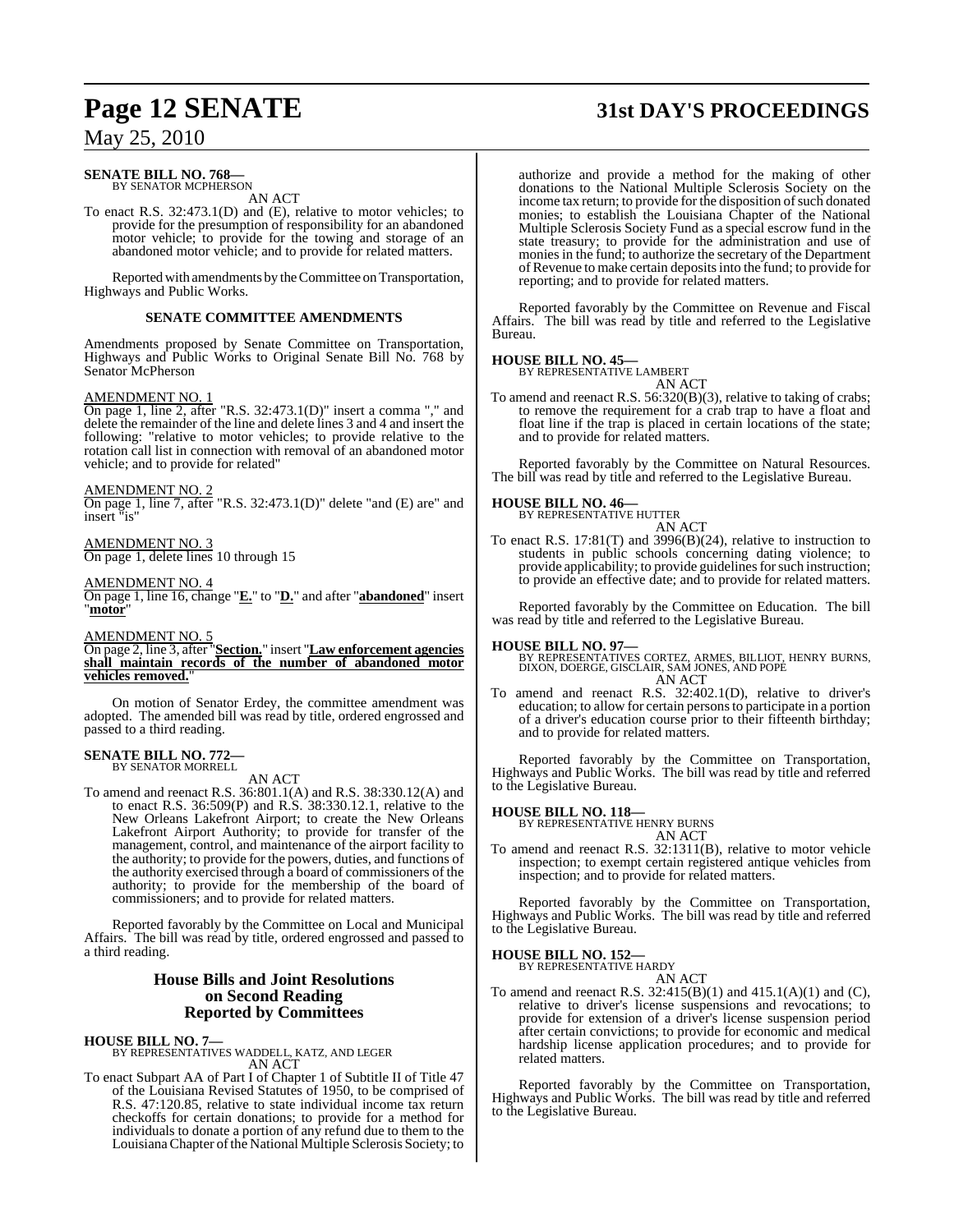# **31st DAY'S PROCEEDINGS Page 13 SENATE**

# May 25, 2010

**HOUSE BILL NO. 168—** BY REPRESENTATIVES HENRY BURNS, BILLIOT, CHANDLER, EDWARDS, LEGER, RICHARD, RICHMOND, AND SMILEY AN ACT

To amend and reenact R.S. 38:214 and 218 and to enact R.S. 48:223(G), relative to drainage obstruction; to provide for the issuance of citations; to provide for enforcement of penalties; to provide for collection of fines; and to provide for related matters.

Reported favorably by the Committee on Transportation, Highways and Public Works. The bill was read by title and referred to the Legislative Bureau.

#### **HOUSE BILL NO. 187—**

BY REPRESENTATIVE GUILLORY AN ACT

To amend and reenact R.S. 47:1923(D), relative to tax assessors; to provide relative to the payment of premiums for group insurance for certain retirees of the Acadia Parish Assessor's Office; to increase the years of service requirement for certain retirees; to provide for an effective date; and to provide for related matters.

Reported favorably by the Committee on Revenue and Fiscal Affairs. The bill was read by title and referred to the Legislative Bureau.

#### **HOUSE BILL NO. 223—**

BY REPRESENTATIVE DANAHAY AN ACT

To amend and reenact R.S. 33:3819(I), relative to waterworks districts in Calcasieu Parish; to provide for the per diem paid to waterworks district commissioners; to authorize the parish governing authority to authorize an increase in per diem upon request from such a district; and to provide for related matters.

Reported favorably by the Committee on Local and Municipal Affairs. The bill was read by title and referred to the Legislative Bureau.

## **HOUSE BILL NO. 229—**

BY REPRESENTATIVE PEARSON A JOINT RESOLUTION

Proposing to amend Article X, Section 29(E)(5) of the Constitution of Louisiana and to add Article X, Section 29(F) of the Constitution of Louisiana, to provide relative to benefit provisions for members of public retirement systems; to require a two-thirds vote for passage of a benefit provision having an actuarial cost; to provide for submission of the proposed amendment to the electors; and to provide for related matters.

Reported favorably by the Committee on Retirement. The bill was read by title and referred to the Legislative Bureau.

**HOUSE BILL NO. 251—** BY REPRESENTATIVE PATRICIA SMITH AN ACT

To amend and reenact R.S. 17:21(B), relative to the state superintendent of education for public elementary and secondary education; to provide that the state superintendent shall possess certain minimum qualifications at the time of appointment by the State Board of Elementary and Secondary Education; to provide that the state board may establish additional qualifications; to provide limitations; to provide an effective date; and to provide for related matters.

Reported favorably by the Committee on Education. The bill was read by title and referred to the Legislative Bureau.

#### **HOUSE BILL NO. 252—**

BY REPRESENTATIVE LORUSSO AN ACT

To enact R.S. 47:490.22, relative to military honor license plates; to provide for the establishment of a military honor license plate for members of the Washington Artillery; to provide for the design and issuance of the license plate; to authorize the

promulgation ofrules and regulations; and to provide for related matters.

Reported with amendments by the Committee on Transportation, Highways and Public Works.

#### **SENATE COMMITTEE AMENDMENTS**

Amendments proposed by Senate Committee on Transportation, Highways and Public Works to Reengrossed House Bill No. 252 by Representative Lorusso

#### AMENDMENT NO. 1

On page 2, line 4 after "R.S. 47:463" insert "." and delete the rest of line 4 and delete line 5.

On motion of Senator Erdey, the committee amendment was adopted. The amended bill was read by title and referred to the Legislative Bureau.

**HOUSE BILL NO. 253—** BY REPRESENTATIVESMONTOUCET AND GUILLORY AND SENATOR MORRISH

#### AN ACT

To enact R.S. 25:215(B)(17), relative to the Acadia Parish Library; to transfer responsibility for accounting and management of library funds to the Acadia Parish Library Board of Control; and to provide for related matters.

Reported favorably by the Committee on Education. The bill was read by title and referred to the Legislative Bureau.

**HOUSE BILL NO. 388—** BY REPRESENTATIVE PATRICIA SMITH

AN ACT To amend and reenact R.S. 17:3973(4) and 3997(B)(1) and (E), relative to teachers transferring to a charter school from a city, parish, or other local public school system; to provide relative to certain leaves of absence for such teachers; to provide definitions; to provide effectiveness; to provide guidelines relative to the transfer of an employee of a city, parish, or other local public school system to a Type 4 charter school; to provide an effective date; and to provide for related matters.

Reported favorably by the Committee on Education. The bill was read by title and referred to the Legislative Bureau.

# **HOUSE BILL NO. 413—** BY REPRESENTATIVE BARROW

AN ACT

To amend and reenact R.S. 33:405(C), relative to meetings of the board of aldermen in a Lawrason Act municipality; to remove prohibitions on business discussed at special meetings; and to provide for related matters.

Reported favorably by the Committee on Local and Municipal Affairs. The bill was read by title and referred to the Legislative Bureau.

**HOUSE BILL NO. 437—** BY REPRESENTATIVE RICHARDSON AN ACT

To amend and reenact R.S. 43:144, relative to the publication of official proceedings of certain political subdivisions; to provide a deadline by which such official proceedings shall be prepared and recorded in the official journal of the entity; and to provide for related matters.

Reported favorably by the Committee on Local and Municipal Affairs. The bill was read by title and referred to the Legislative Bureau.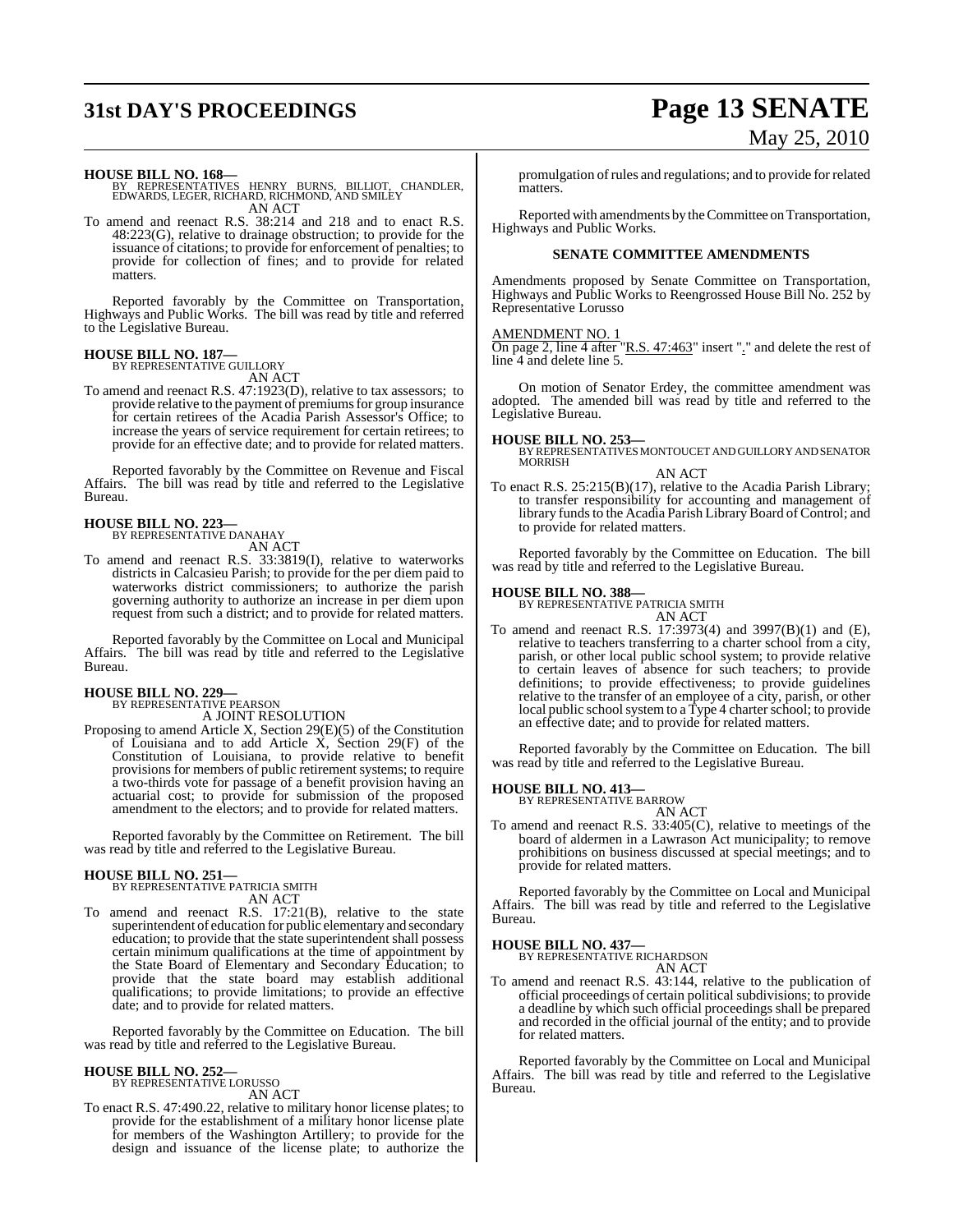#### **HOUSE BILL NO. 438—** BY REPRESENTATIVE PEARSON

AN ACT

To enact R.S. 33:2956, relative to investments of foundations and similar entities created by the governing bodies of hospital service districts; to authorize and provide relative to investments of such entities; and to provide for related matters.

Reported favorably by the Committee on Local and Municipal Affairs. The bill was read by title and referred to the Legislative Bureau.

#### **HOUSE BILL NO. 443—** BY REPRESENTATIVE HUTTER

AN ACT

To repeal R.S. 17:1994(B)(15), (33), (34), and (41); to repeal provisions designating the Jefferson, Sidney N. Collier, Slidell, and West Jefferson campuses as part of the Louisiana Technical College; to provide relative to the transfer of certain programs, courses of study, funds, facilities, property, obligations, and functions; to provide an effective date; and to provide for related matters.

Reported with amendments by the Committee on Education.

#### **SENATE COMMITTEE AMENDMENTS**

Amendments proposed by Senate Committee on Education to Engrossed House Bill No. 443 by Representative Hutter

#### AMENDMENT NO. 1

On page 1, line 5, between "functions;" and "to" insert "to provide relative to the students and employees of the technical college campuses;"

## AMENDMENT NO. 2

On page 1, between lines 14 and 15, insert the following:

Section 3. Any student enrolled in a program or course of study at the Jefferson, Sidney N. Collier, Slidell, or West Jefferson campus of the Louisiana Technical College shall be permitted to complete his program or course of study at no greater cost or conditions than those applicable to the student prior to the transfer of such program or course of study to Delgado Community College, provided the student completes his program or course of study within two years of such transfer.

Section 4. The Board of Supervisors of Community and Technical Colleges shall review the programs and employees at the former technical college campuses and provide for an employee transition consistent with themission of Delgado Community College and that provides opportunities for an employee to have a role at the community college at least equivalent to his position prior to the transfer of the employing technical college campus to Delgado Community College."

#### AMENDMENT NO. 3

On page 1, at the beginning of line 15, change "Section 3." to "Section 5.

On motion of Senator Nevers, the committee amendment was adopted. The amended bill was read by title and referred to the Legislative Bureau.

# **HOUSE BILL NO. 485—** BY REPRESENTATIVE BILLIOT

AN ACT

To amend and reenact R.S. 38:301.1(A), relative to elevation reports; to require that levee elevation reports indicate the elevation based on the North American Vertical Datum of 1988; and to provide for related matters.

Reported favorably by the Committee on Transportation, Highways and Public Works. The bill was read by title and referred to the Legislative Bureau.

# **Page 14 SENATE 31st DAY'S PROCEEDINGS**

#### **HOUSE BILL NO. 494—**

BY REPRESENTATIVE BILLIOT AN ACT

To amend and reenact R.S. 38:301(E)(1) and to enact R.S.  $38:301(A)(4)$  and (F), relative to bicycle paths and walkways adjacent to flood control levees orstructures; to authorize public use of property along or adjacent to any flood control levee or structure for recreational purposes; to authorize construction or permit bicycle paths and walkways; and to provide for related matters.

Reported with amendments by theCommittee on Transportation, Highways and Public Works.

#### **SENATE COMMITTEE AMENDMENTS**

Amendments proposed by Senate Committee on Transportation, Highways and Public Works to Reengrossed House Bill No. 494 by Representative Billiot

#### AMENDMENT NO. 1

On page 1, line 3, after "walkways" delete the reminder of the line, and insert "; to"

#### AMENDMENT NO. 2

On page 1, delete line 4, and insert "authorize public use of certain property'

### AMENDMENT NO. 3

On page 1, line 5, delete "structure"

#### AMENDMENT NO. 4

On page 1, delete line 14 and on line 15, change "any parish, levee" to  $\sqrt{4}$  Levee'

AMENDMENT NO. 5

On page 1, line 17, after "board" and insert ", or by the governing authority where a levee district does not exist,"

#### AMENDMENT NO. 6

On page 2, line 7, after "property" delete the remainder of the line and delete lines 8 and 9, and insert "for recreational purposes."

#### AMENDMENT NO. 7

On page 2, delete lines 11 through 18, and insert:

"F. Nothing in this Section shall be interpreted to either encourage or require the governing authority of a parish or a levee district or a levee and drainage district to allow the public to utilize for recreational purposes property owned or controlled by the board or governing authority nor shall the provisions of this Section be interpreted to encourage or require a parish or a levee district or levee and drainage district to construct, or allow to be constructed. bicycle paths or walkways on the levees.

On motion of Senator Erdey, the committee amendment was adopted. The amended bill was read by title and referred to the Legislative Bureau.

**HOUSE BILL NO. 519—** BY REPRESENTATIVES CORTEZ, BOBBY BADON, BARROW, HENRY BURNS, TIM BURNS, CARTER, CONNICK, GISCLAIR, HARDY,<br>MICHAEL JACKSON, KLECKLEY, LANDRY, LORUSSO, PEARSON,<br>ROBIDEAUX,JANESMITH,PATRICIASMITH,ANDTUCKER AN ACT

To amend and reenact R.S. 11:710, relative to reemployment of retirees in the Teachers' Retirement System of Louisiana; to prohibit retirees reemployed in certain positions from receiving benefits during the period of reemployment; to provide relative to contributions during such period; to provide for an effective date; and to provide for related matters.

Reported favorably by the Committee on Retirement. The bill was read by title and referred to the Legislative Bureau.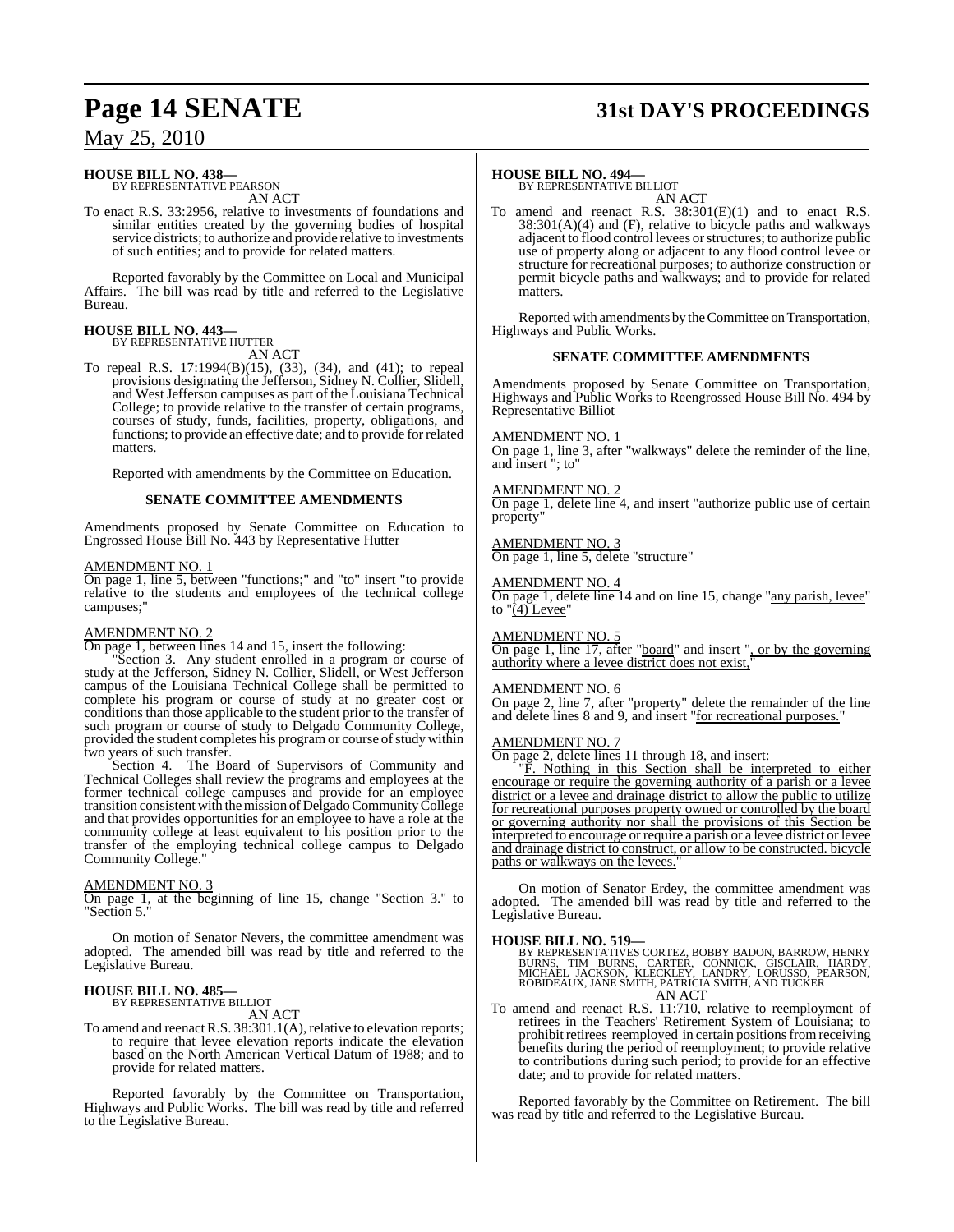# **31st DAY'S PROCEEDINGS Page 15 SENATE**

#### **HOUSE BILL NO. 545—**

BY REPRESENTATIVES BALDONE, BILLIOT, GISCLAIR, HENDERSON, AND SAM JONES

AN ACT

To amend and reenact R.S. 56:325.3(A)(1), relative to commercial taking of spotted sea trout; to provide that the open season for such taking shall close each year when the maximum annual quota is reached; and to provide for related matters.

Reported favorably by the Committee on Natural Resources. The bill was read by title and referred to the Legislative Bureau.

#### **HOUSE BILL NO. 569—**

BY REPRESENTATIVES CARMODY AND HAZEL AN ACT

To amend and reenact R.S. 56:116.1(B)(10) and (D), relative to hunting; to provide for times, places, and methods of taking outlawquadrupeds, nutria, and beaver; and to provide for related matters.

Reported favorably by the Committee on Natural Resources. The bill was read by title and referred to the Legislative Bureau.

# **HOUSE BILL NO. 580—** BY REPRESENTATIVE PATRICIA SMITH

AN ACT

To amend and reenact R.S. 17:1945(A) and (B), relative to special schools for students with exceptionalities; to provide for a designation for certain special schools under the jurisdiction of the State Board of Elementary and Secondary Education; to authorize such schools to share services and functions under certain conditions; to allow for the enrollment in such schools of children with orthopedic impairments under certain circumstances; and to provide for related matters.

Reported favorably by the Committee on Education. The bill was read by title and referred to the Legislative Bureau.

**HOUSE BILL NO. 583—**<br>BY REPRESENTATIVES EDWARDS, ANDERS, ARMES, ARNOLD,<br>AUSTIN BADON, BALDONE, BARROW, BILLIOT, HENRY BURNS, FIM<br>BURNS, BURRELL, CARMODY, CONNICK, CORTEZ, CROMER, DIXON,<br>DOERGE, DOVE, ELLINGTON, FANNIN, GA

To enact R.S.  $46:121(4)$ ,  $122(B)(5)$ , and  $123(L)$ , relative to Louisiana Military Family Assistance; to provide for definitions; to provide for uses of the Louisiana Military Family Assistance Fund; and to provide for related matters.

Reported favorably by the Committee on Finance. The bill was read by title and referred to the Legislative Bureau.

# **HOUSE BILL NO. 584—** BY REPRESENTATIVE MILLS

- AN ACT
- To amend and reenact R.S. 32:300.3(D), relative to motor vehicles; to limit liability of law enforcement agencies involved in funeral processions; and to provide for related matters.

Reported favorably by the Committee on Transportation, Highways and Public Works. The bill was read by title and referred to the Legislative Bureau.

#### **HOUSE BILL NO. 585—**

BY REPRESENTATIVE PERRY AN ACT

To amend and reenact R.S. 48:231(A) and (B)(1), relative to the highway priority construction program; to provide for scheduling of public hearings; to provide for notice requirements; and to provide for related matters.

# May 25, 2010

Reported with amendments by the Committee on Transportation, Highways and Public Works.

#### **SENATE COMMITTEE AMENDMENTS**

Amendments proposed by Senate Committee on Transportation, Highways and Public Works to Engrossed House Bill No. 585 by Representative Perry

#### AMENDMENT NO. 1

 $\overline{\text{On page 1, line 2, after}}$  "48:231" delete "(A) and"

## AMENDMENT NO. 2

On page 1, line 6, after "48:231" delete "(A) and" and change "are" to "is"

#### AMENDMENT NO. 3

On page 1, delete lines 11 through 20 and on page 2, delete lines 1 and 2 and insert "\* \* \* "

#### AMENDMENT NO. 4

On page 2, line 8, change "department" to "chairman"

#### AMENDMENT NO. 5

On page 2, line 17, delete "transportation, highways, and public works committees" and insert "Transportation, Highways, and Public Works Committees"

On motion of Senator Erdey, the committee amendment was adopted. The amended bill was read by title and referred to the Legislative Bureau.

# **HOUSE BILL NO. 594—** BY REPRESENTATIVE BILLIOT

AN ACT

To amend and reenact R.S. 32:232.1, relative to inoperative traffic signals; to provide for procedures for the operator of a motor vehicle to follow when a traffic signal is inoperative at an intersection; and to provide for related matters.

Reported favorably by the Committee on Transportation, Highways and Public Works. The bill was read by title and referred to the Legislative Bureau.

#### **HOUSE BILL NO. 597—**

BY REPRESENTATIVE ST. GERMAIN AN ACT

To amend and reenact R.S.  $56:322.2(A)$  and  $(D)(2)$ , to enact R.S. 56:322.2(C)(3), and to repeal R.S. 56:322.2(G) and (I), relative to commercial take of shad and skipjack; to authorize nighttime taking of shad and skipjack in Iberville Parish and the Atchafalaya Basin; and to provide for related matters.

Reported with amendments by the Committee on Natural Resources.

#### **SENATE COMMITTEE AMENDMENTS**

Amendments proposed by Senate Committee on Natural Resources to Reengrossed House Bill No. 597 by Representative St. Germain

AMENDMENT NO. 1  $\overline{\text{On page 1, line 2, after}}$  "(D)" delete "(2)"

## AMENDMENT NO. 2

On page 1, line 7, after "(D)" delete " $(2)$ "

AMENDMENT NO. 3 On page 2, delete lines 3 through 8 and insert:

"D.(1) The closed season for commercially harvesting shad and skipjack as provided for in this Section shall include the months of July, August, September, and October of each year. Except as provided in Paragraph (2) of this Subsection, there shall be no commercial taking of shad or skipjack pursuant to the provisions of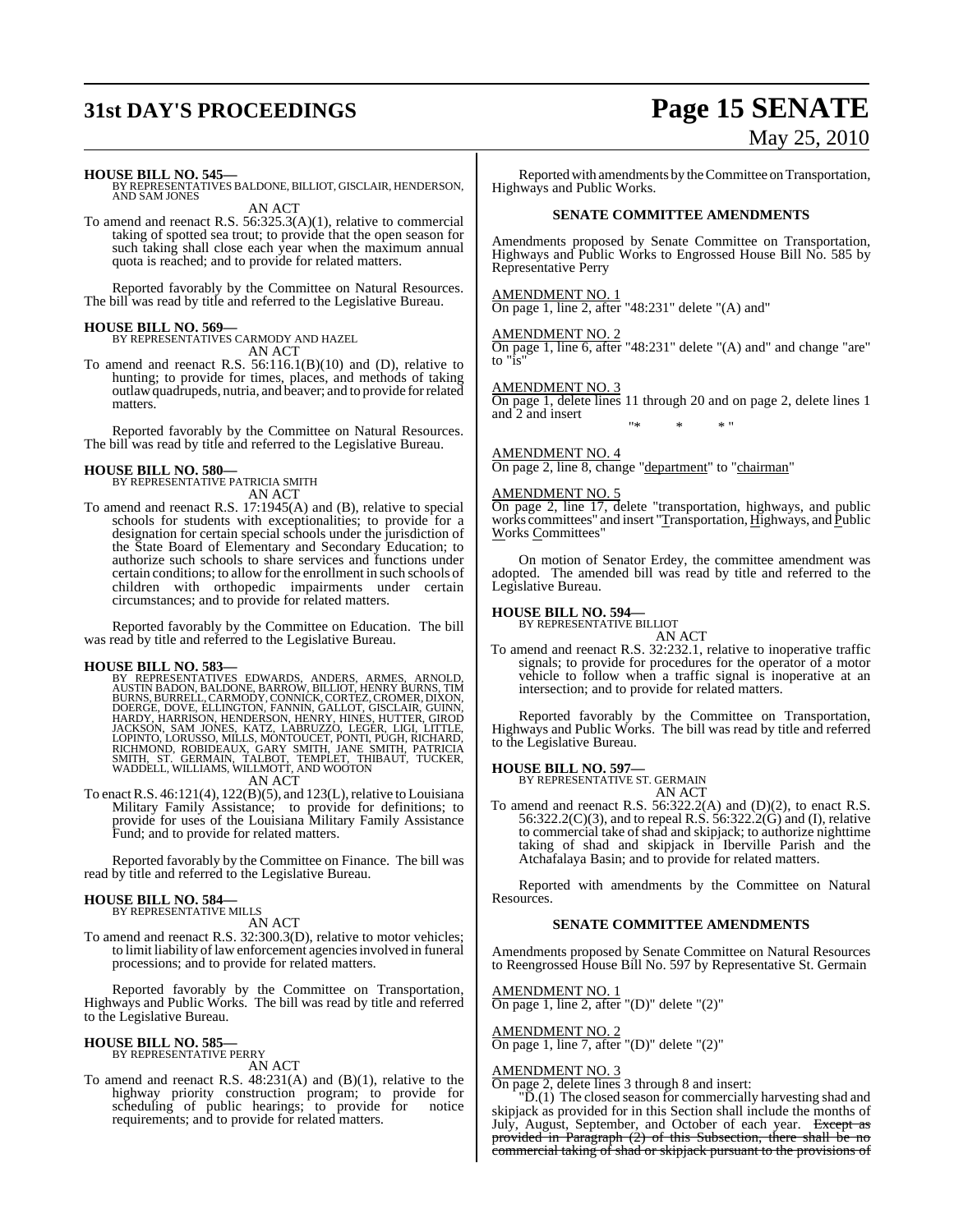# **Page 16 SENATE 31st DAY'S PROCEEDINGS**

May 25, 2010

this Section during the period after sunset and before sunrise nor Shad and skipjack may be taken after sunset and before sunrise during open season. However, there shall be no commercial taking of shad or skipjack on any Saturday or Sunday.

(2) In Lake Palourde and Lake Verret, shad and skipjack may be taken after sunset and before sunrise during open season. In addition, in Pat's Bay in Iberville Parish from November 1, 2008, through June 31, 2010, shad and skipjack may be taken after sunset and before sunrise during the open season.

(3) During the open season, there shall be no daily take or possession limit for the commercial harvest of shad and skipjack by properly licensed shad gill net commercial fishermen."

On motion of Senator Morrish, the committee amendment was adopted. The amended bill was read by title and referred to the Legislative Bureau.

#### **HOUSE BILL NO. 618—** BY REPRESENTATIVE PEARSON

AN ACT

To amend and reenact R.S. 33:4713, relative to expenses of certain local government officials; provides with respect to the payment of monies owed the parish governing authority by certain tax recipient bodies; to authorize the retention of tax revenues under certain circumstances; to require the remittance of tax revenues by the sheriff to the parish governing authority; to provide for certain time limitations; and to provide for related matters.

Reported favorably by the Committee on Local and Municipal Affairs. The bill was read by title and referred to the Legislative Bureau.

#### **HOUSE BILL NO. 639—** BY REPRESENTATIVE HAZEL

AN ACT

To amend and reenact R.S. 18:1284(C) and 1285(A)(1), relative to tax elections called by political subdivisions; to provide requirements for tax propositions; to provide requirements for notice of tax elections; and to provide for related matters.

Reported favorably by the Committee on Revenue and Fiscal Affairs. The bill was read by title and referred to the Legislative Bureau.

#### **HOUSE BILL NO. 641—**

BY REPRESENTATIVES HENDERSON AND HUTTER AN ACT

To repeal R.S. 56:431.1(D), relative to permits for devices to protect oysters from predation; to remove the date after which such permits may not be granted by the Department of Wildlife and Fisheries; and to provide for related matters.

Reported favorably by the Committee on Natural Resources. The bill was read by title and referred to the Legislative Bureau.

#### **HOUSE BILL NO. 642—**

BY REPRESENTATIVES HENDERSON AND HUTTER AN ACT

To amend and reenactR.S. 56:421(B)(introductory paragraph) and to enact R.S. 56:421(B)(14), relative to the Louisiana Oyster Task Force; to add a member to the task force; and to provide for related matters.

Reported favorably by the Committee on Natural Resources. The bill was read by title and referred to the Legislative Bureau.

#### **HOUSE BILL NO. 644—**

BY REPRESENTATIVES HENDERSON AND HUTTER AN ACT

To provide for the designation of an area of the public oyster seed grounds for relocation of certain leases; to provide for the leases eligible for such relocation; to provide for restrictions on such leases; to provide for administration of the relocation; and to provide for related matters.

Reported favorably by the Committee on Natural Resources. The bill was read by title and referred to the Legislative Bureau.

**HOUSE BILL NO. 683—** BY REPRESENTATIVES BARROW AND RICHARDSON AN ACT

To enact R.S. 33:9097.8, relative to the Park Forest East Crime Prevention and Improvement District in East Baton Rouge Parish; to create the district; to provide for the boundaries and governance of the district; to provide for the powers and duties of the district; to provide for the levy of a parcel fee within the district; to provide for the management of the funds of the district; to provide for dissolution of the district; and to provide for related matters.

Reported with amendments by the Committee on Local and Municipal Affairs.

#### **SENATE COMMITTEE AMENDMENTS**

Amendments proposed by Senate Committee on Local and Municipal Affairs to Engrossed House Bill No. 683 by Representative Barrow

#### AMENDMENT NO. 1

On page 5, after line 18, insert:

"Section 2. This Act shall become effective upon signature by the governor or, if notsigned by the governor, upon expiration of the time for bills to become law without signature by the governor, as provided by Article III, Section 18 of the Constitution of Louisiana. If vetoed by the governor and subsequently approved by the legislature, this Act shall become effective on the day following such approval."

On motion of Senator Jackson, the committee amendment was adopted. The amended bill was read by title and referred to the Legislative Bureau.

#### **HOUSE BILL NO. 692—**

BY REPRESENTATIVES WOOTON AND HUTTER AN ACT

To amend and reenact R.S. 56:426(D), relative to recordation of oyster leases; to extend the time within which a lease renewal must be recorded; and to provide for related matters.

Reported favorably by the Committee on Natural Resources. The bill was read by title and referred to the Legislative Bureau.

#### **HOUSE BILL NO. 693—**

BY REPRESENTATIVES WOOTON AND HUTTER AN ACT

To amend and reenact R.S. 40:5.3.1, relative to oyster harvest and production; to require the Department of Health and Hospitals to notify oyster harvesters and dealers of a possible state exemption from the National Shellfish Sanitation Program's Vibrio management plan; and to provide for related matters.

Reported favorably by the Committee on Natural Resources. The bill was read by title and referred to the Legislative Bureau.

#### **HOUSE BILL NO. 695—**

BY REPRESENTATIVES WOOTON, HARRISON, AND HUTTER AN ACT

To enact R.S. 56:437, relative to the sale of oysters; to authorize the sale for raw consumption of oysters which have been harvested from Louisiana waters; and to provide for related matters.

Reported favorably by the Committee on Natural Resources. The bill was read by title and referred to the Legislative Bureau.

# **HOUSE BILL NO. 712—** BY REPRESENTATIVES WOOTON AND HUTTER

### AN ACT

To amend and reenact R.S. 56:434(G) and to enact R.S.56:434(H), relative to taking of seed oysters from the public seed grounds; to provide for certain restrictions; and to provide for related matters.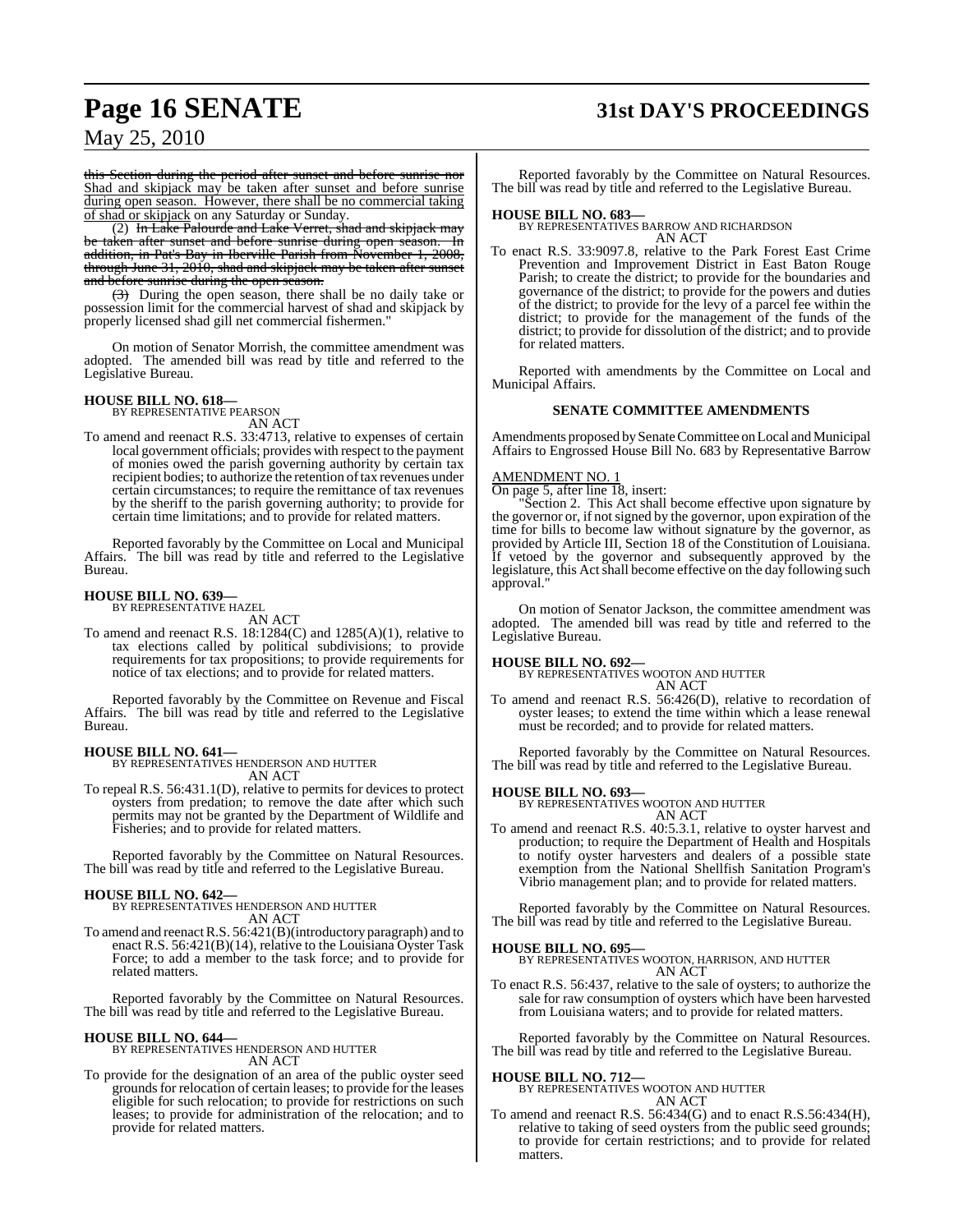# **31st DAY'S PROCEEDINGS Page 17 SENATE**

# May 25, 2010

Reported favorably by the Committee on Natural Resources. The bill was read by title and referred to the Legislative Bureau.

# **HOUSE BILL NO. 745—** BY REPRESENTATIVE WHITE

AN ACT

To amend and reenact R.S. 17:66(A)(2) and to enact R.S. 41:904, relative to certain school systems in East Baton Rouge Parish; to provide for the transfer of certain sixteenth section lands between the East Baton Rouge Parish School System and the Central Community School System; to provide relative to the geographic boundaries of the Central Community School System; and to provide for related matters.

Reported with amendments by the Committee on Education.

#### **SENATE COMMITTEE AMENDMENTS**

Amendments proposed by Senate Committee on Education to Engrossed House Bill No. 745 by Representative White

#### AMENDMENT NO. 1

On page 3, at the end of line 3, after "beginning." delete "The" and delete lines 4 through 6 in their entirety

#### AMENDMENT NO. 2

On page 3, delete lines 11 through 24 in their entirety and insert the following in lieu thereof:

"A. The legislature hereby recognizes that the East Baton Rouge Parish School Board and the Central Community School Board entered into a Quitclaim, Transfer and Conveyance Deed and Waiver, Release, and Indemnity Agreement effective June 25, 2009, and filed and recorded in East Baton Rouge Parish Original: 167, Bundle: 12186, by which the East Baton Rouge Parish School Board, to the extent allowed by law, transferred, conveyed, assigned, quitclaimed, released and relinquished to the Central Community School Board any rights, title and interests, including but not limited to mineral rights and rights of management, administration, custodianship, control, and maintenance, that the East Baton Rouge Parish School Board had or may have had in under, and to that portion of sixteenth section land, Township 5 South, Range 2 East, through which Louisiana Highway 64 runs, in East Baton Rouge Parish commonly referred to as the "Indian Mound Tract".

B. Notwithstanding any other law to the contrary, the state of Louisiana hereby acknowledges, consents to, approves, ratifies and confirms the Quitclaim, Transfer and Conveyance Deed and Waiver, Release, and Indemnity Agreement filed and recorded in East Baton Rouge Parish Original: 167, Bundle: 12186. The state of Louisiana hereby further transfers, conveys, and assigns to the Central Community School Board all of its ownership rights, title and interest, including mineral rights, operation, management, administration, custodianship, and control of the property described in Subsection A of this Section subject to any servitudes, building restrictions, rights of way, mineral servitudes or leases, or any other matters, established by law or of record in the records of East Baton Rouge Parish.

C. The state of Louisiana hereby acknowledges and confirms that the Central Community School Board is and shall be entitled to all income derived from the Indian Mound Tract including but not limited to mineral rights and all mineral income, except that portion to which the Livingston Parish School Board is entitled. To the extent necessary, the state of Louisiana transfers and assigns all right, title and interest in and to any and all existing leases including but not limited to mineral leases and mineral contracts related to the Indian Mound Tract."

On motion of Senator Nevers, the committee amendment was adopted. The amended bill was read by title and referred to the Legislative Bureau.

#### **HOUSE BILL NO. 862—**

BY REPRESENTATIVE CORTEZ AN ACT

To authorize and provide for the transfer or lease of certain state property in Lafayette Parish to the Lafayette Parish Consolidated Government from the Department of Transportation and Development and division of administration; and to provide for related matters.

Reported favorably by the Committee on Natural Resources. The bill was read by title and referred to the Legislative Bureau.

#### **HOUSE BILL NO. 875—**

BY REPRESENTATIVES HARRISON, BOBBY BADON, BALDONE,<br>BILLIOT,HENRYBURNS,CARMODY,CHAMPAGNE,CRÓMER,DOVE,<br>EDWARDS,FOIL,GISCLAIR,GUINN,HARDY,HENDERSON,HOWARD,<br>SAM JONES, LAMBERT, LEGER, LITTLE, LOPINTO, LORUSSO,<br>RICHARD,SIMON,JA AN ACT

To amend and reenact R.S.  $56:10(B)(1)(b)$  and  $578.12(B)$  and to enact R.S.  $36:610(B)(11)$  and R.S.  $56:494$ , relative to shrimp; to create the Louisiana Shrimp Task Force within the Department of Wildlife and Fisheries; to provide for its membership; to provide for its powers, duties, functions, and responsibilities; to provide relative to funding; to provide relative to the Shrimp Marketing and Promotion Account and the Shrimp Trade Petition Account; and to provide for related matters.

Reported with amendments by the Committee on Natural Resources.

#### **SENATE COMMITTEE AMENDMENTS**

Amendments proposed by Senate Committee on Natural Resources to Reengrossed House Bill No. 875 by Representative Harrison

#### AMENDMENT NO. 1

On page 1, line 2, after "R.S. 56:10(B)(1)(b)" insert ", 497(A)(2)"

#### AMENDMENT NO. 2

On page 1, line 7, after "Account;" insert "to provide for shrimp seasons;"

#### AMENDMENT NO. 3

On page 2, line 1, after "R.S.  $56:10(B)(1)(b)$ " insert ",  $497(A)(2)$ "

#### AMENDMENT NO. 4

On page 5, between lines 11 and 12, insert:

 $\frac{8497}{A(1)}$ . Saltwater shrimp seasons; bait shrimp  $A(1)$ 

A.(1)  $* * * * * *$ 

(2) The open seasons for all or part of the state waters shall be fixed by the commission<del>, with the exception of the spring brown</del> shrimp season in that portion of Louisiana's inshore waters from the eastern shore of South Pass of the Mississippi River westward to the western shore of Vermilion Bay and Southwest Pass at Marsh Island. The spring brown shrimp seasons in this area shall be opened by the commission no later than the third Monday in May after considering the department's projection as to when fifty percent of the brown shrimp crop will be one hundred per pound or greater. The commission, through the secretary, shall close the season based on biological and technical data. \* \* \*"

On motion of Senator Morrish, the committee amendment was adopted. The amended bill was read by title and referred to the Legislative Bureau.

#### **HOUSE BILL NO. 878—**

BY REPRESENTATIVES ST. GERMAIN, DOVE, AND HARRISON AND SENATOR N. GAUTREAUX AN ACT

To amend and reenact R.S. 56:104(A)(9) and 302.1(H), relative to issuance of hunting and fishing licenses; to provide for the issuance of such licenses at resident rates to nonresident students enrolled full-time in Louisiana colleges and universities; to remove the requirement that such issuance shall only be to a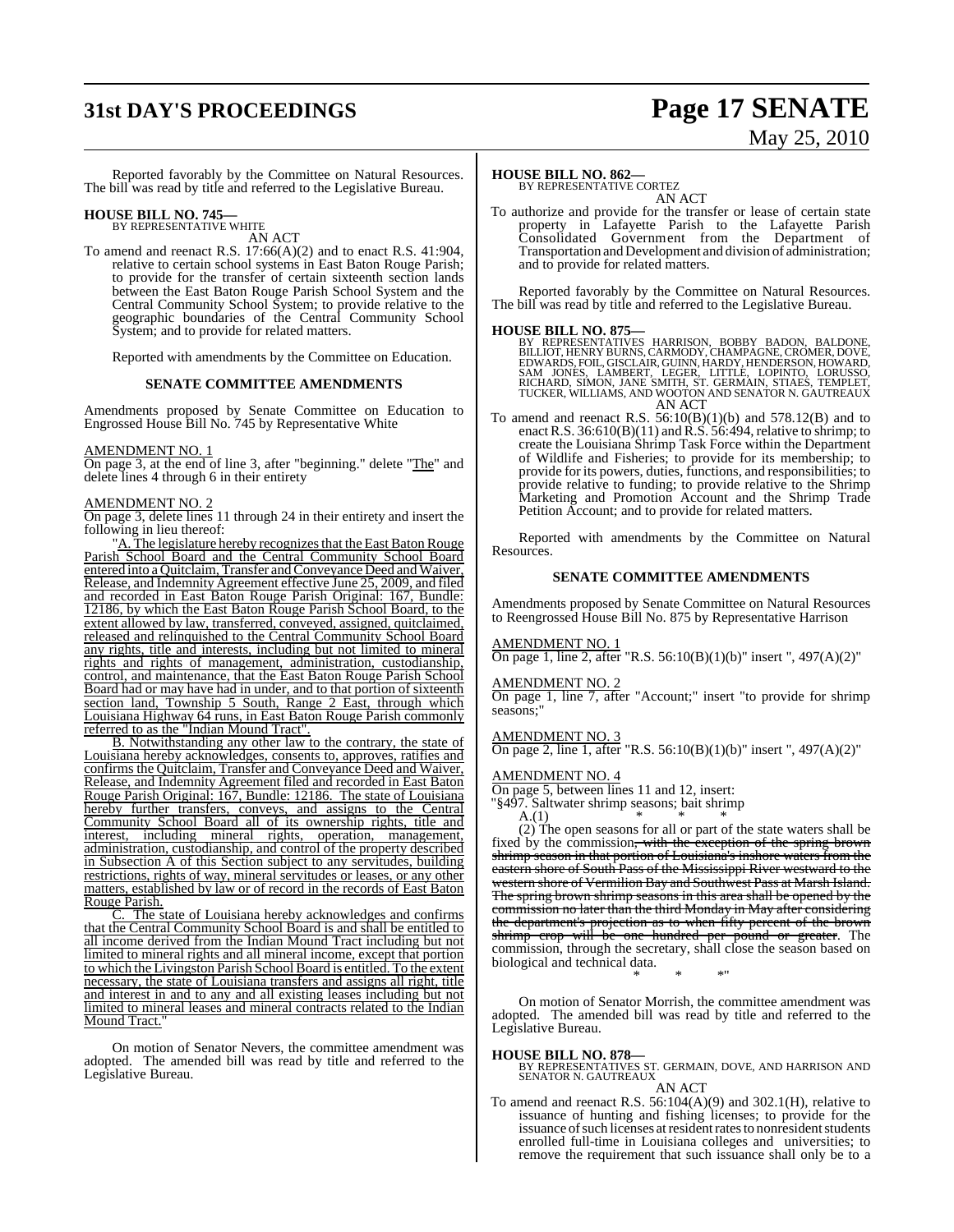# **Page 18 SENATE 31st DAY'S PROCEEDINGS**

## May 25, 2010

student from a state that provides the same reduced-rate option to Louisiana students enrolled in a college or university in that state; and to provide for related matters.

Reported favorably by the Committee on Natural Resources. The bill was read by title and referred to the Legislative Bureau.

**HOUSE BILL NO. 881—** BY REPRESENTATIVES ST. GERMAIN AND DOVE AND SENATOR N. GAUTREAUX

AN ACT

To amend and reenact R.S. 56:23, relative to penalties for wildlife and fishery violations; to provide for penalties for violations of certain wildlife and fishery provisions; and to provide forrelated matters.

Reported favorably by the Committee on Natural Resources. The bill was read by title and referred to the Legislative Bureau.

**HOUSE BILL NO. 882—** BY REPRESENTATIVES ST. GERMAIN, DOVE, AND HARRISON AND SENATOR N. GAUTREAUX AN ACT

To enact R.S.  $48:757(A)(1)(d)$ , relative to off-system work by the Department of Transportation and Development; to authorize the department to construct, maintain, and improve roads in wildlife management areas of the state and refuges, and other lands owned by the Department of Wildlife and Fisheries; and to provide for related matters.

Reported favorably by the Committee on Natural Resources. The bill was read by title and referred to the Legislative Bureau.

**HOUSE BILL NO. 884—** BY REPRESENTATIVES ST. GERMAIN, DOVE, AND HARRISON AND SENATOR N. GAUTREAUX

AN ACT

To amend and reenact R.S. 56:699.5, relative to hunter education; to provide for exceptions to the requirement for hunter education; and to provide for related matters.

Reported favorably by the Committee on Natural Resources. The bill was read by title and referred to the Legislative Bureau.

#### **HOUSE BILL NO. 887—**

BY REPRESENTATIVES ST. GERMAIN, BALDONE, AND DOVE AND SENATOR N. GAUTREAUX

AN ACT

To amend and reenact R.S. 56:325.4(D), relative to finfish; to provide relative to submission of stock assessment reports; to authorize the development of stock management regimes for black drum, flounder, and sheepshead for approval by the Wildlife and Fisheries Commission; and to provide for related matters.

Reported with amendments by the Committee on Natural Resources.

#### **SENATE COMMITTEE AMENDMENTS**

Amendments proposed by Senate Committee on Natural Resources to Reengrossed House Bill No. 887 by Representative St. Germain

#### AMENDMENT NO. 1

On page 1, line 12, after "biennially" insert "every five years"

#### AMENDMENT NO. 2

On page 1, line 13, delete "evenly divisible by five"

On motion of Senator Morrish, the committee amendment was adopted. The amended bill was read by title and referred to the Legislative Bureau.

#### **HOUSE BILL NO. 888—**

BY REPRESENTATIVES ST. GERMAIN AND DOVE AND SENATOR N. **GAUTREAUX** 

AN ACT

To amend and reenact R.S.  $56:325.2(A)$  and  $326(E)(1)(a)$ , relative to finfish; to provide for identification of certain saltwater finfish; and to provide for related matters.

Reported favorably by the Committee on Natural Resources. The bill was read by title and referred to the Legislative Bureau.

**HOUSE BILL NO. 890—**<br>BY REPRESENTATIVES HARRISON, BOBBY BADON, BILLIOT, HENRY<br>BURNS, CHAMPAGNE, DOVE, FOIL, GISCLAIR, GUINN, HENDERSON,<br>LAMBERT, LITTLE, ST. GERMAIN, AND WILLIAMS AND SENATORS<br>B. GAUTREAUX AND N. GAUTREAUX AN ACT

To enact R.S. 56:578.15, relative to a state certification program for Louisiana wild fish; to authorize the secretary of the Department of Wildlife and Fisheries to establish such program; and to provide for related matters.

Reported favorably by the Committee on Natural Resources. The bill was read by title and referred to the Legislative Bureau.

### **HOUSE BILL NO. 895—**

BY REPRESENTATIVE MORRIS

AN ACT To amend and reenactR.S. 30:2344(D), to enactR.S. 30:2344(E) and (F), and to repeal R.S. 30:2345, relative to asbestos abatement in schools; to provide for asbestos abatement; to provide for the methods of abatement; to repeal the Louisiana School Asbestos Abatement Commission; and to provide for related matters.

Reported favorably by the Committee on Natural Resources. The bill was read by title and referred to the Legislative Bureau.

#### **HOUSE BILL NO. 915—**

BY REPRESENTATIVE RICHARDSON AN ACT

To amend and reenact R.S. 13:2571(A) and (B), relative to parking violations; to provide for the enforcement of certain ordinances; to provide with respect to municipalities having a population of twenty-five thousand or more; and to provide for related matters.

Reported favorably by the Committee on Local and Municipal Affairs. The bill was read by title and referred to the Legislative Bureau.

# **HOUSE BILL NO. 953—** BY REPRESENTATIVE LAMBERT

AN ACT

To amend and reenact R.S. 56:332(M), relative to crab fishing; to allow commercial fishermen with appropriate gear licenses to keep finfish while crabbing; and to provide for related matters.

Reported favorably by the Committee on Natural Resources. The bill was read by title and referred to the Legislative Bureau.

# **HOUSE BILL NO. 974—** BY REPRESENTATIVE HOFFMANN

AN ACT

To amend and reenact R.S. 17:7.1(B)(3)(introductory paragraph), relative to teacher certification; to provide relative to the employment experience necessary for certain principals to be exempt from certain testing requirements relative to certification; and to provide for related matters.

Reported favorably by the Committee on Education. The bill was read by title and referred to the Legislative Bureau.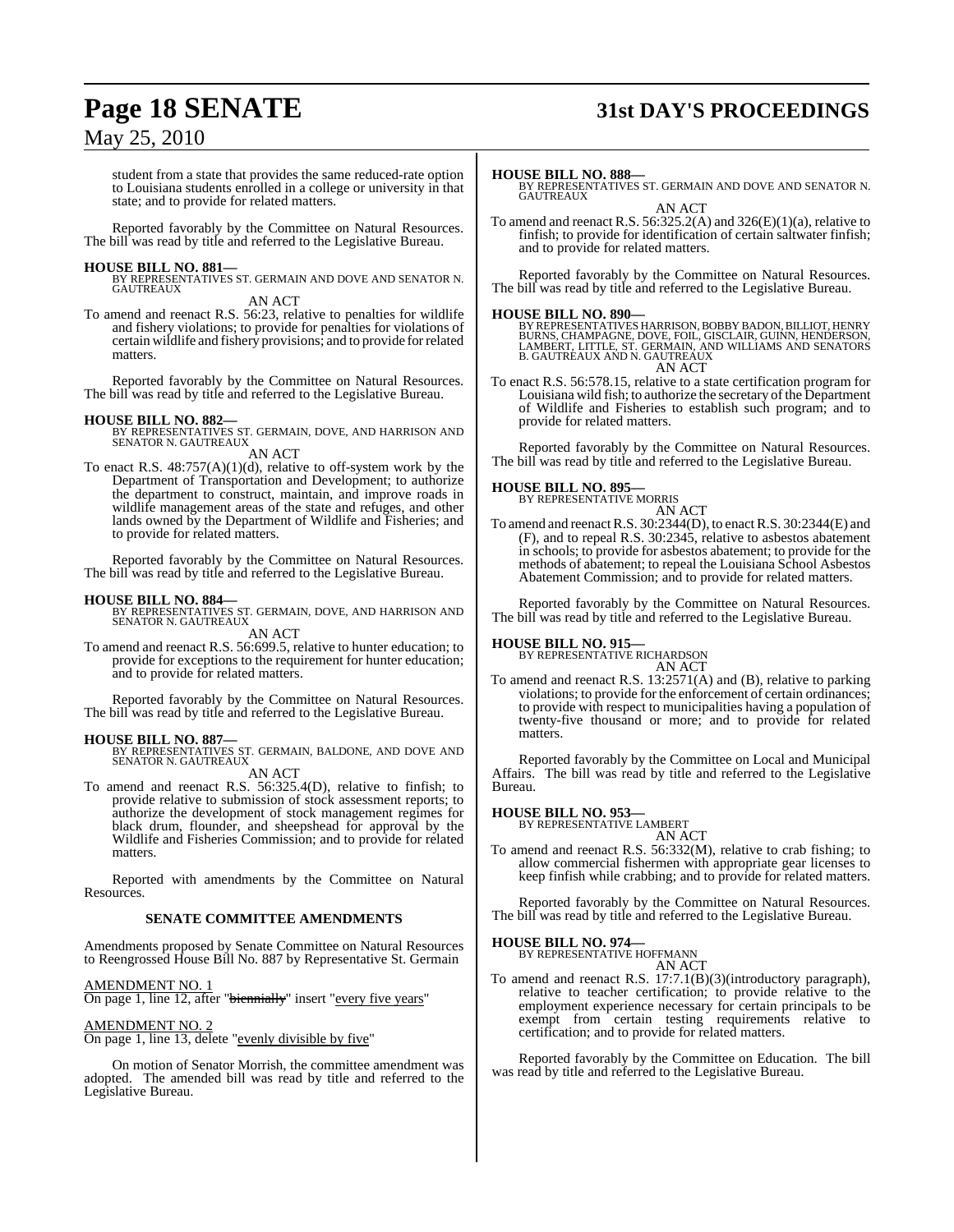# **31st DAY'S PROCEEDINGS Page 19 SENATE**

#### **HOUSE BILL NO. 1004—**

BY REPRESENTATIVE HARDY AN ACT

To authorize and provide for the transfer or lease of certain state property in Lafayette Parish to the Lafayette Parish Consolidated Government from the Department of Transportation and Development; and to provide for related matters.

Reported favorably by the Committee on Natural Resources. The bill was read by title and referred to the Legislative Bureau.

#### **HOUSE BILL NO. 1029—**

BY REPRESENTATIVES HOFFMANN, AUSTIN BADON, BOBBY<br>BADON,BALDONE,BARROW,BILLIOT,BURFORD,HENRYBURNS,<br>TIMBURNS,CARMODY,CARTER,CHAMPAGNE,CHANEY,BURNS,<br>FOIL, GISCLAIR,HARDY,HARRISON,HENRY,KATZ,LABRUZZO,<br>LITTLE, MONTOUCET, NOWLIN

AN ACT

To amend and reenact R.S. 17:183.3(B)(2)(d), 274, 274.1, and 3996(B)(14) and to repeal R.S. 17:3996(B)(13), relative to curricula; to provide for Free Enterprise as an elective course rather than a prerequisite to high school graduation; to require inclusion of Free Enterprise instruction in the required Civics course; to provide relative to the duration and credit units of the Civics course; to provide for exceptions; to delete Free Enterprise from course requirements relative to the career major program; to provide for effectiveness; and to provide for related matters.

Reported favorably by the Committee on Education. The bill was read by title and referred to the Legislative Bureau.

#### **HOUSE BILL NO. 1065—** BY REPRESENTATIVE LEGER

AN ACT

To amend and reenact R.S. 49:259(B), relative to the Department of Justice Legal Support Fund, to increase the maximumallowable fund balance; to provide for an effective date; and to provide for related matters.

Reported with amendments by the Committee on Finance.

#### **SENATE COMMITTEE AMENDMENTS**

Amendments proposed by Senate Committee on Finance to Engrossed House Bill No. 1065 by Representative Leger

#### <u>AMENDMENT NO. 1</u>

On page 1, between lines 16 and 17 insert the following:

"Section 2. This Act shall become null and void on June 30, 2012."

#### AMENDMENT NO. 2

On page 1, line 17, change "Section 2." to "Section 3."

On motion of Senator Michot, the committee amendment was adopted. The amended bill was read by title and referred to the Legislative Bureau.

# **HOUSE BILL NO. 1093—** BY REPRESENTATIVE FANNIN

AN ACT

To amend and reenact R.S. 17:1990(B)(1)(d), relative to the powers, duties, and functions of the Recovery School District, to require legislative approval of certain expenditures, contracts, and changes to contracts, regarding capital expenses; and to provide for related matters.

Reported with amendments by the Committee on Education.

#### **SENATE COMMITTEE AMENDMENTS**

Amendments proposed by Senate Committee on Education to Engrossed House Bill No. 1093 by Representative Fannin

#### AMENDMENT NO. 1

On page 1, at the beginning of line 4, delete "expenditures, contracts, and"

#### AMENDMENT NO. 2

On page 1, line 4, between "contracts" and "regarding" delete the comma",

#### AMENDMENT NO. 3

On page 2, line 2, after "approval" delete the remainder of the line, delete lines 3 and 4 in their entirety, and at the beginning of line 5, delete "Committee on the Budget approval"

#### AMENDMENT NO. 4

On page 2, line 6, between "dollars" and "for" insert "to a contract"

On motion of Senator Nevers, the committee amendment was adopted. The amended bill was read by title and referred to the Legislative Bureau.

# **HOUSE BILL NO. 1107—** BY REPRESENTATIVE JOHNSON

AN ACT

To authorize the Red River, Atchafalaya, and Bayou Beouf Levee District to exchange certain property in Avoyelles Parish with the adjacent landowners; to provide for property descriptions; to provide for reservation of mineral rights; and to provide for related matters.

Reported with amendments by the Committee on Transportation, Highways and Public Works.

#### **SENATE COMMITTEE AMENDMENTS**

Amendments proposed by Senate Committee on Transportation, Highways and Public Works to Engrossed House Bill No. 1107 by Representative Johnson

#### AMENDMENT NO. 1

On page 1, line 12, after "deliver" delete "any interest" and insert "any servitude or other interest" and after "rights" insert a comma ","

#### AMENDMENT NO. 2

On page 1, line 13, change "state" to "district"

AMENDMENT NO. 3 On page 2, line 25, after "any" insert "servitude or other"

#### AMENDMENT NO. 4

On page 3, line 19, after "title," insert "any servitude or other interest" and after "rights" insert a comma ",

#### AMENDMENT NO. 5 On page 3, line 20, change "state" to "district"

## AMENDMENT NO. 6

On page 3, line 22, after "Scallon" insert ", in exchange of consideration proportionate to the appraised value of such properties or interests"

## AMENDMENT NO. 7

On page 3, line 25, after "rights" insert a comma ","

AMENDMENT NO. 8 On page 3, line 26, change "state" to "district"

#### AMENDMENT NO. 9

On page 4, line 10, after "rights" insert a comma ","

# May 25, 2010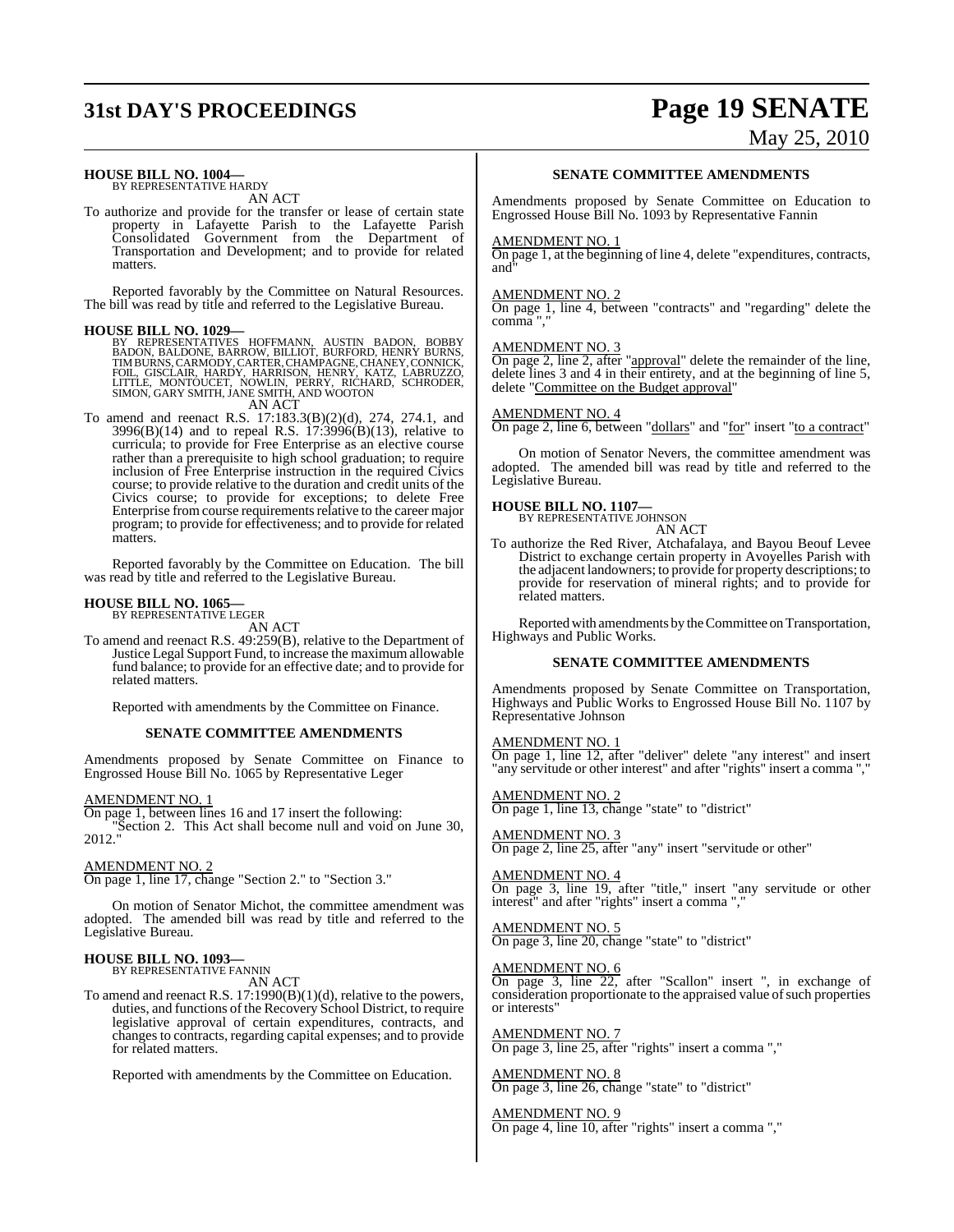# **Page 20 SENATE 31st DAY'S PROCEEDINGS**

AMENDMENT NO. 10

On page 4, line 11, change "state" to "district"

#### AMENDMENT NO. 11

On page 4, line 13, after "Bishop" insert ", in exchange of consideration proportionate to the appraised value of such properties or interests"

On motion of Senator Erdey, the committee amendment was adopted. The amended bill was read by title and referred to the Legislative Bureau.

# **HOUSE BILL NO. 1180—** BY REPRESENTATIVE PATRICIA SMITH

AN ACT

To enact R.S. 17:351(D), relative to the use of state funds for computer hardware; to permit a city, parish, or other local public school board to use state funds to purchase computer hardware; to provide for effectiveness; and to provide for related matters.

Reported favorably by the Committee on Education. The bill was read by title and referred to the Legislative Bureau.

#### **HOUSE BILL NO. 1187—**

BY REPRESENTATIVE MONTOUCET AN ACT

To enact R.S.11:1753(C) and 1923(C), relative to the Municipal Employees' Retirement System of Louisiana and the Parochial Employees' Retirement System of Louisiana; to provide with respect to membership of certain employees; to provide an effective date; and to provide for related matters.

Reported favorably by the Committee on Retirement. The bill was read by title and referred to the Legislative Bureau.

# **HOUSE BILL NO. 1238—** BY REPRESENTATIVE DOERGE

AN ACT

To amend and reenact R.S.  $25:380.152(C)(1)$ , relative to the governing board of the Germantown Colony Museum; to provide relative to board membership; and to provide for related matters.

Reported favorably by the Committee on Education. The bill was read by title and referred to the Legislative Bureau.

#### **HOUSE BILL NO. 1265—** BY REPRESENTATIVE ARMES

AN ACT

To authorize and provide for the transfer or lease of certain state property in Vernon Parish from the Department of Transportation and Development to the Vernon Parish Police Jury; and to provide for related matters.

Reported favorably by the Committee on Natural Resources. The bill was read by title and referred to the Legislative Bureau.

#### **HOUSE BILL NO. 1266—** BY REPRESENTATIVE BARRAS

AN ACT

To authorize and provide for the transfer or lease of certain state property in Iberia Parish from the division of administration to Dr. John Hebert; and to provide for related matters.

Reported favorably by the Committee on Natural Resources. The bill was read by title and referred to the Legislative Bureau.

#### **HOUSE BILL NO. 1267—** BY REPRESENTATIVE BROSSETT

AN ACT

To amend and reenact R.S. 39:6(C), relative to the duties of the commissioner of administration; to require that certain information concerning state contracts be included on the state spending website; to provide for effectiveness; and to provide for related matters.

Reported favorably by the Committee on Finance. The bill was read by title and referred to the Legislative Bureau.

# **HOUSE BILL NO. 1288—** BY REPRESENTATIVE GUINN

AN ACT

To amend and reenact R.S.  $56:320(A)(1)$  and  $322(E)(5)$  relative to methods of taking fish; to provide relative to the use of wire nets; to allow the use of wire nets and hoop nets for recreational fishing throughout the state; and to provide for related matters.

Reported favorably by the Committee on Natural Resources. The bill was read by title and referred to the Legislative Bureau.

#### **HOUSE BILL NO. 1309—**

BY REPRESENTATIVE HOWARD AN ACT

To amend and reenact R.S. 33:3815.3(A), (B), (C), and (F) and R.S. 34:844(A) and (B), relative to drinking water protection; to prohibit certain activity in areas adjacent to drinking water intakes; to provide for restricted areas and water intake zones; to provide for the authority of waterworks districts and local political subdivisions; and to provide for related matters.

Reported favorably by the Committee on Natural Resources. The bill was read by title and referred to the Legislative Bureau.

# **HOUSE BILL NO. 1311—** BY REPRESENTATIVE GUILLORY



AN ACT To authorize and provide for the transfer or lease of certain state property in St. Landry Parish to the city of Eunice from the division of administration; and to provide for related matters.

Reported favorably by the Committee on Natural Resources. The bill was read by title and referred to the Legislative Bureau.

#### **HOUSE BILL NO. 1336—** BY REPRESENTATIVE BARRAS

AN ACT

To amend and reenact R.S. 34:852.2(5), 852.3(A) as enacted by Act No. 508 of the 2009 Regular Session of the Legislature, and 852.13 and to repeal R.S. 34:852.3(A) as enacted by Act No. 319 of the 2007 Regular Session of the Legislature, relative to vessel hull identification numbers; to provide for assigning hull identification numbers to certain vessels by the Department of Wildlife and Fisheries; to provide for the authority to promulgate rules and regulations; to provide for eligibility as a manufacturer; to provide for record keeping and inspections; to provide for fees; and to provide for related matters.

Reported favorably by the Committee on Natural Resources. The bill was read by title and referred to the Legislative Bureau.

#### **HOUSE BILL NO. 1346—**

BY REPRESENTATIVES DOVE, BOBBY BADON, BALDONE, BILLIOT,<br>HENRY BURNS, CHAMPAGNE, FOIL, GISCLAIR, GUINN, HARRISON,<br>HENDERSON, SAM JONES, LAMBERT, LITTLE, MONTOUCET,<br>RICHARD, ST. GERMAIN, WHITE, AND WOOTON<br>AN ACT

To amend and reenact R.S. 56:639.8(E) and (G), relative to the Artificial Reef Development Fund; to allow the monies in said fund to be used in association with the wild seafood certification program administered by the Department of Wildlife and Fisheries; and to provide for related matters.

Reported favorably by the Committee on Natural Resources. The bill was read by title and referred to the Legislative Bureau.

# **HOUSE BILL NO. 1354—** BY REPRESENTATIVE HILL

AN ACT

To amend and reenact R.S. 56:632(A), 632.5(A), and 632.7 and to enact R.S. 56:632.5.1, relative to the reptile and amphibian wholesale/retail dealer's license; to require such license for a person to possess or sell certain nonindigenous or poisonous snakes or constrictors; and to provide for related matters.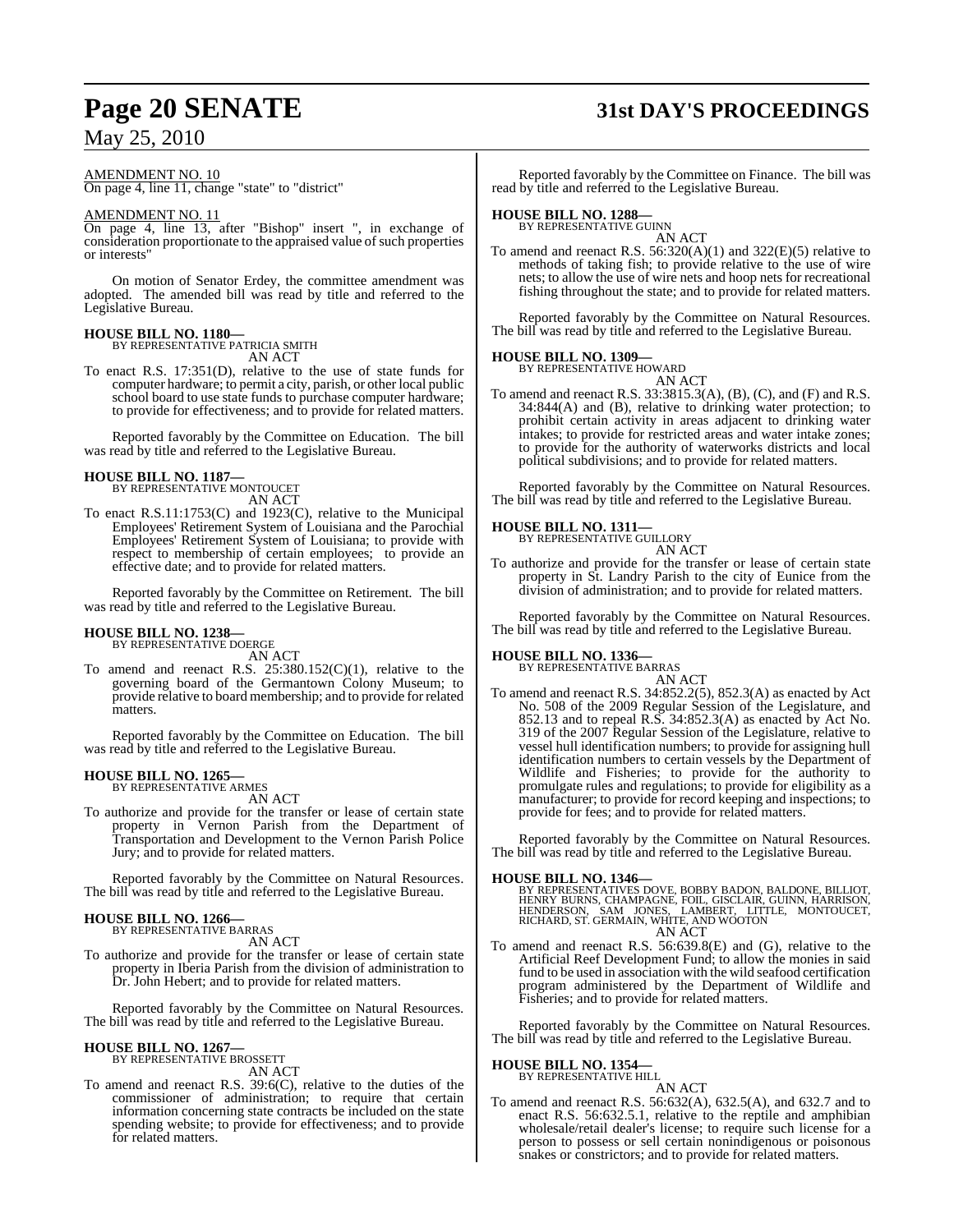# **31st DAY'S PROCEEDINGS Page 21 SENATE**

Reported with amendments by the Committee on Natural Resources.

#### **SENATE COMMITTEE AMENDMENTS**

Amendments proposed by Senate Committee on Natural Resources to Reengrossed House Bill No. 1354 by Representative Hill

## AMENDMENT NO. 1

On page 2, line 11, delete "six" and insert "eight"

On motion of Senator Morrish, the committee amendment was adopted. The amended bill was read by title and referred to the Legislative Bureau.

## **HOUSE BILL NO. 1461— (Substitute for HouseBill No. 230 by Representative Pearson)** BY REPRESENTATIVE PEARSON

AN ACT

To amend and reenact R.S. 11:62(4), 1141(A) and (C)(1)(a), and 1144(B)(2)(a) and to enact R.S. 11:1144(B)(4) and  $1147(\overline{C})(2)(a)(iii)$ , relative to the Louisiana School Employees' Retirement System; to provide with respect to employee contributions; to provide with respect to calculation of benefits; to provide with respect to retirement eligibility; to provide an effective date; and to provide for related matters.

Reported favorably by the Committee on Retirement. The bill was read by title and referred to the Legislative Bureau.

#### **HOUSE BILL NO. 1466— (Substitute for HouseBill No. 599 by Representative Ellington)** BY REPRESENTATIVE ELLINGTON

AN ACT

To enact R.S. 56:6(32), relative to the powers of the Wildlife and Fisheries Commission; to authorize the commission, at the request of certain governmental entities, to adopt regulationsfor the use of certain fishing gear for certain lakes; and to provide for related matters.

Reported with amendments by the Committee on Natural Resources.

#### **SENATE COMMITTEE AMENDMENTS**

Amendments proposed by Senate Committee on Natural Resources to Engrossed House Bill No. 1466 by Representative Ellington

AMENDMENT NO. 1

On page 1, line 2, after " $(32)$ " insert "and  $(33)$ "

AMENDMENT NO. 2 On page 1, line 7, delete "is" and insert "and (33) are"

#### AMENDMENT NO. 3 On page 1, line 11, delete "the department,"

AMENDMENT NO. 4

#### On page 3, line 8, after "violation" and before the period "." insert ", except there shall be no imprisonment"

AMENDMENT NO. 5

On page 3, after line 9, insert:

 $\sqrt{(33)}$ (a) Upon request of a water conservation district, may adopt regulations applicable to the use of jugs or float fishing gear in a specific water body. If adopted by the commission, the regulations shall be uniform in their application to water bodies subject to the regulations and shall provide for the opening and closing dates for the use of such gear.

(b) A violation of any regulations adopted by the commission pursuant to this Paragraph shall be a class one violation, except there shall be no imprisonment. In addition, any device found in violation of this Paragraph shall be immediately seized by and forfeited to the department.

# May 25, 2010

On motion of Senator Morrish, the committee amendment was adopted. The amended bill was read by title and referred to the Legislative Bureau.

### **Petitions, Memorials and Communications**

The following petitions, memorials and communications were received and read:

#### **SENATE** STATE OF LOUISIANA

#### MEMORANDUM

To: President Joel Chaisson<br>From: Senator N. Gautreaux From: Senator N. Gautreaux<br>Date: May 25, 2010 May 25, 2010

Please be advised that I will be absent from the Senate for the afternoon of Tuesday, May 25, 2010. I will be attending my daughter's graduation ceremony.

Thank you for your consideration in this matter.

#### **Rules Suspended**

Senator Mount asked for and obtained a suspension of the rules to revert to the order of:

#### **Reports of Committees**

The following reports of committees were received and read:

#### **REPORT OF COMMITTEE ON**

#### **JUDICIARY C**

Senator Yvonne Dorsey, Chairman on behalf of the Committee on Judiciary C, submitted the following report:

#### May 25, 2010

To the President and Members of the Senate:

I am directed by your Committee on Judiciary C to submit the following report:

**HOUSE BILL NO. 22—** BY REPRESENTATIVE BALDONE

AN ACT To amend and reenact R.S. 15:570(A)(6), relative to capital punishment; to provide with respect to the witnesses present at the execution of a death sentence; and to provide for related matters.

Reported favorably.

#### **HOUSE BILL NO. 95—**

BY REPRESENTATIVE WHITE AN ACT

- To amend and reenact Code of Criminal Procedure Articles 411(A),
- 413, and 415, relative to the drawing and impaneling of grand jurors; to provide for the impaneling of grand jury members; to increase the number of alternate members which can be selected to serve on a grand jury; to provide for the selection of additional alternate grand jurors to fill vacancies on the grand jury; to provide for the selection of the foreman; and to provide for related matters.

Reported favorably.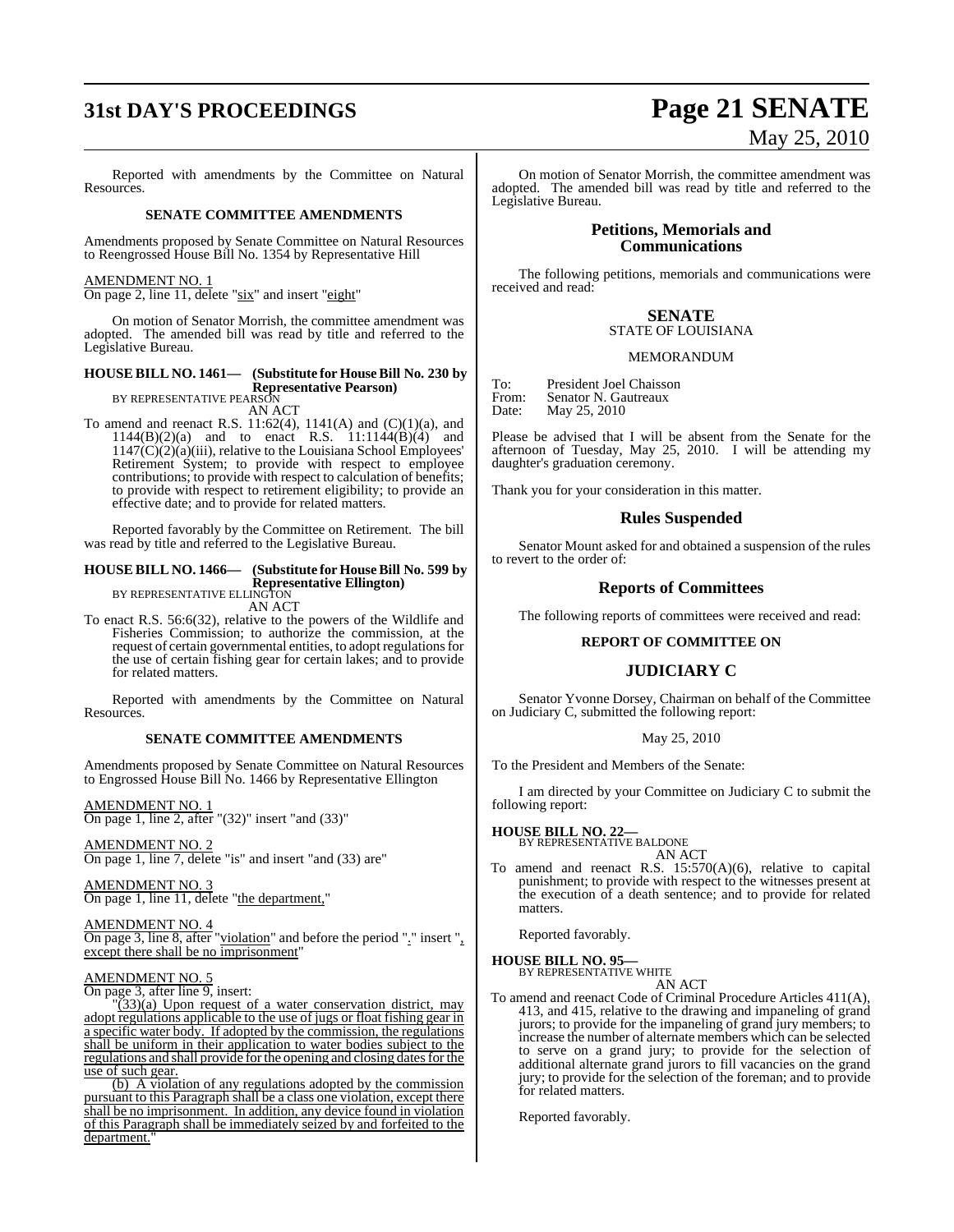## **HOUSE BILL NO. 105—**

BY REPRESENTATIVE BALDONE AN ACT

To amend and reenact Code of Criminal Procedure Article  $875(A)(3)$ , relative to presentence investigations; to amend presentence investigation provisions to include defendant's pretrial and post-conviction disciplinary records; and to provide for related matters.

Reported favorably.

# **HOUSE BILL NO. 123—** BY REPRESENTATIVE BALDONE

AN ACT

To enact R.S. 14:110.3, relative to offenses affecting law enforcement; to create the crime of tampering with surveillance, accounting, inventory, or monitoring systems; to provide for definitions; to provide for penalties; to provide for increased penalties if the monitoring system is located on the premises of a correctional facility; and to provide for related matters.

Reported favorably.

HOUSE BILL NO. 173—<br>
BY REPRESENTATIVES TEMPLET, ANDERS, ARMES, ARNOLD,<br>
AUSTIN BADON, BOBBY BADON, BALDONE, BARRAS, BILLIOT,<br>
HENRY BURNS, TIM BURNS, BURRELL, CHANDLER, CHANEY,<br>
CONNICK, CORTEZ, DIXON, DOERGE, DOVE, DOWNS

To amend and reenact R.S. 40:966(B)(3), (E), and (F) and to enact R.S. 40:964(Schedule I)(C)(32) and 989.2, relative to controlled dangerous substances; to create the crime of the unlawful production, manufacturing, distribution, or possession of a material, compound, mixture, or preparation which contains a prohibited plant; to provide for definitions; to provide for criminal penalties; to provide for exceptions; to add certain hallucinogenic substances to Schedule I; and to provide for related matters.

Reported favorably.

#### **HOUSE BILL NO. 502—** BY REPRESENTATIVE BALDONE

AN ACT

To enact R.S. 14:204.1, relative to fire-raising; to create the crime of fire-raising in a correctional facility; to provide criminal penalties; to provide for definitions; and to provide for related matters.

Reported favorably.

# **HOUSE BILL NO. 549—** BY REPRESENTATIVE BALDONE

AN ACT

To enactCode ofCriminal Procedure Article 233, relative to criminal procedure; to authorize the use of electronic signatures of offenders; to provide for the collection of electronic signatures; to provide for definitions; and to provide for related matters.

Reported favorably.

#### **HOUSE BILL NO. 608—**

BY REPRESENTATIVE WHITE AN ACT

To amend and reenact Code of Criminal Procedure Article 230.2(A), relative to probable cause determinations; to authorize the use of facsimile or other electronic means to transmit affidavits or other written evidence in probable cause determinations; and to provide for related matters.

Reported favorably.

# **Page 22 SENATE 31st DAY'S PROCEEDINGS**

#### **HOUSE BILL NO. 762—**

BY REPRESENTATIVE ROY

AN ACT To amend and reenact R.S. 14:93.3(E)(1), relative to the crime of cruelty to the infirmed; to provide for a minimum mandatory term of imprisonment for intentional and malicious acts of cruelty to the infirmed; and to provide for related matters.

Reported with amendments.

# **HOUSE BILL NO. 847—** BY REPRESENTATIVE WOOTON

AN ACT

To amend and reenact R.S. 14:207(A), relative to the crime of alteration or removal of identifying numbers on motor vehicles; to provide for the elements of the crime; to include trailers; and to provide for related matters.

Reported favorably.

# **HOUSE BILL NO. 917—** BY REPRESENTATIVE WHITE

AN ACT

To enact R.S. 14:230(A)(2)(d) and (e), relative to money laundering; to amend the definition of "funds"; and to provide for related matters.

Reported favorably.

# **HOUSE BILL NO. 940—** BY REPRESENTATIVE MONTOUCET

A JOINT RESOLUTION

Proposing to amend Article I, Section 17(A) of the Constitution of Louisiana, relative to jury trials in criminal cases; to provide for with respect to the waiver of a trial by jury; to provide that a criminal defendant's waiver of a jury trial shall be contingent upon the prosecution's consent and court approval; to provide for submission of the proposed amendment to the electors; and to provide for related matters.

Reported favorably.

**HOUSE BILL NO. 1314—** BY REPRESENTATIVES HARDY, BILLIOT, HENRY BURNS, TIM BURNS,CARTER,CONNICK, GISCLAIR, HENRY, HINES, HUTTER,LIGI, SIMON, JANE SMITH, THIERRY, WILLIAMS, AND WOOTON AN ACT

To enact R.S. 15:542.1(A)(5), relative to sex offenders; to provide relative to sex offender notification requirements; and to provide for related matters.

Reported favorably.

Respectfully submitted, YVONNE DORSEY Chairman

#### **REPORT OF COMMITTEE ON**

## **JUDICIARY A**

Senator Julie Quinn, Chairman on behalf of the Committee on Judiciary A, submitted the following report:

May 25, 2010

To the President and Members of the Senate:

I am directed by your Committee on Judiciary A to submit the following report: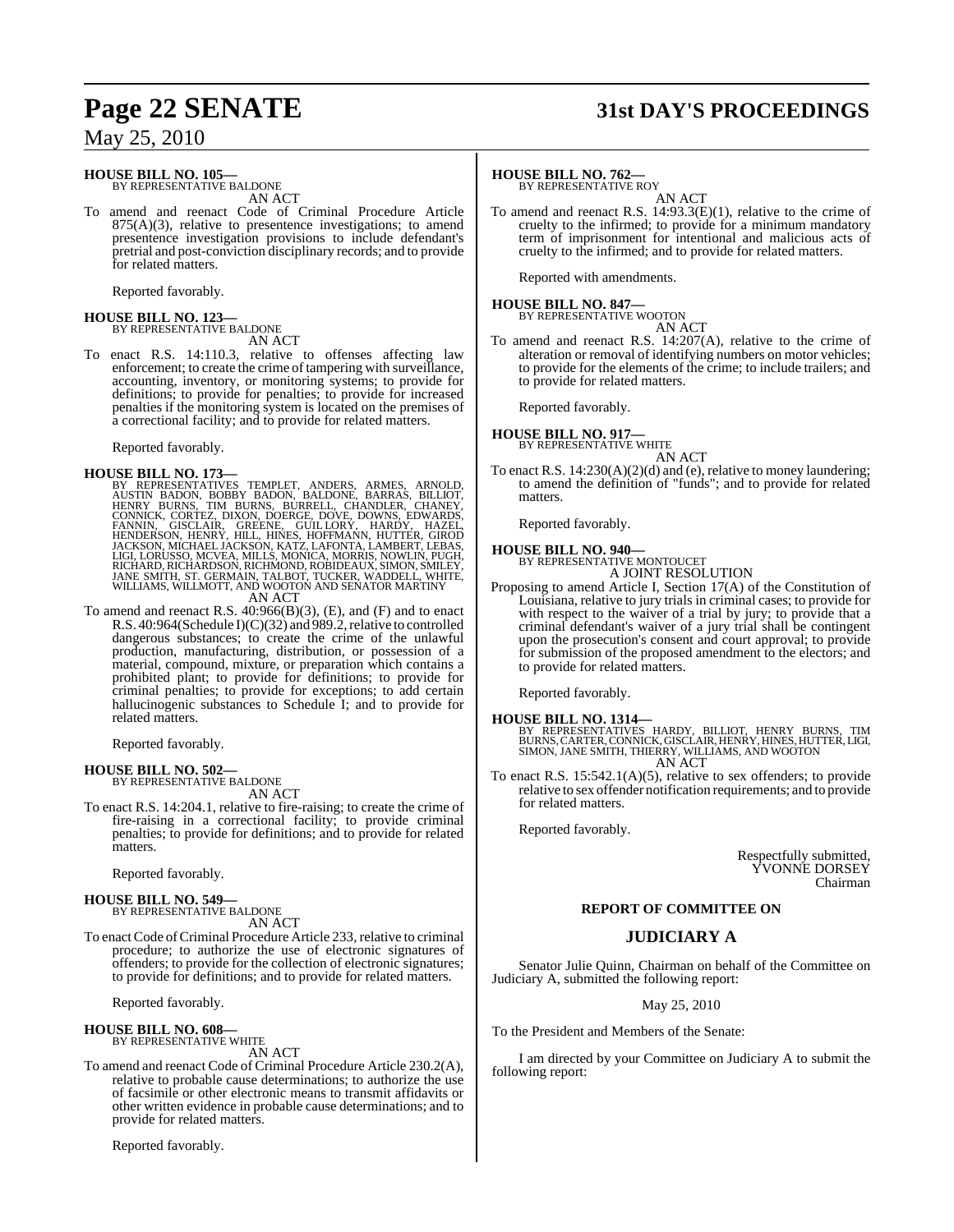# **31st DAY'S PROCEEDINGS Page 23 SENATE**

#### **SENATE BILL NO. 750—** BY SENATOR MURRAY

AN ACT

To amend and reenact R.S. 13:3105(A) and to enact R.S. 13:996.67, relative to courts and judicial procedure; to provide for the Civil District Court for the parish of Orleans; to authorize the Civil District Court for the parish of Orleans and the clerk of court of the Civil District Court for the parish of Orleans to impose additional costs of court and service charges in certain civil matters; to provide for the collection of such costs and charges; to establish a judicial building fund; to provide for the dedication and disbursement of such funds; to provide procedures and conditions; to provide for the compensation of jurors in civil cases triable by a jury in the Civil District Court for the parish of Orleans; to increase such compensation; and to provide for related matters.

Reported with amendments.

# **HOUSE CONCURRENT RESOLUTION NO. 48—** BY REPRESENTATIVE RICHMOND

A CONCURRENT RESOLUTION

To urge and request the Judicial Council to study and make recommendations for inclusion by the Supreme Court of Louisiana in the uniform rules of state court guidelines for the qualifications and standards governing the use of interpreters in the courts for non-English-speaking principal parties in interest, defendants, and witnesses in proceedings before the court.

Reported favorably.

# **HOUSE BILL NO. 18—** BY REPRESENTATIVE MORRIS

AN ACT

To enact R.S. 33:454, relative to mayors' courts; to establish the Mayor's Court of the Village of Hosston, Caddo Parish; to provide for the territorial jurisdiction of the court; to provide for the powers and authority of the mayor as magistrate of the court and other officers of the court; to provide relative to subject matter jurisdiction of the court; and to provide for related matters.

Reported favorably.

# **HOUSE BILL NO. 19—** BY REPRESENTATIVE PEARSON

AN ACT

To enact Code of Civil Procedure Article 4844(A)(6), relative to jurisdiction of a city court in eviction proceedings; to provide that the CityCourt of Slidell hasthe same jurisdictional limit for eviction proceedings as a justice of the peace court; and to provide for related matters.

Reported favorably.

# **HOUSE BILL NO. 21—** BY REPRESENTATIVE THIERRY

AN ACT

To enact R.S. 13:841(F), relative to fees of the clerk of court's office; to clarify that the clerk of court of the Twenty-Seventh Judicial District Court is authorized to charge existing fees for the filing and recordation of documents received electronically; and to provide for related matters.

Reported favorably.

#### **HOUSE BILL NO. 24—**

BY REPRESENTATIVE ABRAMSON AN ACT

To amend and reenact R.S. 9:1702, relative to immovable property; to provide for the partition of certain property; to provide an exception allowing agreements not to partition electric generating plants or units for a certain period of time; and to provide for related matters.

Reported favorably.

#### **HOUSE BILL NO. 40—**

BY REPRESENTATIVE FOIL

AN ACT To enact R.S. 9:2005(3), relative to trusts; to provide for seizure of trust assets in certain circumstances; and to provide for related matters.

Reported with amendments.

#### **HOUSE BILL NO. 67—** BY REPRESENTATIVE LOPINTO

AN ACT

To amend and reenact R.S. 40:1236.14 and to enact R.S. 9:2793(C), relative to limitations of liability; to provide a limitation of liability for the use of automated external defibrillators at the scene of an emergency; and to provide for related matters.

Reported favorably.

**HOUSE BILL NO. 208—** BY REPRESENTATIVE GREENE AN ACT

- 
- To amend and reenact R.S.  $46:236.3(K)(2)$ , relative to income assignment orders; to provide for an increase in the fine for failure to comply; to provide relative to the total amount withheld; and to provide for related matters.

Reported with amendments.

**HOUSE BILL NO. 221—**

BY REPRESENTATIVE TIM BURNS AN ACT

To amend and reenact R.S. 9:303(C) and 315.11(A), R.S. 13:1621(B)(3) and (4), R.S. 15:305(D) and (E)(1), R.S.  $46:236.1.2(D)(2)$  and  $(J), 236.7(A)(1)$  and  $(B),$  and 236.11.1(C)(3), Children's Code Article  $311(B)(1)(a)$ , and Code of Evidence Article 902(10), relative to child support; to make technical correctionsto provisions governing child support; and to provide for related matters.

Reported favorably.

- **HOUSE BILL NO. 222—** BY REPRESENTATIVE TIM BURNS
	- AN ACT
- To amend and reenact R.S. 46:236.3(E)(3), relative to the enforcement of child support; to provide for the garnishment of income; to provide for the forwarding of payment; and to provide for related matters.

Reported favorably.

**HOUSE BILL NO. 323—** BY REPRESENTATIVE WILLMOTT

AN ACT

To enact R.S. 9:2800.21, relative to curators; to provide a limitation of liability for certain curators and undercurators for the acts of interdicts; to provide for exceptions; and to provide for related matters.

Reported favorably.

**HOUSE BILL NO. 327—** BY REPRESENTATIVE GREENE

AN ACT

To amend and reenact Code of Civil Procedure Article 1293(A), relative to service of process; to provide for the appointment of a private process server under certain circumstances; and to provide for related matters.

Reported with amendments.

# May 25, 2010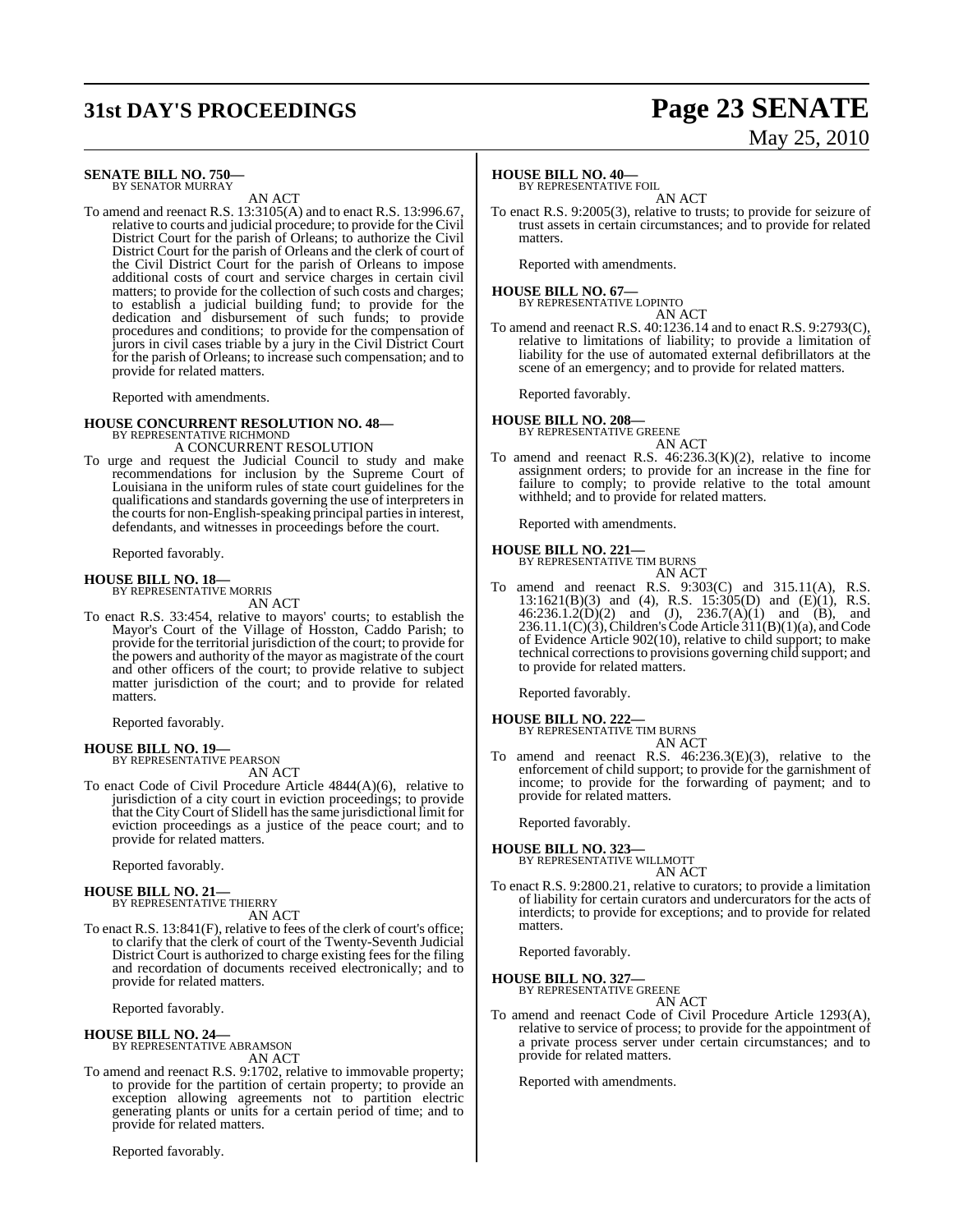### **HOUSE BILL NO. 484—**

BY REPRESENTATIVE EDWARDS AN ACT

To amend and reenactR.S. 3:3652(9) and (15), 3653, 3656(A)(1) and (D), the heading of Part XIV of Chapter 1 of Code Title XXI of Code Book III of Title 9 of the Louisiana Revised Statutes of 1950 andR.S. 9:4770, R.S. 10:9-102(d), 9-308(b), 9-309(13), 9- 315(a)(introductory paragraph) and (1), 9-322(f)(introductory paragraph) and  $(5)$ , and  $\overline{9}$ - $\overline{501(a)}$ (introductory paragraph) and (1), to enact R.S.  $10:9-322(g)$  and  $9-501(a)(4)$ , and to repeal R.S. 9:4521 and 4524 and R.S. 10:9-322(f)(6) and 9-501(a)(2), relative to security devices; to provide definitions; to provide for agricultural liens; to provide for perfection of liens; to provide for conflicts; to provide for rankings; and to provide for related matters.

Reported favorably.

**HOUSE BILL NO. 623—** BY REPRESENTATIVE DANAHAY AN ACT

To amend and reenact Code of Civil Procedure Article 153 and Code of Criminal Procedure Article 673, relative to the recusal of judges; to provide for the authority of judges pending a motion to recuse; and to provide for related matters.

Reported favorably.

#### **HOUSE BILL NO. 651—**

BY REPRESENTATIVE TEMPLET AN ACT

To amend and reenact Children's Code Articles 1122(B)(8), (F)(12), (G)(12), 1125(B), 1189(3), 1270, 1271(A) and (B),  $\frac{1}{272}$ , 1273,  $\frac{1276}{1515(B)(VI)}$ , 1517(A), 1518(B), 1519, 1520(B)(introductory paragraph) and (C), and 1522(B) and to enact Children's Code Articles 1515(A)(7) and 1517(E), relative to the continuous revision of the Children's Code; to provide for adoption; to provide for voluntary transfer of custody; to provide for contents of the surrender form; to provide for the Statement of Family History Form; to provide for voluntary registration, use of the registry, matching procedures, and who may register; to provide for effective date of registration, monitoring, verifying, matching, and counseling registrants; to provide for confidentiality of documents filed; to provide for disclosure of death of biological parents and adopted persons and grounds for disclosure; to provide for the contents and form of the petition for voluntary transfer; to provide for notice and service of the petition; to provide for appointment of counsel; to provide for required testimony at the hearing; to provide for the contents of the judgment; and to provide for related matters.

Reported favorably.

# **HOUSE BILL NO. 751—** BY REPRESENTATIVE FOIL

AN ACT

To enact R.S. 9:1255, relative to the installation of solar collectors; to provide for definitions; to provide for certain rights and prohibitions relative to the installation of solar collectors; to provide for exceptions; and to provide for related matters.

Reported favorably.

#### **HOUSE BILL NO. 774—** BY REPRESENTATIVE GREENE

AN ACT To amend and reenact R.S. 9:346(G), relative to visitation; to provide relative to defenses; and to provide for related matters.

Reported favorably.

# **Page 24 SENATE 31st DAY'S PROCEEDINGS**

#### **HOUSE BILL NO. 855—**

BY REPRESENTATIVE BOBBY BADON AN ACT

To amend and reenact R.S. 35:407(A) and (B), relative to ex officio notaries public appointed by mayors; to authorize mayors of certain municipalities to appoint ex officio notaries public; to provide for limitations; and to provide for related matters.

Reported favorably.

## **HOUSE BILL NO. 856—** BY REPRESENTATIVE TIM BURNS AN ACT

To amend and reenactR.S. 9:1725(5), 1893, 1895(A), 1971, 2004(2), 2011, 2025, and 2045 and to enact R.S. 9:1973(C), 2031, and 2235, relative to the Louisiana Trust Code; to provide for the definition of "proper court"; to provide for class trusts; to provide for the interests of beneficiaries; to provide for the correction of cross references; to provide relative to the shifting of the interest of a principal beneficiary; to provide for the delegation of the right to terminate, modify, or amend certain trust provisions; to provide for the delegation of the right to revoke a trust; and to provide for related matters.

Reported favorably.

#### **HOUSE BILL NO. 857—**

BY REPRESENTATIVE TIM BURNS AN ACT

To direct the Louisiana State Law Institute to redesignate certain provisions from Title 44 of the Louisiana Revised Statutes of 1950 to Title 9 of the Louisiana Revised Statutes of 1950, relative to mortgage records; to provide for the effectiveness of references to redesignated statutes; and to provide for related matters.

Reported favorably.

#### **HOUSE BILL NO. 871—**

BY REPRESENTATIVE HAZEL AN ACT

To amend and reenact R.S. 46:236.6(A) and 236.7(B), relative to summonses for contempt for nonpayment of child support orders or medical support orders; to provide for authority to issue summonses for contempt; to provide for changes to a statutory reference regarding child support collection agencies; and to provide for related matters.

Reported with amendments.

**HOUSE BILL NO. 1062—**

BY REPRESENTATIVE FOIL AN ACT

To amend and reenact Code of Civil Procedure Article 1561(A), relative to civil actions; to provide for the procedures for the consolidation of separate actions; and to provide for related matters.

Reported favorably.

#### **HOUSE BILL NO. 1113—** BY REPRESENTATIVES RICHMOND AND LEGER

AN ACT

To enact R.S. 33:9615, relative to local ethics entities; to provide for appellate review of decisions of the board; to provide restrictions on such right of appeal; to provide definitions; and to provide for related matters.

Reported favorably.

#### **HOUSE BILL NO. 1133—**

#### BY REPRESENTATIVES ARNOLD AND BALDONE AN ACT

To enact Chapter 4-A of Code Title VII of Code Book III of Title 9 of the Louisiana Revised Statutes of 1950, to be comprised of R.S. 9:3131 through 3136, relative to private transfer fee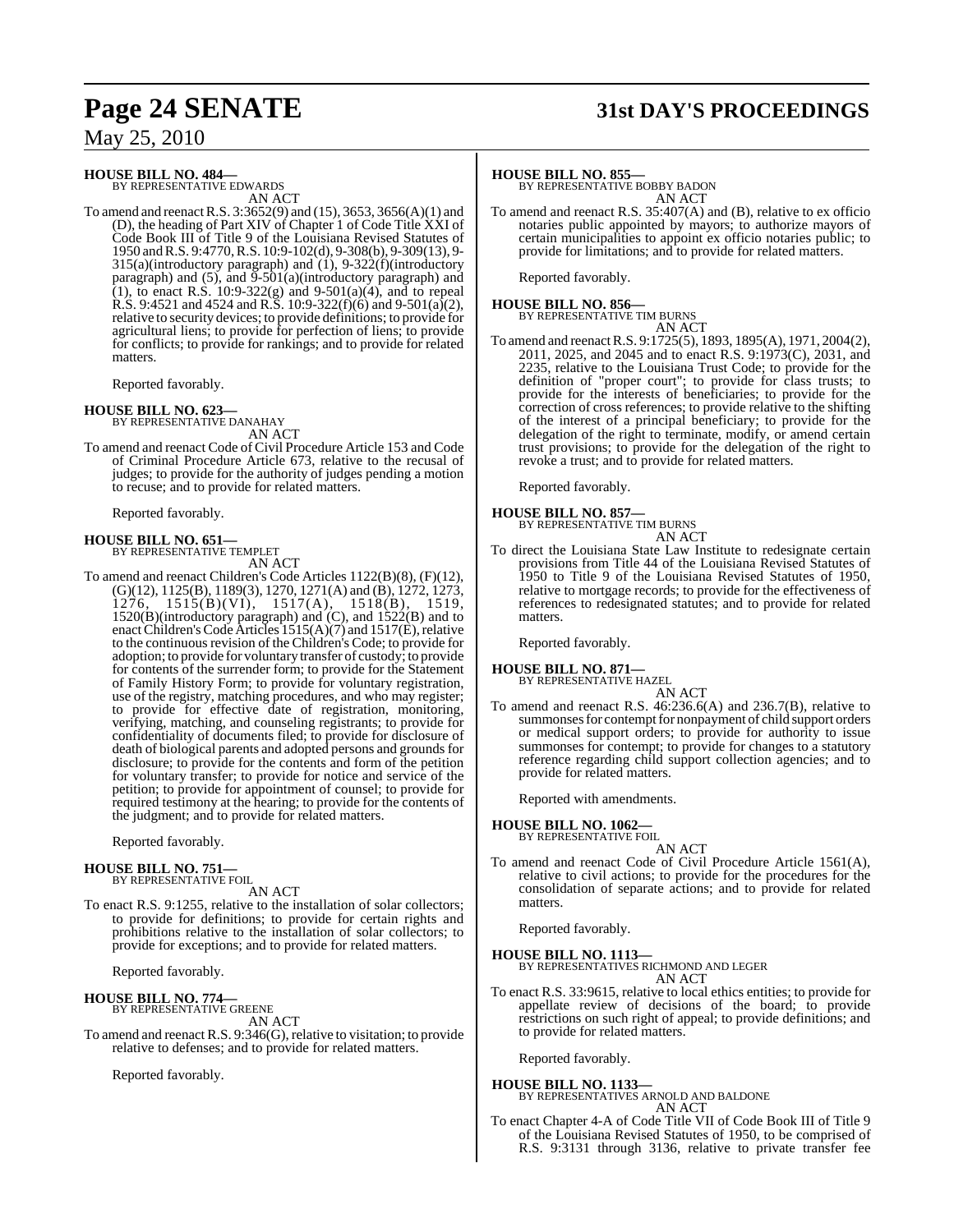# **31st DAY'S PROCEEDINGS Page 25 SENATE**

# May 25, 2010

obligations; to provide for legislative intent; to provide for definitions; to prohibit private transfer fee obligations; to provide for liability for violations; to provide for disclosure of a private transfer fee; to provide for notice requirements for existing private transfer fees; and to provide for related matters.

Reported with amendments.

# **HOUSE BILL NO. 1335—** BY REPRESENTATIVE HINES

AN ACT

To amend and reenact Children's Code Article 899(B)(2)(b) and to enact Children's Code Article 779(B)(5), relative to juvenile dispositions; to authorize the court to require certain persons to perform community service; and to provide for related matters.

Reported favorably.

Respectfully submitted, JULIE QUINN Chairman

### **Senate Bills and Joint Resolutions Returned from the House of Representatives with Amendments**

# **SENATE BILL NO. 52—** BY SENATOR B. GAUTREAUX

AN ACT

To amend and reenact R.S. 15:574.2(A)(1), relative to the Board of Parole; to provide for minimum qualifications of members; to provide for appointment of members; and to provide for related matters.

The bill was read by title. Returned from the House of Representatives with amendments:

#### **HOUSE COMMITTEE AMENDMENTS**

Amendments proposed by House Committee on Administration of Criminal Justice to Reengrossed Senate Bill No. 52 by Senator B. **Gautreaux** 

#### AMENDMENT NO. 1

On page 2, line 1, after "volunteer of" and before "the" delete the comma",

#### AMENDMENT NO. 2

On page 2, line 2, after "of" and before "Corrections" insert "Public Safety and" and change "last" to "preceding"

#### AMENDMENT NO. 3

On page 2, line 4, at the beginning of the line, after " $\underline{\text{Inc}}$ ." delete the comma".

#### **HOUSE FLOOR AMENDMENTS**

Amendments proposed by Representative Wooton to Reengrossed Senate Bill No. 52 by Senator B. Gautreaux

#### AMENDMENT NO. 1

Delete Amendment Nos. 1 through 3 proposed by the House Committee on the Administration of Criminal Justice and adopted by the House on May 17, 2010.

#### AMENDMENT NO. 2

On page 1, line 17, after "thereof," delete the remainder of the line and insert "or were serving as a member of the board of parole on August 15, 2010."

#### AMENDMENT NO. 3

On page 2, delete line 1 in its entirety

#### AMENDMENT NO. 4

On page 2, line 2, delete "of Corrections in the last five years."

AMENDMENT NO. 5 On page 2, delete line 4 in its entirety and insert "Inc. Each"

Senator B. Gautreaux moved to concur in the amendments proposed by the House.

## **ROLL CALL**

The roll was called with the following result:

YEAS

| Mr. President | Erdey               | Mount               |
|---------------|---------------------|---------------------|
| Alario        | Gautreaux B         | Murray              |
| Amedee        | Guillory            | <b>Nevers</b>       |
| Appel         | Hebert <sup>1</sup> | Peterson            |
| Broome        | Heitmeier           | Ouinn               |
| Chabert       | Jackson             | Riser               |
| Cheek         | LaFleur             | Shaw                |
| Claitor       | Long                | Smith               |
| Crowe         | Martiny             | <b>Thompson</b>     |
| Donahue       | Michot              | Walsworth           |
| Dorsey        | Morrell             |                     |
| Duplessis     | Morrish             |                     |
| Total - 34    |                     |                     |
|               | <b>NAYS</b>         |                     |
| Total - 0     |                     |                     |
|               | <b>ABSENT</b>       |                     |
| $A = 11 - 1$  | $V = -11$           | $M = D1$ , $\ldots$ |

Adley Kostelka McPherson Total - 5

The Chair declared the amendments proposed by the House were concurred in. Senator B. Gautreaux moved to reconsider the vote by which the amendments were concurred in and laid the motion on the table.

Marionneaux

#### **SENATE BILL NO. 61—** BY SENATOR AMEDEE

AN ACT To amend and reenact Code of Criminal Procedure Article 162 and 731(B) and to enact Code of Criminal Procedure Article 202  $(D)(5)$  and R.S. 9:2603.1 (F), relative to the issuance of warrants and subpoenas; to provide for certain requirements relative to electronic signatures; and to provide for related matters.

The bill was read by title. Returned from the House of Representatives with amendments:

#### **HOUSE COMMITTEE AMENDMENTS**

Amendments proposed by House Committee on Administration of Criminal Justice to Reengrossed Senate Bill No. 61 by Senator Amedee

<u>AMENDMENT NO. 1</u>

On page 1, line 2, change "Article 162 and 731(B)" to "Articles 162,  $202(A)$ (introductory paragraph) and (1), and  $731(B)$ "

#### AMENDMENT NO. 2

On page 1, line 3, delete "Code of Criminal Procedure Article 202 (D)(5) and" and change "R.S. 9:2603.1 (F)" to "R.S. 9:2603.1(F)"

#### AMENDMENT NO. 3

On page 1, line 7, after "Section 1." change "R.S. 9:2603.1 (F)" to "R.S. 9:2603.1(F)"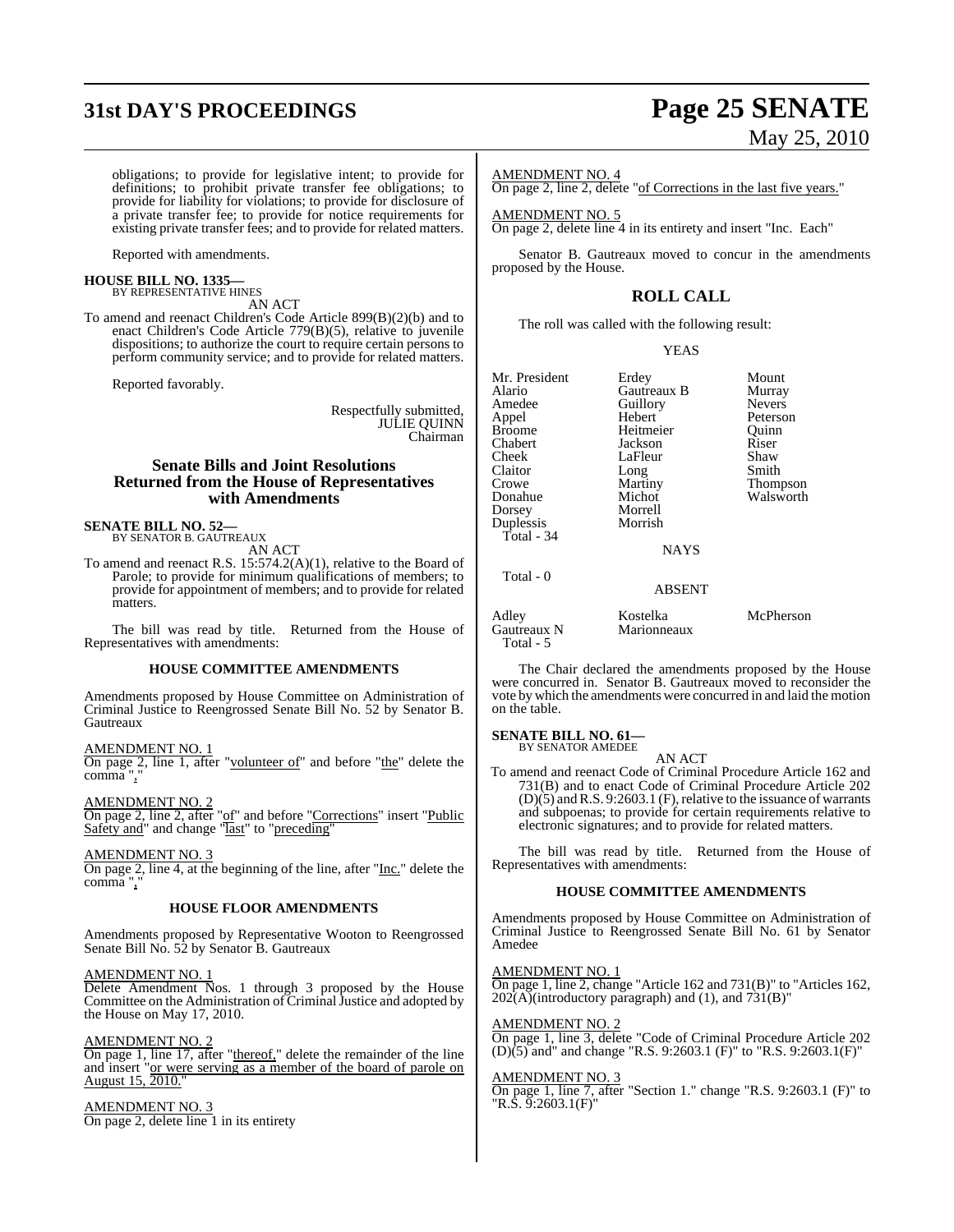#### AMENDMENT NO. 4

On page 2, line 1, after "Procedure" change "Art. 162 and 731(B)" to "Articles 162, 202(A)(introductory paragraph) and (1), and  $731(B)$ "

AMENDMENT NO. 5 On page 2, line 2, after "reenacted" delete "and Code of Criminal

Procedure Art. 202 (D)(5) is enacted"

AMENDMENT NO. 6 On page 2, at the beginning of line 4, insert "A."

AMENDMENT NO. 7 On page 2, delete lines 7 through 9 in their entirety

AMENDMENT NO. 8 On page 2, at the beginning of line 10, insert "B."

### AMENDMENT NO. 9

On page 2, between lines 13 and 14, insert the following: "C. A search warrant shall particularly describe the person or place to be searched, the persons or things to be seized, and the lawful purpose or reason for the search or seizure.

#### AMENDMENT NO. 10

On page 2, delete lines 16 through 26 in their entirety and insert the following:

"A. A warrant of arrest may be issued by any magistrate pursuant to this Paragraph or as provided in Paragraph D of this Article and, except where a summons is issued under Article 209, shall be issued when all of the following occur:

(1) The person making the complaint executes an affidavit specifying, to his best knowledge and belief, the nature, date, and place of the offense, and the name and surname of the offender if known, and of the person injured if there be any; and. An affidavit containing the electronic signature of the applicant shall satisfy the constitutional requirement that the testimony of the applicant be made under oath, provided that such signature is made under penalty of perjury and in compliance with  $R.S. 9:2603.1(D)$ .

Senator Amedee moved to concur in the amendments proposed by the House.

## **ROLL CALL**

The roll was called with the following result:

#### YEAS

| Mr. President<br>Adley<br>Alario<br>Amedee<br>Appel<br><b>Broome</b><br>Chabert<br>Cheek<br>Claitor<br>Crowe<br>Donahue<br>Dorsey | Duplessis<br>Erdey<br>Gautreaux B<br>Guillory<br>Hebert<br>Heitmeier<br>Jackson<br>Kostelka<br>LaFleur<br>Long<br>Martiny<br>Michot | Morrell<br>Morrish<br>Mount<br>Murray<br><b>Nevers</b><br>Peterson<br>Quinn<br>Riser<br>Shaw<br>Smith<br>Thompson<br>Walsworth |
|-----------------------------------------------------------------------------------------------------------------------------------|-------------------------------------------------------------------------------------------------------------------------------------|--------------------------------------------------------------------------------------------------------------------------------|
| Total $-36$                                                                                                                       | <b>NAYS</b>                                                                                                                         |                                                                                                                                |
| Total - 0                                                                                                                         | <b>ABSENT</b>                                                                                                                       |                                                                                                                                |
| Gautreaux N<br>Total - 3                                                                                                          | Marionneaux                                                                                                                         | McPherson                                                                                                                      |

The Chair declared the amendments proposed by the House were concurred in. Senator Amedee moved to reconsider the vote by which the amendments were concurred in and laid the motion on the table.

# **Page 26 SENATE 31st DAY'S PROCEEDINGS**

**SENATE BILL NO. 103—** BY SENATORS N. GAUTREAUX, AMEDEE, CHABERT, GUILLORY, HEBERT, MICHOT AND MORRISH AND REPRESENTATIVE JANE SMITH **AN ACT** 

To enact Subpart B of Part XIII of Chapter 2 of Title 33 of the Louisiana Revised Statutes of 1950, to be comprised of R. S. 33:1419.5 through 1419.10, relative to financial assistance to political subdivisions; creates the Alternative Fuel Vehicle Revolving Loan Fund Program within the Department of Natural Resources to provide financial assistance to political subdivisions of the state for the costs of purchasing or converting all or a portion of the political subdivisions' fleets of motor vehicles to qualified clean fuel vehicles propelled by an alternative fuel; to provide for the forms of such financial assistance; and to provide for related matters.

On motion of Senator Smith, the bill was read by title and returned to the Calendar, subject to call.

#### **SENATE BILL NO. 151—** BY SENATOR ADLEY

AN ACT

To enact R.S. 14:73.1(14) and 73.9, relative to computer aided crime; to prohibit the use of an Internet, virtual, street-level map in the commission of a crime; to prohibit the use of an Internet, virtual, street-level map in the commission or attempted commission of an act of terrorism; to provide for enhanced penalties; to provide for definitions; and to provide for related matters.

The bill was read by title. Returned from the House of Representatives with amendments:

#### **HOUSE COMMITTEE AMENDMENTS**

Amendments proposed by House Committee on Administration of Criminal Justice to Reengrossed Senate Bill No. 151 by Senator Adley

#### **MENDMENT NO. 1**

On page 1, line 2, after "To" and before "enact" insert "amend and reenact R.S. 14:73.1(11), (12), and (13) and to"

#### AMENDMENT NO. 2

On page 1, line 8, after "Section 1." and before "R.S. 14:73.1(14)" insert "R.S. 14:73.1(11), (12), and (13) are hereby amended and reenacted and"

#### AMENDMENT NO. 3

On page 1, at the beginning of line 12, at the beginning of the line change " $(14)$ " to " $(11)$ "

#### AMENDMENT NO. 4

On page 1, delete line 17 in its entirety and insert the following:

 $\sqrt{11}(12)$  "Proper means" includes:

(a) Discovery by independent invention.

(b) Discovery by "reverse engineering", that is by starting with the known product and working backward to find the method by which it was developed. The acquisition of the known product must be by lawful means.

(c) Discovery under license or authority of the owner.

(d) Observation of the property in public use or on public display.

(e) Discovery in published literature.

 $\frac{12}{12}(13)$  "Property" means property as defined in R.S. 14:2(8) and shall specifically include but not be limited to financial instruments, electronically stored or produced data, and computer programs, whether in machine readable or human readable form.

 $(13)(14)$  "Unsolicited bulk electronic mail" means any electronic message which is developed and distributed in an effort to sell or lease consumer goods or services and is sent in the same or substantially similar form to more than one thousand recipients."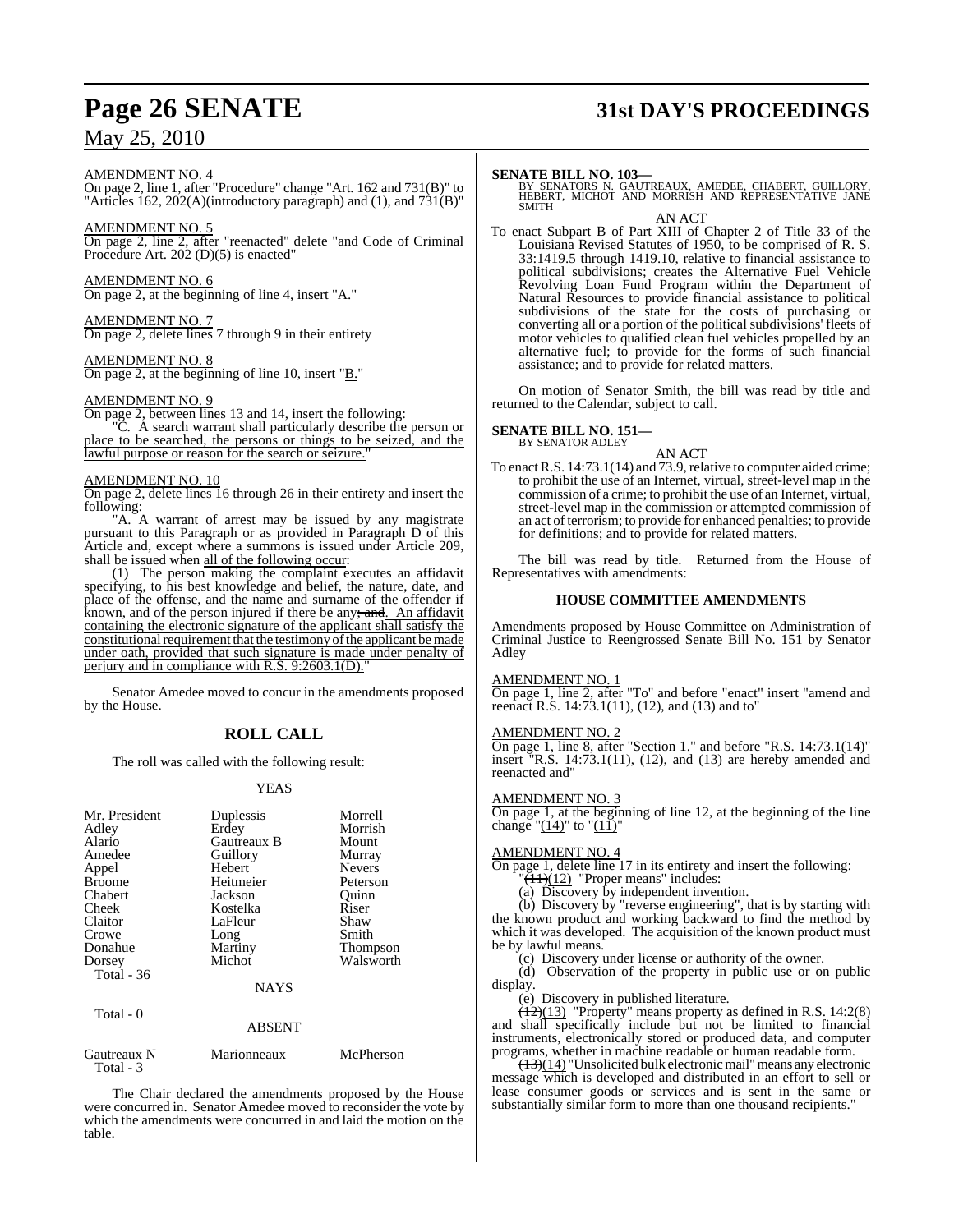# **31st DAY'S PROCEEDINGS Page 27 SENATE**

# May 25, 2010

#### AMENDMENT NO. 5

### On page 2, delete line 1 in its entirety and insert

§73.9. Criminal use of Internet, virtual, street-map; enhanced penalties"

#### AMENDMENT NO. 6

On page 2, line 3, after "additional" and before "period" insert "sentence for a"

#### AMENDMENT NO. 7

On page 2, line 4, after "imposed" delete the remainder of the line and at the beginning of line 5, delete "probation, or suspension of sentence.

#### AMENDMENT NO. 8

On page 2, line 6, after "consecutively" and before "the sentence" change "to" to "with"

#### AMENDMENT NO. 9

On page 2, line 7, after "imposed" delete the remainder of the line, delete line 8 in its entirety, and insert "for the underlying offense."

#### AMENDMENT NO. 10

On page 2, line 11, after "additional" and before "period" insert "sentence for a"

#### AMENDMENT NO. 11

On page 2, line 14, after "consecutively" and before "the sentence" change "to" to "with", and after "imposed" delete the remainder of the line, delete lines 15 and 16 in their entirety, and insert "for the underlying offense."

#### **LEGISLATIVE BUREAU AMENDMENTS**

Amendments proposed by Legislative Bureau to Reengrossed Senate Bill No. 151 by Senator Adley

#### AMENDMENT NO. 1

In House Committee Amendment No.4 proposed by the House Committee on Administration of Criminal Justice to Reengrossed Senate Bill No. 151, on line 10, following "On page 1," change "delete line 17 in its entirety" to "between lines 16 and 17"

Senator Adley moved to concur in the amendments proposed by the House.

#### **ROLL CALL**

The roll was called with the following result:

#### YEAS

| Mr. President | Erdey       | Morrish       |
|---------------|-------------|---------------|
| Adley         | Gautreaux B | Mount         |
| Alario        | Guillory    | Murray        |
| Amedee        | Hebert      | <b>Nevers</b> |
| Appel         | Heitmeier   | Peterson      |
| <b>Broome</b> | Jackson     | Ouinn         |
| Chabert       | Kostelka    | Riser         |
| Cheek         | LaFleur     | Shaw          |
| Crowe         | Long        | Smith         |
| Donahue       | Martiny     | Thompson      |
| Dorsey        | Michot      | Walsworth     |
| Duplessis     | Morrell     |               |
| Total - 35    |             |               |
|               | <b>NAYS</b> |               |
|               |             |               |

Total - 0

#### ABSENT

Claitor Marionneaux<br>
Gautreaux N McPherson Gautreaux N Total - 4

The Chair declared the amendments proposed by the House were concurred in. Senator Adley moved to reconsider the vote by which the amendments were concurred in and laid the motion on the table.

#### **Senate Bills and Joint Resolutions on Third Reading and Final Passage**

#### **SENATE BILL NO. 526—** BY SENATOR MURRAY

AN ACT

To enact R.S. 33:4076.1, relative to the Sewerage and Water Board of New Orleans; to prohibit unauthorized firearms or other explosive devices on board property; to provide for an effective date; and to provide for related matters.

On motion of Senator Murray, the bill was read by title and returned to the Calendar, subject to call.

#### **SENATE BILL NO. 567** BY SENATOR MORRISH

AN ACT

To amend and reenact R.S.  $47:337.2(B)(1)$ ,  $(C)(4)(b)(iii)$ , and  $(D)$ , 337.4(A) and (D), 337.27, 337.45, 337.51(A) and (B), 337.53(C), 337.54, 337.56, 337.63(A)(1)(a), 337.67(D)(2), 337.77(F), 337.81, 1401, 1402, 1408, 1410, 1431, 1432, 1434, 1435, 1436, 1437, 1438, and 1451, and to enact R.S. 47:337.2(A)(1)(c), 337.6(A)(4), 337.81-A, and 1407(3), and to repeal R.S.  $47:337.61$  and  $337.67(B)(2)$ , relative to the sales and use tax of political subdivisions of the state; to require an assessment of such tax and to authorize an appeal to a division of the board of tax appeals; to authorize and appeal to such division of the board of tax appeals from the disallowance of certain claims for refund of such taxes; to create the local sales tax division of the board of tax appeals and provide for its authority with respect to such taxes; to provide for appeals from the judgments of the board of tax appeals; to provide with respect to the assessment and distraint procedure for such taxes; and to provide for related matters.

#### **Floor Amendments**

Senator Amedee sent up floor amendments.

#### **SENATE FLOOR AMENDMENTS**

Amendments proposed by Senator Amedee on behalf of the Legislative Bureau to Engrossed Senate Bill No. 567 by Senator Morrish

#### AMENDMENT NO. 1

On page 1, line 6, change "337.81-A" to "337.81.1"

#### AMENDMENT NO. 2

On page 2, line 2, following "337.6(A)(4)," change "337.81-A" to "337.81.1"

#### AMENDMENT NO. 3

On page 8, line 22, following "decision" and before "**renders**" change "**,which**" to "**that**"

#### AMENDMENT NO. 4 On page 10, line 4, change "**337.81-A**" to "**337.81.1**"

AMENDMENT NO. 5 On page 11, line 5, following "**board**" and before "**for**" insert "**,**"

#### AMENDMENT NO. 6

On page 11, line 7, following "**subdivision**" and before "**shall**" insert "**,**"

#### AMENDMENT NO. 7

On page 14, line 5, following "before" and before "," change "the filing of same" to "filing it"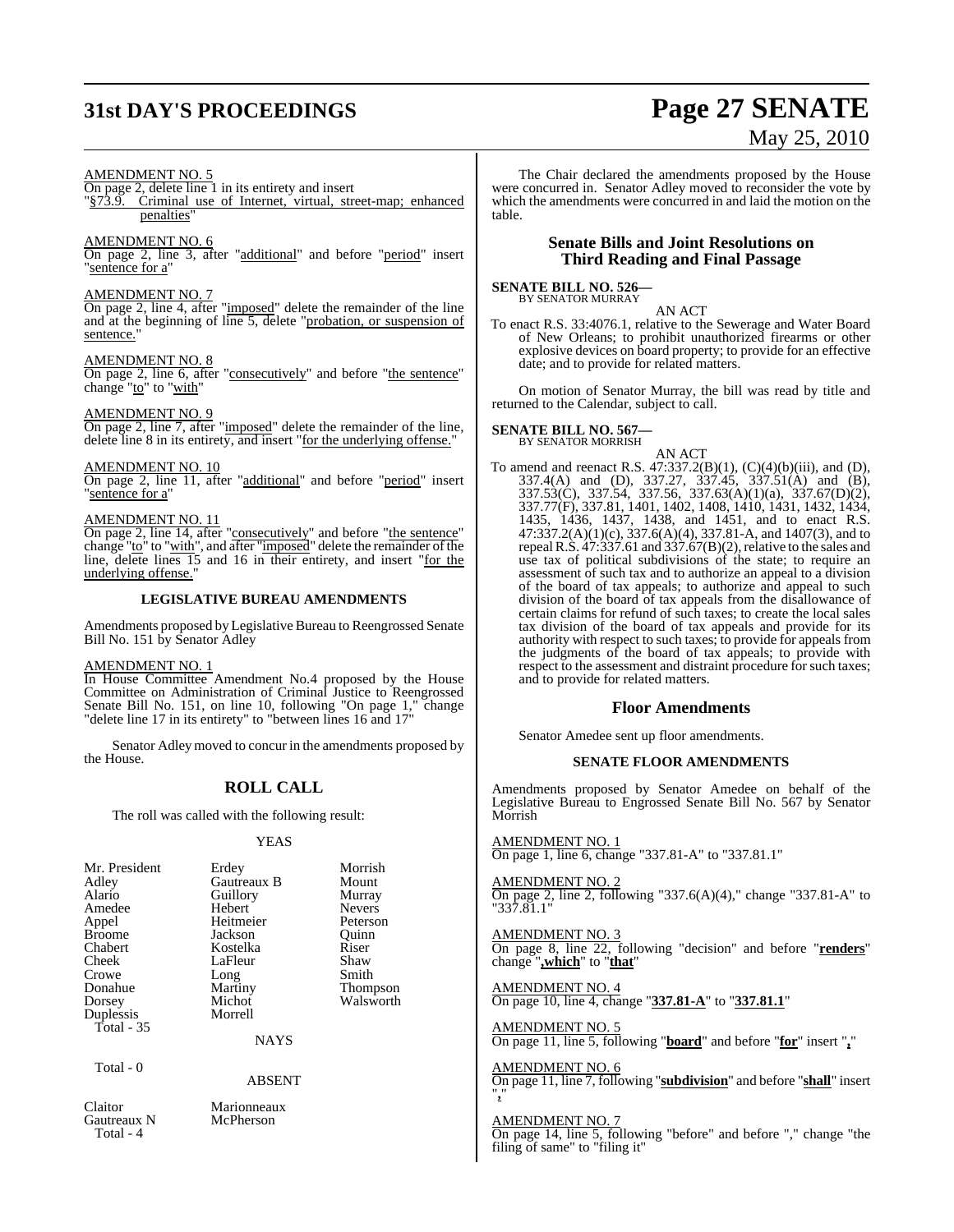# **Page 28 SENATE 31st DAY'S PROCEEDINGS**

AMENDMENT NO. 8

On page 15, line 19, change "paragraphs" to "Paragraphs"

#### AMENDMENT NO. 9

On page 15, line 19, following "Section" and before "by" insert ","

On motion of Senator Amedee, the amendments were adopted.

#### **Floor Amendments**

Senator Adley proposed the following amendments.

#### **SENATE FLOOR AMENDMENTS**

Amendments proposed by Senator Adley to Engrossed Senate Bill No. 567 by Senator Morrish

#### AMENDMENT NO. 1

On page 1, line 2, after "reenact R.S. 47:337" delete the remainder of the line, and delete lines 3 through 13, and insert: ".33(A)(3)(a) and (B), 337.45(A) and (B), 337.51(A) and (B), 337.53(C), 337.54, 337.61(2) and (3), 337.63(A)(1)(a), and 337.81(A), to enact R.S. 47:337.51.1 and 337.67(C)(3), and to repeal R.S. 47:337.101, relative to the sales and use tax of political subdivisions of the state; to provide for a procedure for mandatory arbitration of issues related to the collection or refund of such tax; and to"

#### AMENDMENT NO. 2

On page 1, delete lines 16 and 17, delete pages 2 through 4, and on page 5, delete lines 1 through 10, and insert:

"Section 1. R.S.  $47:33(A)(3)(a)$  and (B),  $337.45(A)$  and (B), 337.51(A) and (B), 337.53(C), 337.54, 337.61(2) and (3),  $337.63(A)(1)(a)$ , and  $337.81(A)$  are hereby amended and reenacted and R.S.  $47:337.51.1$  and  $337.67(C)(3)$  are hereby enacted to read as follows:

§337.33. Failure to pay tax; rule to cease business

A. \* \* \* (3)(a) **Unless a written request for mandatory arbitration pursuant to R.S. 47:337.51.1 has been mailed before the rule is tried,** If the rule is **may be** made absolute, **in which case** the order rendered thereon shall be considered a judgment in favor of the taxing authority, and the court shall enjoin and prohibit the taxpayer from the further pursuit of his business until such time as he has paid the delinquent tax, interest, penalties, and all costs or has entered into an agreement with the collector to do so.

\* \* \* B. Failure to pay any tax due as provided in the local ordinance shall, without demand or putting in default, cause the tax, interest, penalties, and costs to become immediately delinquent and the collector has the authority, on motion in a court of competent jurisdiction, to take a rule on such person, to show cause in not less than two or more than ten days, exclusive of holidays, why such person should not be ordered to cease from further pursuit of business. This rule may be tried out of term and in chambers and shall always be tried by preference. **Unless a written request for mandatory arbitration pursuant to R.S. 47:337.51.1 has been mailed,** If the rule is **may be** made absolute, **in which case** the order rendered thereon shall be considered a judgment in favor of the taxing authority, prohibiting the person from the further pursuit of said business until he has paid the delinquent tax, interest, penalties, and costs, and every violation of the injunction shall be considered as a contempt of court and punished according to law.

\* \* \* §337.45. Alternative remedies for the collection of taxes

A. In addition to following any of the special remedies provided in this Chapter, the collector may, in his discretion, proceed to enforce the collection of any taxes due under the local ordinance by means of any of the following alternative remedies or procedures **unless a written request for mandatory arbitration pursuant to R.S. 47:337.51.1 has been timely mailed**:

(1) Assessment and distraint, as provided in R.S. 47:337.48 through 337.60.

(2) Summary court proceeding, as provided in R.S. 47:337.61.

(3) Ordinary suit under the provisions of the general laws regulating actions for the enforcement of obligations.

B. The collector may choose which of these procedures he will pursue in each case, and the counter-remedies and delays to which the taxpayer will be entitled will be only those which are not inconsistent with the proceeding initiated by the collector, provided that in every case the taxpayer shall be entitled to proceed under R.S. 47:337.63 **and the mandatory arbitration procedure provided for in R.S. 47:337.51.1** except (a) when an assessment for the tax in question has become final or (b) when a suit involving the same tax obligation is pending against him **and the time for filing a written request for mandatory arbitration has elapsed**; and provided further, that the fact that the collector has initiated proceedings under the assessment and distraint procedure will not preclude him from thereafter proceeding by summary or ordinary court proceedings for the enforcement of the same tax obligation. \* \* \*

§337.51. Notice of assessment and right to appeal **or arbitration**"

#### AMENDMENT NO. 3

On page 5, delete lines 24 through 29, delete pages 6 through 17, on page 18, delete lines 1 through 18, and insert: "assessment; (b) request a hearing with the collector**;(c) request mandatory arbitration pursuant to R.S. 47:337.51.1** or; (c) **(d)** pay under protest in accordance with R.S. 47:337.63.

B. If any dealer shall be aggrieved by any findings or assessment of the collector, he may, within thirty days of the receipt of notice of the assessment or finding, **do either of the following:**

**(1)** File a protest with the collector in writing, signed by himself or his duly authorized agent, which shall be under oath and shall set forth the reason therefor, and may request a hearing. Thereafter, the collector shall grant a hearing to said dealer, if a hearing has been requested, and may make any order confirming, modifying or vacating any such finding or assessment. The filing of any such protest shall not abate any penalty for nonpayment, nor shall it stay the right of the taxing authority to collect the tax in any manner herein provided. Appeals from the decision of the collector shall be directed to any state, city or federal court of competent jurisdiction. This Section shall afford a legal remedy and right of action in any state, city or federal court having jurisdiction of the parties and subject matter for a full and complete adjudication of any and all questions arising in the enforcement of the local ordinance and this Chapter as to the legality of any tax accrued or accruing or the method of enforcement thereof.

#### **(2) Mail a written request for mandatory arbitration pursuant to R.S. 47:337.51.1**

#### \* \* \* **§337.51.1. Mandatory arbitration procedure**

**A.(1) Any taxpayer who is subject to any collection procedure provided for in this Chapter for sales and use tax, penalty, and/or interest, or whose request for a refund of such tax, penalty, and/or interest has been denied by a collector, may, in lieu of other remedies provided to him in this Chapter, timely initiate a mandatory arbitration proceeding in accordance with the provisions of this Section by mailing to the the collector who is attempting to collect the tax, penalty, and/or interest a written request for mandatory arbitration.**

**(2)(a) A timely mailed request for mandatory arbitration shall preclude any collection action by the collector, and shall suspend the running of any prescription or other time limit or requirement to act in any provision of law or ordinance until the arbitration panel provided for in this Section has issued a final written decision, including but not limited to the time to respond to an ordinary suit; any remedy provided for in R.S. 47:337.45; a rule to cease business in R.S. 47:337.33; a payment under protest in R.S. 47:337.63; or auditing, examining or subpoena authority in R.S. 47:337.41, 337.42, and 337.43.**

**(b)A written request for mandatory arbitration mailed prior to an answer filed in an ordinary suit filed by a collector under the provisions of the general laws regulating actions for the enforcement of obligations shall be considered timely.** 

**B.(1)(a) Upon receipt of the notification of the request for arbitration, the collector shall provide written notification to the**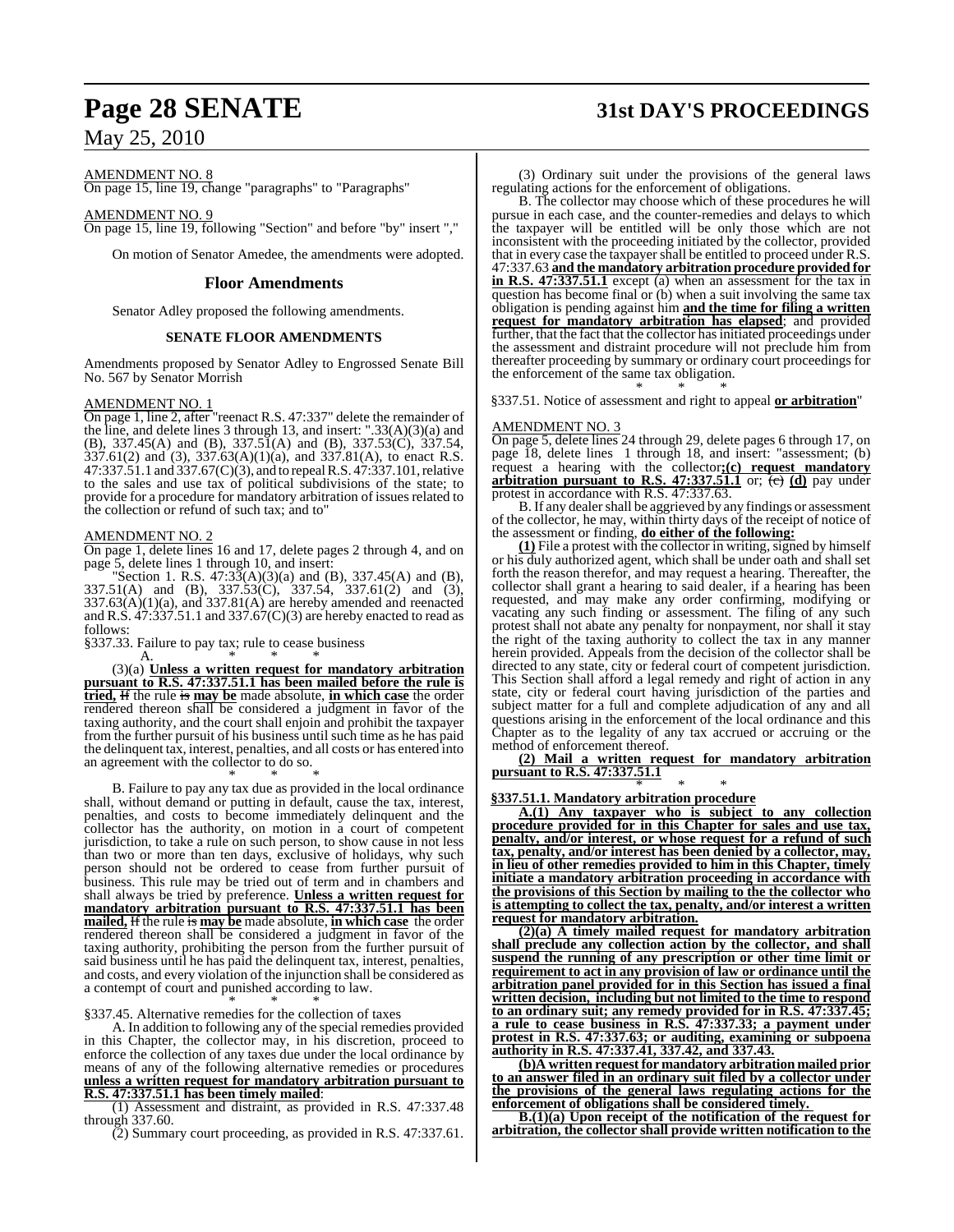# **31st DAY'S PROCEEDINGS Page 29 SENATE**

# May 25, 2010

**secretary of the Department of Revenue of the pending arbitration proceeding.**

**(b)The taxpayer and the collector shall each select one arbitrator from the registry of arbitrators provided for in Subparagraph (d) of this Paragraph within ten days of receipt of the notification of the request for arbitration. The two arbitrators selected shall then jointly agree on a third arbitrator to complete a panel of three. The arbitrators shall then select one of the three as a chief arbitrator.**

**(c) In the event a taxpayer or a collector fails or refuses to comply with the arbitration procedure within the time periods provided for in this Subsection, plus any additional time as may be granted upon request by such party, the other party may appoint an arbitrator on behalf of such failing or refusing party.**

**(d)(i) Arbitrators for the panel shall be selected from the registry of arbitrators compiled in accordance with this Subsection.**

**(ii) The Board of Directors of the Louisiana Association of Tax Administrators shall annually appoint not less than ten arbitrators to the registry, each of whom shall be board certified tax administrators. In the event there are less than ten certified tax administrators available for such appointment, the Board of Directors may select any local sales tax administrator with at least five years experience in sales and use tax, provided such local sales tax administrator is not a party to the arbitration proceeding.**

**(iii) The Business and Industry Committee of the Louisiana Association of Tax Administrators, the Louisiana Association of Business and Industry, and the Society of Louisiana CPAs jointly shall appoint not less than ten arbitrators to the registry, each of whom shall possess at least five years of experience in the area of sales and use tax.**

**(2)(a) After his selection, the chief arbitrator shall provide a written request to the taxpayer and the collector for the submission of a detailed statement of fact or law in support of their positions and such other documents as the parties deem necessary, which are to be provided to each member of the panel and to the other party within thirty days of the date of the request.**

**(b) The chief arbitrator shall then designate a time and place for a hearing, unless a hearing is specifically waived in writing by both parties.**

**(c) All records, documentation, testimony, and other submissions related to the arbitration proceeding shall be subject to the provisions of R.S. 47:1508 et seq.**

**(3)(a)(i) After due consideration of the statements and documents provided to the panel, and any additional submissions required by the panel, and argument and evidence submitted at the hearing, the panel shall issue a written decision.**

**(ii)(AA) Decisions of the panel relating to common sales tax law as defined in R.S. 47:337.2(C)(1)(b)shall require consultation with the Department of Revenue prior to the rendering or issuance of the decision.**

**(BB) The decision shall be the opinion of at least a majority of the panel; provided that any dissenting panel member may submit reasons for dissent from the majority. The decision shall be rendered within thirty days of the conclusion of the hearing, or within thirty days of timely receipt of the statements and documents in the absence of a hearing.**

**(4) The parties to the arbitration proceeding provided for in this Section shall share equally in the cost of such proceeding, provided that each party shall bear its own respective costs of providing the necessary documentation, witnesses, travel, or other costs and expenses of the arbitration proceeding.**

**(5)(a) The decision of the panel shall be in writing and shall state the legal and factual reasons upon which the decision is based.**

**(b) A copy of the decision shall be sent to the taxpayer, the collector, and the secretary of the Department of Revenue.**

**(c) The decision of the panel shall be binding on the parties and shall be considered a final judgement under this Chapter.**

**C. (1) Upon request of a taxpayer and upon proper showing by such taxpayer that the principle of law involved in an additional assessment is already pending before an arbitration** **panel pursuant to this Section, the taxpayer, upon agreement to abide by the decision of the arbitration panel, may make a written request to the collector that the additional assessment be included in the pending arbitration matter. If the collector agrees that the principle of law involved in the additional assessment is already pending before the arbitration panel, then the validity of such assessment shall be determined by the decision of the panel.**

\* \* \* §337.53. Assessment and notice when tax is in jeopardy

\* \* \* C. The taxpayer against whom the assessment lies can stay distraint of his property, or sale of his property already distrained, as the case may be, only by the immediate payment of the assessment or by posting with the collector a surety bond for twice the amount of such assessment, or of a lower amount acceptable to the collector, with such sureties as the collector deems necessary. The taxpayer shall have sixty calendar days from the date of payment, or the date of posting bond, to **either** appeal to a court of competent jurisdiction for a redetermination of the assessment **or mail a written request for mandatory arbitration pursuant to R.S. 47:337.51.1**. During this period, the collector shall hold any payment made in an escrow account. If the taxpayer does not appeal **or mail a request for mandatory arbitration**, the collector shall immediately credit such payment to tax collections or proceed to collect from sureties, if any were given. In the event of an appeal **or request for mandatory arbitration**, such payment or demand for payment from sureties given shall be held in abeyance pending the redetermination or affirmation of the assessment by the court which last reviews the matter **or a decision by an arbitration panel pursuant to R.S. 47:337.51.1**. Final payment, or collection from sureties, will be for the amount of the affirmed or redetermined assessment **or the amount set forth in the decision of such arbitration panel**. §337.54. Assessment and claims in bankruptcy and receivership

Upon the adjudication of bankruptcy of any taxpayer in any bankruptcy proceeding, or the appointment of a receiver for any taxpayer in a receivership proceeding, before any court of this state or of the United States, the collector may immediately make a determination from any available information or by estimate or otherwise, of the amount of tax, penalty and interest the taxpayer is liable to pay and immediately assess said amount, and by a writing to be retained as a part of his official records indicate that such assessment has been made. Such assessment may be made whenever a tax becomes due under the provisions of this Chapter, regardless of whether it is then payable or not. Claims for such assessments, and additional interest and attorney fees thereon, shall be presented for adjudication in accordance with law to the court before which the bankruptcy or receivership proceeding is pending despite the pendency of delays before assessment provided in R.S. 47:337.48 through  $337.51$ , or the pendency of an appeal to the collector or the courts for a redetermination**, or the pendency of a mandatory arbitration proceeding pursuant to R.S. 47:337.51.1**. However, no petition for the redetermination of an assessment **or request for mandatory arbitration pursuant to R.S. 47:337.51.1** shall be filed with the collector after an adjudication of bankruptcy or the appointment of a receiver, unless the petition is accompanied by a certified copy of an order of the court before which the bankruptcy or receivership proceedings is pending, authorizing the trustee or receiver to prosecute such appeal.

\* \* \* §337.61. Collection by summary court proceeding authorized

In addition to any other procedure provided in this Chapter or elsewhere in the laws of this state, and for the purpose of facilitating and expediting the determination and trial of all claims for taxes, penalties, interest, attorney fees, or other costs and charges arising, there is hereby provided a summary proceeding for the hearing and determination of all claims by or on behalf of the taxing authority, or by or on behalf of the collector, for taxes and for the penalties, interest, attorney fees, costs or other charges due thereon, by preference in all courts, all as follows:

\* \* \* (2) All defenses, whether by exception or to the merits, made or intended to be made to any such claim, must be presented at one time and filed in the court of original jurisdiction**, or a written request**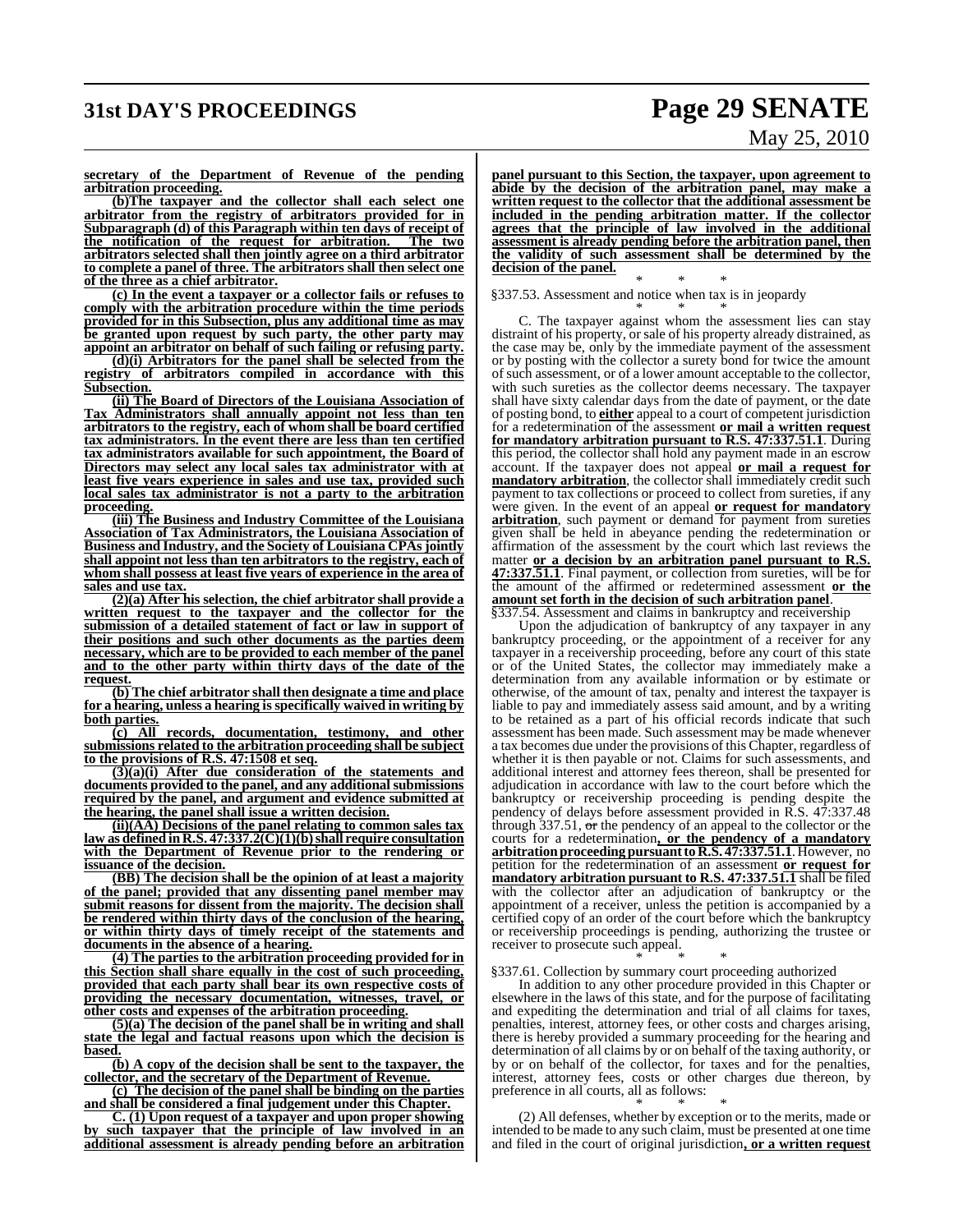# **Page 30 SENATE 31st DAY'S PROCEEDINGS**

## May 25, 2010

**for mandatory arbitration pursuant to R.S. 47:337.51.1 shall be mailed**, prior to the time fixed for the hearing, and no court shall consider any defense unless so presented and filed. This provision shall be construed to deny to any court the right to extend the time for pleading defenses, and no continuance shall be granted by any court to any defendant except for legal grounds set forth in the Louisiana Code of Civil Procedure.

(3) That**, unless a written request for mandatory arbitration pursuant to R.S. 47:337.51.1 has been timely mailed,** all matters involving any such claim shall be decided within forty-eight hours after submission, whether in term time or in vacation, and whether in the court of first instance or in an appellate court, and all judgments sustaining any such claim shall be rendered and signed the same day, and shall become final and executory on the fifth calendar day after rendition. No new trial, rehearing or devolutive appeal shall be allowed. Suspensive appeals may be granted, but must be perfected within five calendar days from the rendition of the judgment by giving of bond, with good and solvent security, in a sum double that of the total amount of the judgment, including costs. Such appeals, whether to a court of appeal or to the supreme court, shall be made returnable in not more than fifteen calendar days from the rendition of the judgment.

\* \* \* §337.63. **Mandatory arbitration or** remittance of tax under protest; suits to recover

A.(1)(a)**(i)** Any taxpayer protesting the payment of any amount found due by the collector or the enforcement of any provision of law in relation thereto **may mail a written request for mandatory arbitration pursuant to R.S. 47:337.51.1**.

**(ii) If the taxpayer chooses not to avail himself of mandatory arbitration, he** shall remit to the collector the amount due and at that time shall give notice of intention to file suit for the recovery of such tax.

\* \* \* §337.67. Suspension and interruption of prescription \* \* \*

C. The running of such prescriptive period may also be suspended as follows:

#### \* \* \* **(3) By use of the mandatory arbitration procedure provided for in R.S. 47:337.51.1.**

\* \* \* §337.81. Appeals from the collector's disallowance of refund claim

A**(1)** If the collector fails to act on a properly filed claim for refund or credit within one year from the date received by him or if the collector denies the claim in whole or in part, the taxpayer claiming such refund or credit may within thirty days of the notice of disallowance of the claim request a hearing with the collector for redetermination. The collector shall render a decision within thirty days of the request by the taxpayer.

**(2)** The taxpayer may appeal **a denial of a claim for refund** to a court of competent jurisdiction **or mail a written request for mandatory arbitration pursuant to R.S. 47:337.51.1**. No appeal may be filed **or request for arbitration made** before the expiration of one year from the date of filing such claim unless the collector renders a decision thereon within that time, nor after the expiration of ninety days from the date of mailing by certified or registered mail by the collector to the taxpayer of a notice of the disallowance of the part of the claim to which such appeal relates. \* \* \*

Section 2. R.S. 47:337.101 is hereby repealed."

On motion of Senator Adley, the amendments were adopted.

The bill was read by title. Senator Morrish moved the final passage of the amended bill.

## **ROLL CALL**

The roll was called with the following result:

#### YEAS

| Adley      | Erdey         | Morrell         |
|------------|---------------|-----------------|
| Alario     | Gautreaux B   | Morrish         |
| Amedee     | Guillory      | Mount           |
| Appel      | Hebert        | Murray          |
| Broome     | Heitmeier     | <b>Nevers</b>   |
| Chabert    | Jackson       | Peterson        |
| Cheek      | Kostelka      | Ouinn           |
| Claitor    | LaFleur       | Riser           |
| Crowe      | Long          | Shaw            |
| Donahue    | Martiny       | Smith           |
| Dorsey     | McPherson     | <b>Thompson</b> |
| Duplessis  | Michot        | Walsworth       |
| Total - 36 |               |                 |
|            | <b>NAYS</b>   |                 |
| Total - 0  |               |                 |
|            | <b>ABSENT</b> |                 |
|            |               |                 |

Mr. President Gautreaux N Marionneaux Total - 3

The Chair declared the amended bill was passed, ordered reengrossed and sent to the House. Senator Morrish moved to reconsider the vote by which the bill was passed and laid the motion on the table.

#### **SENATE BILL NO. 132—** BY SENATOR MORRELL

AN ACT

To enact R.S. 9:344(E), relative to visitation rights; to prohibit visitation rights of a family member in certain circumstances; to provide for an effective date; and to provide for related matters.

#### **Floor Amendments**

Senator Amedee sent up floor amendments.

#### **SENATE FLOOR AMENDMENTS**

Amendments proposed by Senator Amedee on behalf of the Legislative Bureau to Engrossed Senate Bill No. 132 by Senator Morrell

#### AMENDMENT NO. 1

On page 1, line 11, following "**between**" and before "**family**" change "**these**" to "**those**"

On motion of Senator Amedee, the amendments were adopted.

#### **Floor Amendments**

Senator Morrell proposed the following amendments.

#### **SENATE FLOOR AMENDMENTS**

Amendments proposed by Senator Morrell to Engrossed Senate Bill No. 132 by Senator Morrell

#### AMENDMENT NO. 1

On page 1, delete lines 9 through 11, and insert the following:

The court shall prohibit visitation between a family **member and a child, if the court finds by a preponderance of the evidence that the family member's criminal conduct resulted in the death of a parent of the child.** 

On motion of Senator Morrell, the amendments were adopted.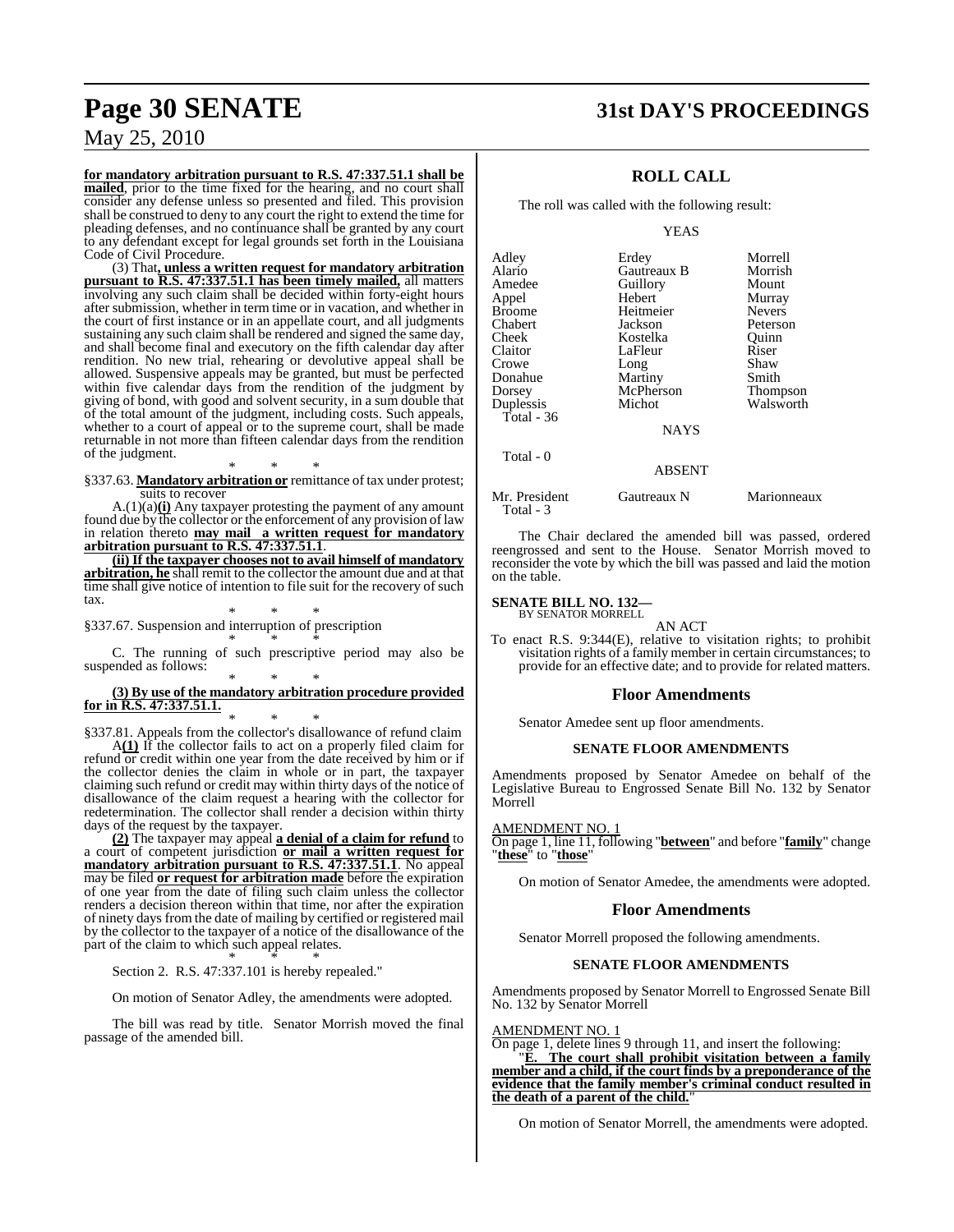# **31st DAY'S PROCEEDINGS Page 31 SENATE**

The bill was read by title. Senator Morrell moved the final passage of the amended bill.

#### **ROLL CALL**

The roll was called with the following result:

#### YEAS

| Mr. President<br>Adley | Duplessis<br>Erdey | Michot<br>Morrell |
|------------------------|--------------------|-------------------|
| Alario                 | Gautreaux B        | Morrish           |
| Amedee                 | Guillory           | Mount             |
| Appel                  | Hebert             | Murray            |
| <b>Broome</b>          | Heitmeier          | <b>Nevers</b>     |
| Chabert                | Jackson            | Peterson          |
| Cheek                  | Kostelka           | Riser             |
| Claitor                | LaFleur            | Shaw              |
| Crowe                  | Long               | Smith             |
| Donahue                | Martiny            | <b>Thompson</b>   |
| Dorsey                 | McPherson          | Walsworth         |
| Total $-36$            |                    |                   |
|                        | <b>NAYS</b>        |                   |
| Total - 0              |                    |                   |
|                        | <b>ABSENT</b>      |                   |

| Gautreaux N | Marionneaux | Ouinn |
|-------------|-------------|-------|
| Total - 3   |             |       |

The Chair declared the amended bill was passed, ordered reengrossed and sent to the House. Senator Morrell moved to reconsider the vote by which the bill was passed and laid the motion on the table.

# **SENATE BILL NO. 316—** BY SENATOR HEBERT

AN ACT

To enact R.S. 16:1(E), relative to district attorneys; to provide with respect to the district attorney of the Sixteenth Judicial District; and to provide for related matters.

On motion of Senator Hebert, the bill was read by title and returned to the Calendar, subject to call.

#### **SENATE BILL NO. 366—** BY SENATOR MICHOT

AN ACT

To amend and reenact Code of Civil Procedure Art. 45, relative to venue and conflicts between articles; to provide for an effective date; and to provide for related matters.

The bill was read by title. Senator Michot moved the final passage of the bill.

#### **ROLL CALL**

The roll was called with the following result:

#### YEAS

| Mr. President | Erdey       | Morrish       |
|---------------|-------------|---------------|
| Adley         | Gautreaux B | Mount         |
| Alario        | Guillory    | Murray        |
| Amedee        | Hebert      | <b>Nevers</b> |
| Appel         | Heitmeier   | Peterson      |
| <b>Broome</b> | Jackson     | Ouinn         |
| Chabert       | Kostelka    | Riser         |
| Cheek         | LaFleur     | Shaw          |
| Claitor       | Long        | Smith         |
| Crowe         | Martiny     | Thompson      |
| Donahue       | McPherson   | Walsworth     |

# May 25, 2010

Dorsey Michot<br>
Duplessis Morrell Duplessis Total - 37 Total - 0

Gautreaux N Marionneaux Total - 2

The Chair declared the bill was passed and ordered it sent to the House. Senator Michot moved to reconsider the vote by which the bill was passed and laid the motion on the table.

**NAYS** 

ABSENT

# **SENATE BILL NO. 606—** BY SENATOR MARTINY

AN ACT

To enact Part XIX of Chapter 32 of Title 13 of the Louisiana Revised Statutes of 1950, to be comprised ofR.S. 13:5230 through 5242, relative to religious freedoms; to create a cause of action for the preservation of religious freedom; to provide for definitions; to provide for applicability; to provide for remedies; to require notice; to provide for remediation; to provide certain limitations and procedures; to provide relative to fraudulent or frivolous claims; and to provide for related matters.

On motion of Senator Martiny, the bill was read by title and returned to the Calendar, subject to call.

#### **SENATE BILL NO. 681—** BY SENATOR MARTINY

AN ACT

To amend and reenact R.S. 40:1484.2(8), relative to air-supported structures; to amend the definition of operator; and to provide for related matters.

The bill was read by title. Senator Martiny moved the final passage of the bill.

#### **ROLL CALL**

The roll was called with the following result:

#### YEAS

Guillory Morrell<br>Jackson Murray Jackson Murray<br>Kostelka Peterson

|                  | Guillory |
|------------------|----------|
| Appel<br>Claitor | Jackson  |
| Donahue          | Kostelka |
| Dorsey           | LaFleur  |
| Duplessis        | Long     |
| Gautreaux B      | Martiny  |
| Total - 17       |          |
|                  |          |

Alario Erdey<br>Amedee Hebert Broome Heitmeier Walsworth<br>
Chabert Mount

NAYS Adley Cheek Nevers

**Thompson** 

#### ABSENT

Mr. President Marionneaux Morrish<br>Crowe McPherson Shaw Gautreaux N Total - 8

Chabert Total - 14

The Chair declared the bill failed to pass.

McPherson<br>Michot

LaFleur Quinn<br>Long Riser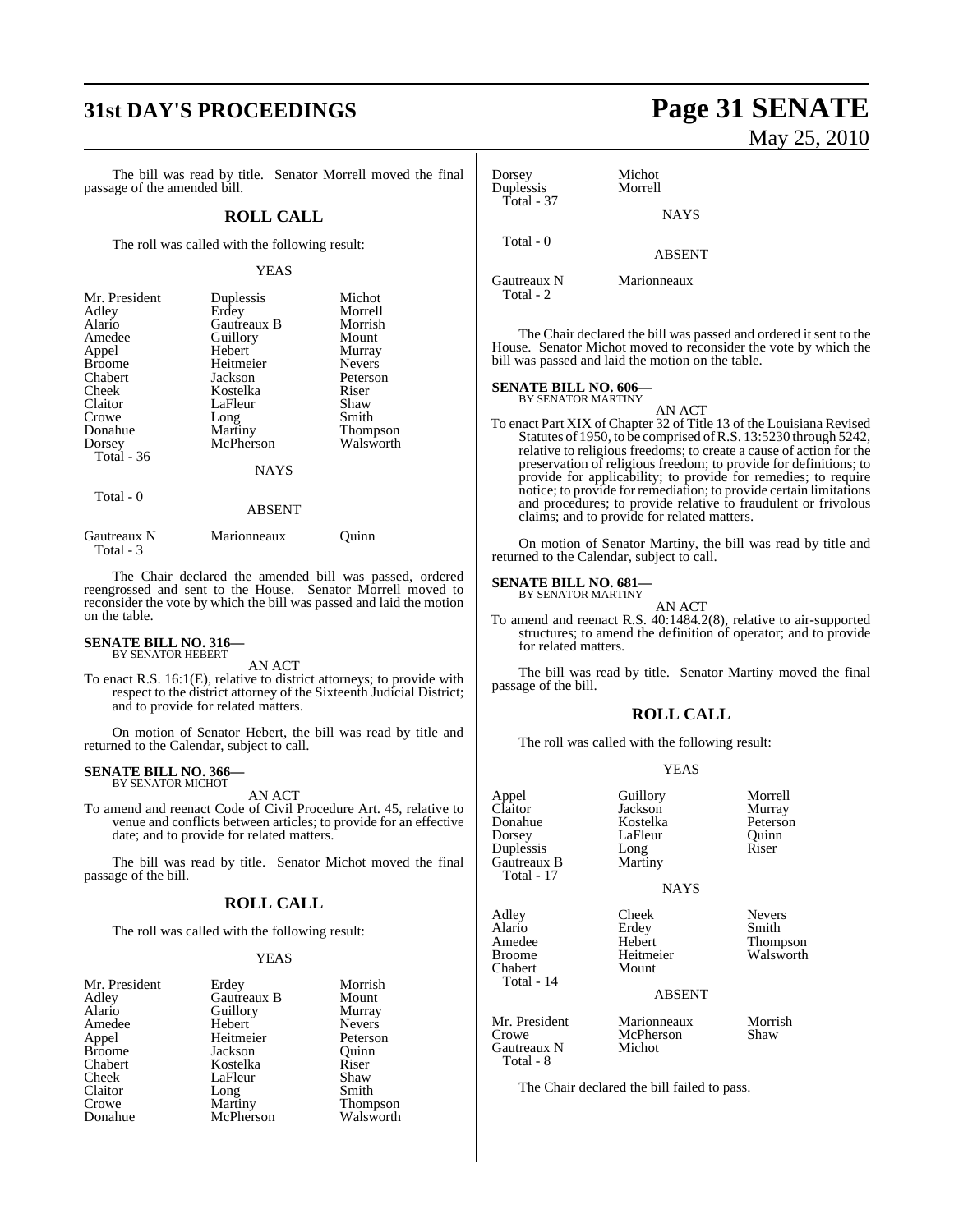### **Notice of Reconsideration**

Senator Martiny moved to reconsider on the next Legislative Day the vote by which the bill failed to pass.

#### **SENATE BILL NO. 719—**

BY SENATOR MICHOT AN ACT

To enact R.S. 27:319(B)(2)(e), relative to penalties for allowing underage persons to play video draw poker devices; to provide for revocation of certain permits, designations and identification cards; and to provide for related matters.

On motion of Senator Michot, the bill was read by title and returned to the Calendar, subject to call.

# **SENATE BILL NO. 731—** BY SENATOR CHAISSON

AN ACT

To enact R.S. 49:258.1, relative to private contractual legal services to represent the state or a state agency; to authorize the attorney general to enter into certain contingent fee contracts with contracting private attorneys or law firms; to provide for definitions; to provide for approval of such contracts; to provide relative to record keeping; to provide for limitations on such contingent fee contracts; and to provide for related matters.

On motion of Senator Chaisson, the bill was read by title and returned to the Calendar, subject to call.

### **SENATE BILL NO. 780—**

BY SENATORS CHEEK, DORSEY, DUPLESSIS AND MOUNT AND REPRESENTATIVE BURFORD AN ACT

To amend and reenact R.S. 15:543.1 and to enact R.S. 15:553, relative to sex offenders; to provide for lifetime registration; to prohibit certain types of employment of sex offenders; to provide for penalties; and to provide for related matters.

On motion of Senator Cheek, the bill was read by title and returned to the Calendar, subject to call.

#### **SENATE BILL NO. 798— (Substitute of Senate Bill No. 517 by Senator Walsworth)**

BY SENATOR WALSWORTH AN ACT

To enact R.S. 17:236.1(G), relative to home study programs; to provide that a high school diploma awarded by an approved home study program shall be recognized by certain educational institutions and governmental entities in the same manner as one awarded by an approved nonpublic school; and to provide for related matters.

The bill was read by title. Senator Walsworth moved the final passage of the bill.

## **ROLL CALL**

The roll was called with the following result:

#### YEAS

| Mr. President<br>Adley<br>Alario<br>Amedee<br>Appel<br><b>Broome</b><br>Chabert<br>Cheek<br>Claitor<br>Crowe<br>Donahue | Duplessis<br>Erdey<br>Guillory<br>Hebert<br>Heitmeier<br>Kostelka<br>LaFleur<br>Long<br>Martiny<br>McPherson<br>Michot | Morrish<br>Mount<br><b>Nevers</b><br>Ouinn<br>Riser<br>Shaw<br>Smith<br>Thompson<br>Walsworth |
|-------------------------------------------------------------------------------------------------------------------------|------------------------------------------------------------------------------------------------------------------------|-----------------------------------------------------------------------------------------------|
| Total - 31                                                                                                              |                                                                                                                        |                                                                                               |

# **Page 32 SENATE 31st DAY'S PROCEEDINGS**

|                                | <b>NAYS</b>       |             |
|--------------------------------|-------------------|-------------|
| Dorsey<br>Jackson<br>Total - 5 | Morrell<br>Murray | Peterson    |
|                                | <b>ABSENT</b>     |             |
| Gautreaux B<br>Total - 3       | Gautreaux N       | Marionneaux |

The Chair declared the bill was passed and ordered it sent to the House. Senator Walsworth moved to reconsider the vote by which the bill was passed and laid the motion on the table.

#### **SENATE BILL NO. 801— (Substitute of Senate Bill No. 399 by Senator Riser)**

AN ACT To enact R.S. 14:323, relative to the use of tracking devices; to prohibit the tracking of the location or movement of another person without the consent of that person; to provide for definitions; to provide for exceptions; to provide for penalties; and to provide for related matters.

#### **Floor Amendments**

Senator Riser proposed the following amendments.

#### **SENATE FLOOR AMENDMENTS**

Amendments proposed by Senator Riser to Engrossed Senate Bill No. 801 by Senator Riser

#### AMENDMENT NO. 1

On page 2, between lines 4 and 5, insert the following:

"**(4) A parent or legal guardian of a minor child whose location or movements are being tracked by the parent or legal guardian.**"

On motion of Senator Riser, the amendments were adopted.

#### **Floor Amendments**

Senator Martiny proposed the following amendments.

#### **SENATE FLOOR AMENDMENTS**

Amendments proposed by Senator Martiny to Engrossed Senate Bill No. 801 by Senator Riser

#### AMENDMENT NO. 1

On page 2, line 4, after "**order**" delete the period "**.**" and insert: "**or lawfully using the tracking device in an ongoing criminal investigation, provided that the law enforcement officer employing the tracking device creates a contemporaneous record describing in detail the circumstances under which the tracking** device is being used.

#### AMENDMENT NO. 2

On page 2, between lines 4 and 5, insert the following:

"**(4) The Department of Public Safety and Corrections tracking an offender who is under its custody or supervision.**

**(5) Any provider of a commercial mobile radio service (CMRS), such as a mobile telephone service or vehicle safety or security service, which allows the provider of CMRS to determine the location or movement of a device provided to a customer of such service.**"

On motion of Senator Martiny, the amendments were adopted.

#### **Senator Walsworth in the Chair**

The bill was read by title. Senator Riser moved the final passage of the amended bill.

BY SENATOR RISER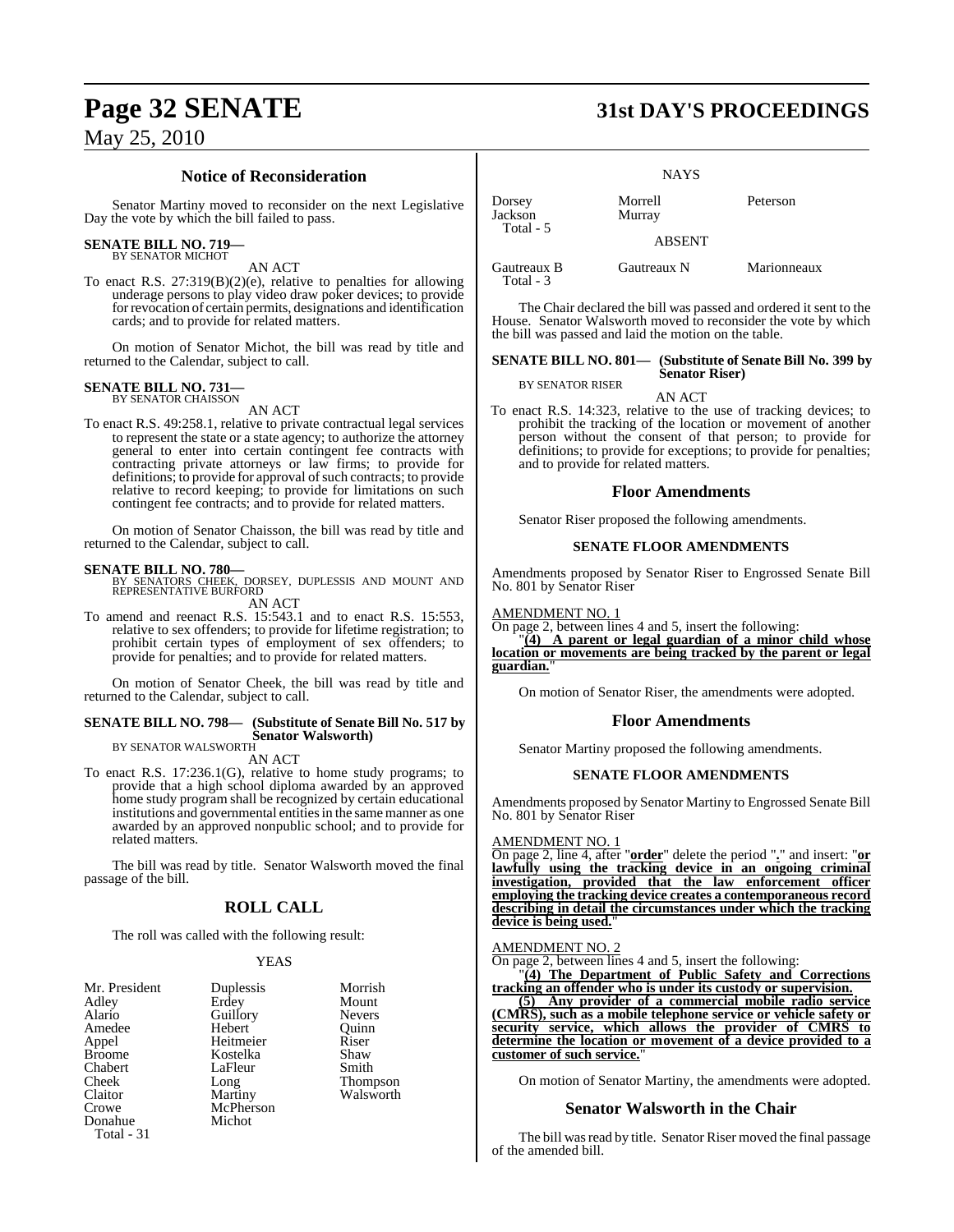# **31st DAY'S PROCEEDINGS Page 33 SENATE**

## **ROLL CALL**

The roll was called with the following result:

#### YEAS

| Mr. President     | Gautreaux B | Morrish       |
|-------------------|-------------|---------------|
| Adley             | Guillory    | Mount         |
| Alario            | Hebert      | Murray        |
| Amedee            | Heitmeier   | <b>Nevers</b> |
| <b>Broome</b>     | Jackson     | Peterson      |
| Chabert           | Kostelka    | Ouinn         |
| Cheek             | LaFleur     | Riser         |
| Claitor           | Long        | Shaw          |
| Crowe             | Martiny     | Smith         |
| Dorsey            | McPherson   | Thompson      |
| Duplessis         | Michot      | Walsworth     |
| Erdey             | Morrell     |               |
| <b>Total - 35</b> |             |               |
|                   | <b>NAYS</b> |               |
| Total - 0         |             |               |

#### Appel Gautreaux N<br>Donahue Marionneaux Marionneaux

Total - 4

The Chair declared the amended bill was passed, ordered reengrossed and sent to the House. Senator Riser moved to reconsider the vote by which the bill was passed and laid the motion on the table.

ABSENT

## **SENATE BILL NO. 803— (Substitute for Senate Bill No. 773**

**by Sen. Donahue)**<br>BY SENATORS DONAHUE, CHEEK, B. GAUTREAUX, MOUNT,<br>PETERSON AND NEVERS

#### AN ACT

To amend and reenact R.S. 44:4.1(B)(15) and to enact Part IX-A of Chapter 1 of Title 28 of the Louisiana Revised Statutes of 1950, to be comprised of R.S. 28:215.1 through 215.6, relative to coroners; to provide for the establishment of a Coroner's Strategic Initiative for a Health Information and Intervention Program within offices of the coroner; to provide for certain services; to provide for consent; to provide for the Coroner's Strategic Initiative for a Health Information and Intervention Program advisory board; to provide for an exception to the public records law; to provide for duties of certain treatment facilities; to provide for limitations of liability; and to provide for related matters.

#### **Floor Amendments**

Senator Amedee sent up floor amendments.

#### **SENATE FLOOR AMENDMENTS**

Amendments proposed by Senator Amedee on behalf of the Legislative Bureau to Engrossed Senate Bill No. 803 by Senator Donahue

AMENDMENT NO. 1

On page 3, line 21, following "**any,**" and before "**the**" change "**to which**" to "**with whom**"

On motion of Senator Amedee, the amendments were adopted.

The bill was read by title. Senator Donahue moved the final passage of the amended bill.

# May 25, 2010

## **ROLL CALL**

The roll was called with the following result:

#### YEAS

| Adley<br>Alario<br>Amedee<br>Appel<br>Broome<br>Chabert<br>Cheek<br>Claitor<br>Crowe | Erdey<br>Gautreaux B<br>Guillory<br>Hebert<br>Heitmeier<br>Jackson<br>Kostelka<br>LaFleur | Morrell<br>Morrish<br>Mount<br>Murray<br><b>Nevers</b><br>Peterson<br>Ouinn<br>Riser<br>Shaw |
|--------------------------------------------------------------------------------------|-------------------------------------------------------------------------------------------|----------------------------------------------------------------------------------------------|
| Donahue                                                                              | Long<br>Martiny                                                                           | Smith                                                                                        |
| Dorsey                                                                               | McPherson                                                                                 | <b>Thompson</b>                                                                              |
| Duplessis<br>Total - 36                                                              | Michot                                                                                    | Walsworth                                                                                    |
|                                                                                      | <b>NAYS</b>                                                                               |                                                                                              |
| Total $-0$                                                                           |                                                                                           |                                                                                              |
|                                                                                      | <b>ABSENT</b>                                                                             |                                                                                              |
| Mr. President<br>Total - 3                                                           | Gautreaux N                                                                               | Marionneaux                                                                                  |

The Chair declared the amended bill was passed, ordered reengrossed and sent to the House. Senator Donahue moved to reconsider the vote by which the bill was passed and laid the motion on the table.

#### **Senate Bills and Joint Resolutions on Third Reading and Final Passage, Subject to Call**

#### **Mr. President in the Chair**

#### **Called from the Calendar**

Senator Hebert asked that Senate Bill No. 788 be called fromthe Calendar for reconsideration.

# **SENATE BILL NO. 788—** BY SENATOR HEBERT

AN ACT

To amend and reenact R.S. 44:4.1(B)(21), and to enact Chapter 8-A of Title 37 of the Louisiana Revised Statutes of 1950, to be comprised of R.S. 37:711.1 through 711.24, relative to the professional geoscientists; to provide for a board; to provide for meetings; to provide for powers; to provide for records and reports; to provide for requirements; to provide for exemptions; to provide for applications and fees; to provide for examinations; to provide for eligibility; to provide for types of licenses; to provide for issuance of licenses; to provide for expiration and renewal of licenses; to provide for professional development; to provide for a seal; to provide for disciplinary procedures; to provide for enforcement; and to provide for related matters.

The bill was read by title. Senator Hebert moved the final passage of the bill.

### **ROLL CALL**

The roll was called with the following result:

#### YEAS

| Mr. President | <b>Duplessis</b> | Morrell |
|---------------|------------------|---------|
| Adley         | Erdev            | Morrish |
| Alario        | Gautreaux B      | Mount   |
| Amedee        | Guillory         | Murray  |

**Alarmy Gautreaux B** Mount<br> **Guillory** Murray Guillory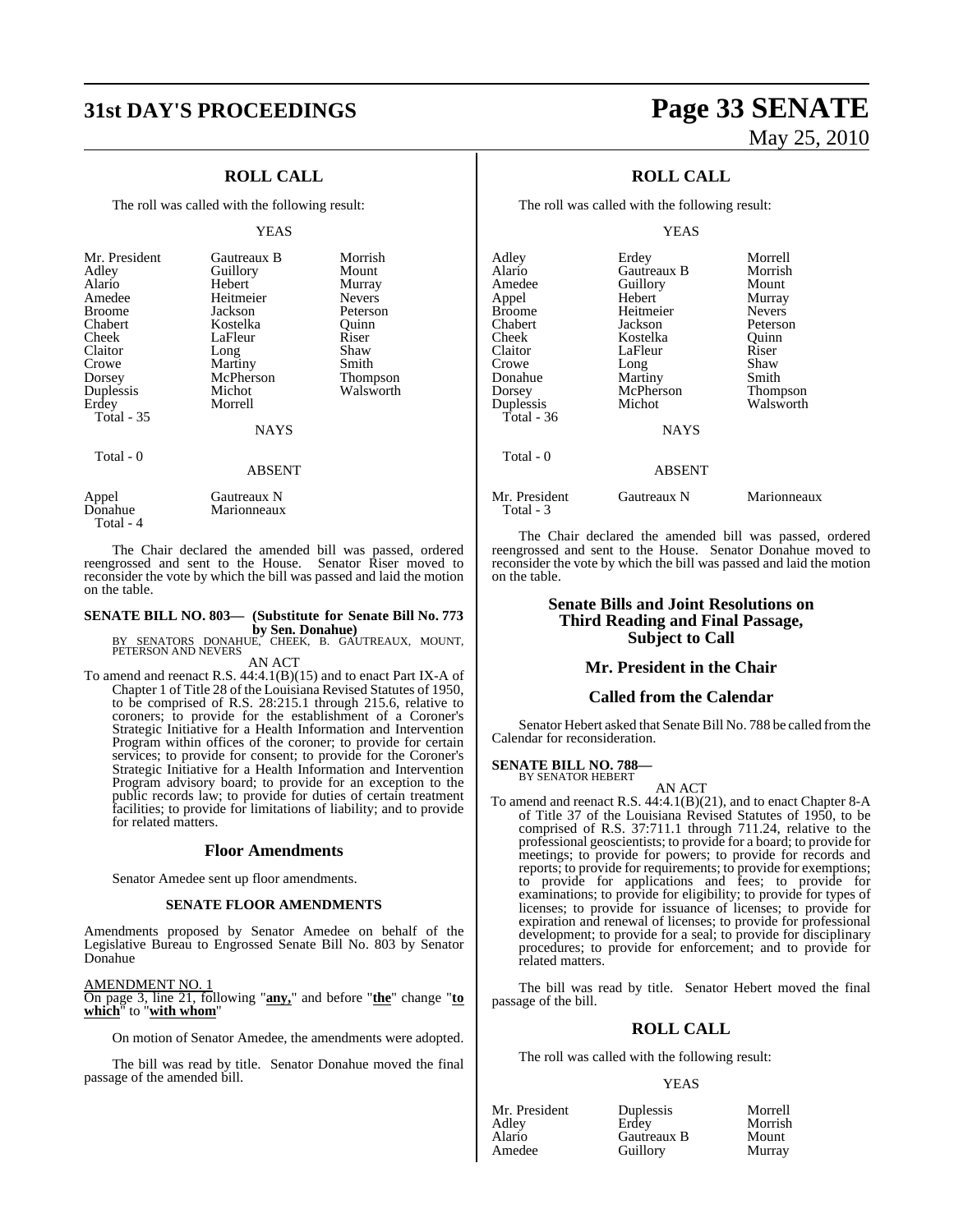| Appel         | Hebert      | <b>Nevers</b>   |
|---------------|-------------|-----------------|
| <b>Broome</b> | Heitmeier   | Peterson        |
| Chabert       | Jackson     | Ouinn           |
| Cheek         | LaFleur     | Shaw            |
| Claitor       | Long        | Smith           |
| Crowe         | Martiny     | <b>Thompson</b> |
| Donahue       | McPherson   | Walsworth       |
| Dorsey        | Michot      |                 |
| Total - 35    |             |                 |
|               | <b>NAYS</b> |                 |
| Riser         |             |                 |
| Total - 1     |             |                 |
|               | ABSENT      |                 |
|               |             |                 |

Gautreaux N Kostelka Marionneaux Total - 3

The Chair declared the bill as previously amended was passed, ordered reengrossed and sent to the House. Senator Hebert moved to reconsider the vote by which the bill was passed and laid the motion on the table.

#### **Called from the Calendar**

Senator Donahue asked that Senate Bill No. 293 be called from the Calendar.

#### **SENATE BILL NO. 293—** BY SENATOR DONAHUE

AN ACT

To enact R.S. 42:375.1, relative to strategic reductionsin positions of employment in the executive branch of state government; to require the commissioner of administration to establish and implement an agency attrition analysis process; to provide for reports to the Commission on Streamlining Government; and to provide for related matters.

#### **Floor Amendments**

Senator Donahue proposed the following amendments.

#### **SENATE FLOOR AMENDMENTS**

Amendments proposed by Senator Donahue to Engrossed Senate Bill No. 293 by Senator Donahue

AMENDMENT NO. 1

On page 1, line 2, after "R.S. 42:375.1" add "and 375.2"

#### AMENDMENT NO. 2

On page 1, line 4, between "process;" and "to" insert "to require the Board of Regents to establish and implement an agency attrition analysis process;"

AMENDMENT NO. 3

On page 1, line 8, change "is" to "and 375.2 are"

#### AMENDMENT NO. 4

On page 1, line 13, between "**positions**" and the comma "**,**" insert "**funded in whole or in part by the state general fund**" and change "**and**" to "**with a goal to**"

AMENDMENT NO. 5 On page 1, at the beginning of line 15, add "**such**"

AMENDMENT NO. 6

On page 1, line 16, between "**of**'" and "**positions**" insert "**such**" and change "**agency**" to "**department**"

AMENDMENT NO. 7

On page 2, line 4, between "**The**" and "**cost**" insert "**state general fund**"

# **Page 34 SENATE 31st DAY'S PROCEEDINGS**

AMENDMENT NO. 8

On page 2, line 10, between "**the**" and "**general**" insert "**state**"

AMENDMENT NO. 9

On page 2, between lines 15 and 16, insert the following:

"**(1) "Executive branch department" means:**

**(a) Each of the twenty executive branch departments authorized by Article IV, Section 1(B) of the Constitution of Louisiana, and each executive branch agency allocated thereto, which is not subject to the provisions of R.S. 42:375.2.**

**(b) Each executive branch agency not allocated to an executive branch department or subject to the provisions of R.S. 42:375.2.**"

AMENDMENT NO. 10 On page 2, line 16, change "**(1`)**" to "**(2)**"

AMENDMENT NO. 11 On page 2, line 18, change "**and**" to "**or**"

AMENDMENT NO. 12

On page 2, line 20, change "**Louisiana Constitution of 1974**" to "**Constitution of Louisiana or any executive branch agencies which are subject to the provisions of R.S. 42:375.2**"

AMENDMENT NO. 13 On page 2, line 21, change "**(2) "Vacancy"**" to "**(3) "Vacant position"**"

AMENDMENT NO. 14

On page 2, line 23, between "**law**" and the comma "**,**" insert "**which is funded in whole or in part from the state general fund**"

AMENDMENT NO. 15

On page 2, after line 25, add the following:

"**§375.2. Agency attrition analysis process, higher education systems**

**A. The Board of Regents shall establish and implement an agency attrition analysis process to be used by each higher education system to review the historical employee vacancies, relative to authorized table of organization full and part-time positions funded in whole or in part by the state general fund, within each agency with a goal to reduce by five percent annually for three years by an equally proportionate reduction of such positions across all salary ranges of equal increments, beginning Fiscal Year 2010-2011, the number of such positions in each higher education system.**

**B. In implementing the requirements of Subsection A of this Section, the Board of Regents shall establish a process which requires the analysis of the following:**

**(1) General staffing needs of each higher education system. (2) The state general fund cost associated with the filling of each vacant position.**

**(3) Any other information necessary to properly evaluate whether to retain or eliminate each vacant position.**

**C. On the first day of the month following the month in which the executive budget is submitted to the Joint Legislative Committee on the Budget, the Board of Regents shall provide a written report to the Commission on Streamlining Government indicating the state general fund dollar savings achieved as a result of the implementation of the agency attrition analysis process and the number of vacant positions eliminated and any other information relating to personnel numbers, costs, and historical vacancies.**

**D. For the purposes of this Section, the following terms shall have the following meanings unless the context clearly indicates otherwise:**

**(1) "Agency" means and includes all agencies, boards, commissions, and other instrumentalities within a higher education system.**

**(2) "Higher education system" means and includes each system and all institutions, agencies, and officesthereof for which the Board of Regents maintains budgetary responsibility as**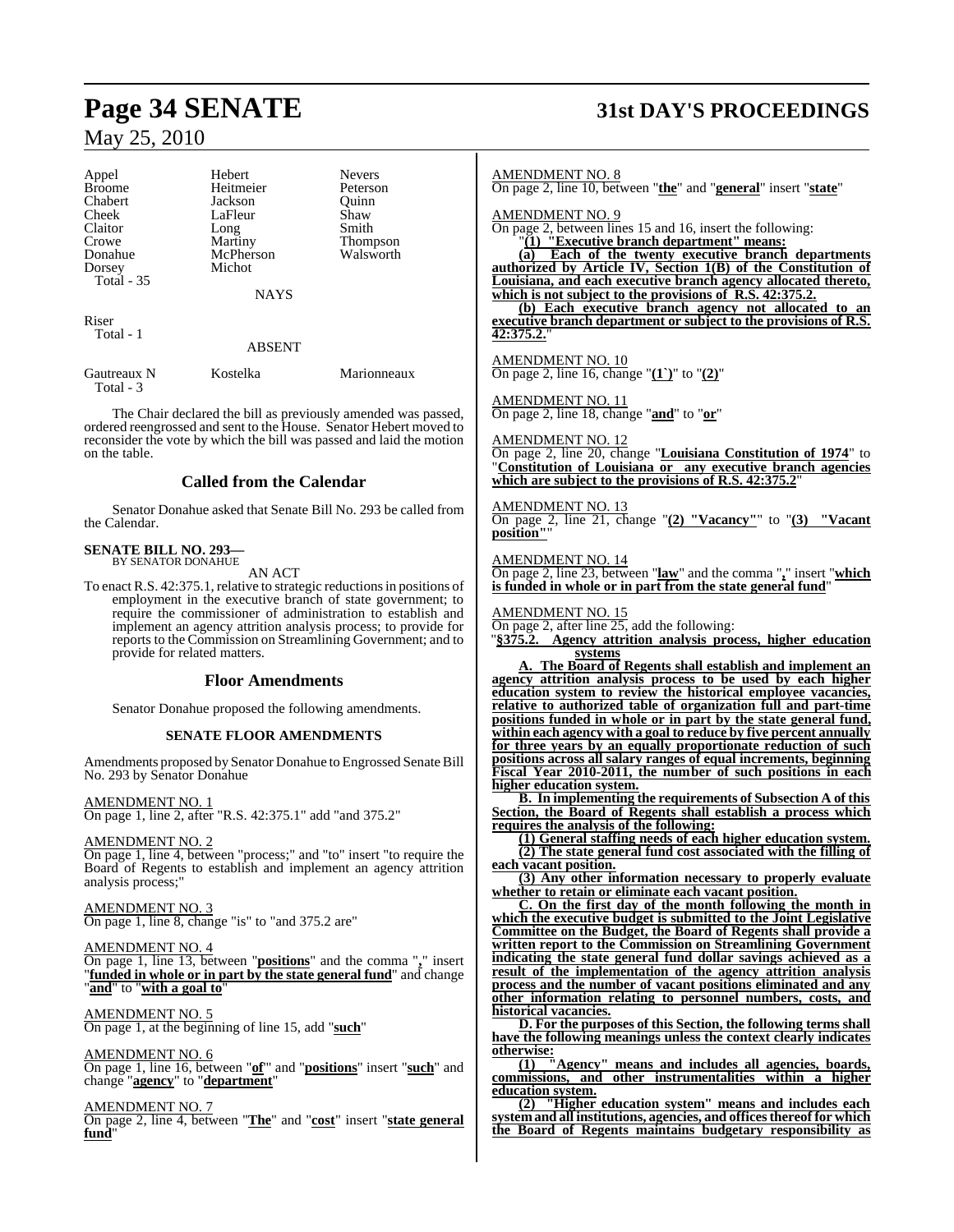# **31st DAY'S PROCEEDINGS Page 35 SENATE**

# May 25, 2010

**provided in Article VIII, Section 5(A) of the Constitution of Louisiana.**

**(3) "Vacant position" means any authorized table of organization full or part-time position of employment for which a budget has been approved and an appropriation has been made or a transfer of funds effected pursuant to law which is funded in whole or in part by the state general fund, but which is not filled.**"

On motion of Senator Donahue, the amendments were adopted.

#### **Floor Amendments**

Senator Jackson proposed the following amendments.

#### **SENATE FLOOR AMENDMENTS**

Amendments proposed by Senator Jackson to Engrossed Senate Bill No. 293 by Senator Donahue

AMENDMENT NO. 1

On page 1, line 2, after "To enact", delete the remainder of the line and insert "R.S. 39:84.1, relative to agency position attrition analysis in the"

AMENDMENT NO. 2 On page 1, line 8, change "42:375.1" to "39:84.1"

#### AMENDMENT NO. 3

On page 1, line 9, change "**§375.1. Agency**" to "**§84.1 Agency position**"

#### AMENDMENT NO. 4

On page 1, delete lines 11 through 16 and insert the following: "**an agency position attrition analysis process to be used by each executive branch agency to review historical position vacancies, relative to authorized positions for each budget unit, program, and subprogram. For comparative purposes, Fiscal Year 2007- 2008 shall be established as the base year. Beginning in Fiscal Year 2010-2011 and each year thereafter, each agency shall compare the number of authorized positionsfor each budget unit, program, and subprogram to the number of authorized positions for those budget units, programs, and subprograms within the agency during the base year. The agency shall note all changes across budget units, programs, and subprograms, as well as any changes that occur relative to the distribution of positions within salary ranges.**"

#### AMENDMENT NO. 5

On page 2, between lines 6 and 7, insert the following:

"**(4) Any workload measures which affect changes in the number of positions over time.**

**(5) Any changes in law which affect staffing needs of an agency.**"

#### AMENDMENT NO. 6

On page 2, delete lines 7 through 13 and insert the following:

"**C. Each executive branch agency shall report the results of its analysis as provided by Subsection A of this Section to the commissioner of administration no later than January 15 of each year. On the first day of the month following the month in which the executive budget is submitted to the Joint Legislative Committee on the Budget, the commissioner of administration shall provide a written report to the Commission on Streamlining Government.**"

#### AMENDMENT NO. 7

On page 2, line 21, after "**authorized**" delete the remainder of the line and at the beginning of line 22 delete "**time**"

#### AMENDMENT NO. 8

On page 2, after line 24, insert the following:

"**E. Nothing in this Section shall limit the authority of the management boards of public post secondary education to manage the institutions under their authority, pursuant to the** **Louisiana Constitution or as otherwise provided in R.S. 17:3351 et seq.**"

On motion of Senator Jackson, the amendments were adopted.

The bill was read by title. Senator Donahue moved the final passage of the amended bill.

## **ROLL CALL**

The roll was called with the following result:

YEAS

| Alario     | Heitmeier   | Peterson  |
|------------|-------------|-----------|
| Appel      | Jackson     | Ouinn     |
| Claitor    | Kostelka    | Riser     |
| Crowe      | LaFleur     | Shaw      |
| Donahue    | Long        | Smith     |
| Erdey      | Martiny     | Walsworth |
| Guillory   | Morrish     |           |
| Hebert     | Murray      |           |
| Total - 22 |             |           |
|            | <b>NAYS</b> |           |

Adley Dorsey Morrell<br>Amedee Duplessis Mount

ABSENT

Total  $-4$ 

Cheek Total - 13

Mr. President Marionneaux<br>Gautreaux N Thompson Thompson

The Chair declared the amended bill was passed, ordered reengrossed and sent to the House. Senator Donahue moved to reconsider the vote by which the bill was passed and laid the motion on the table.

### **Called from the Calendar**

Senator Hebert asked that Senate Bill No. 793 be called fromthe Calendar.

**SENATE BILL NO. 793— (Substitute of Senate Bill No. 331 by Senator Hebert)** BY SENATOR HEBERT

AN ACT

To enact R.S. 37:223, relative to district attorneys; to prohibit certain legal representation by a district attorney or his staff; and to provide for related matters.

#### **Senator Broome in the Chair**

#### **Floor Amendments**

Senator Hebert proposed the following amendments.

#### **SENATE FLOOR AMENDMENTS**

Amendments proposed by Senator Hebert to Engrossed Senate Bill No. 793 by Senator Hebert

#### AMENDMENT NO. 1

On page 2, between lines 1 and 2, insert the following:

"**C. During the time of his tenure in office, the district attorney for the Sixteenth Judicial District shall not appear, plead, or in any way assist or defend in any legal matter which is a compensated matter in his private law practice and is either before any court of the Sixteenth Judicial District or in which the Sixteenth Judicial District would be an appropriate venue.**"

Amedee  $\begin{array}{ccc}\n\text{Duples} & \text{Mount} \\
\text{Broom} & \text{Gautreaux B}\n\end{array}$  Nevers Broome Gautreaux B<br>
Chabert McPherson McPherson<br>Michot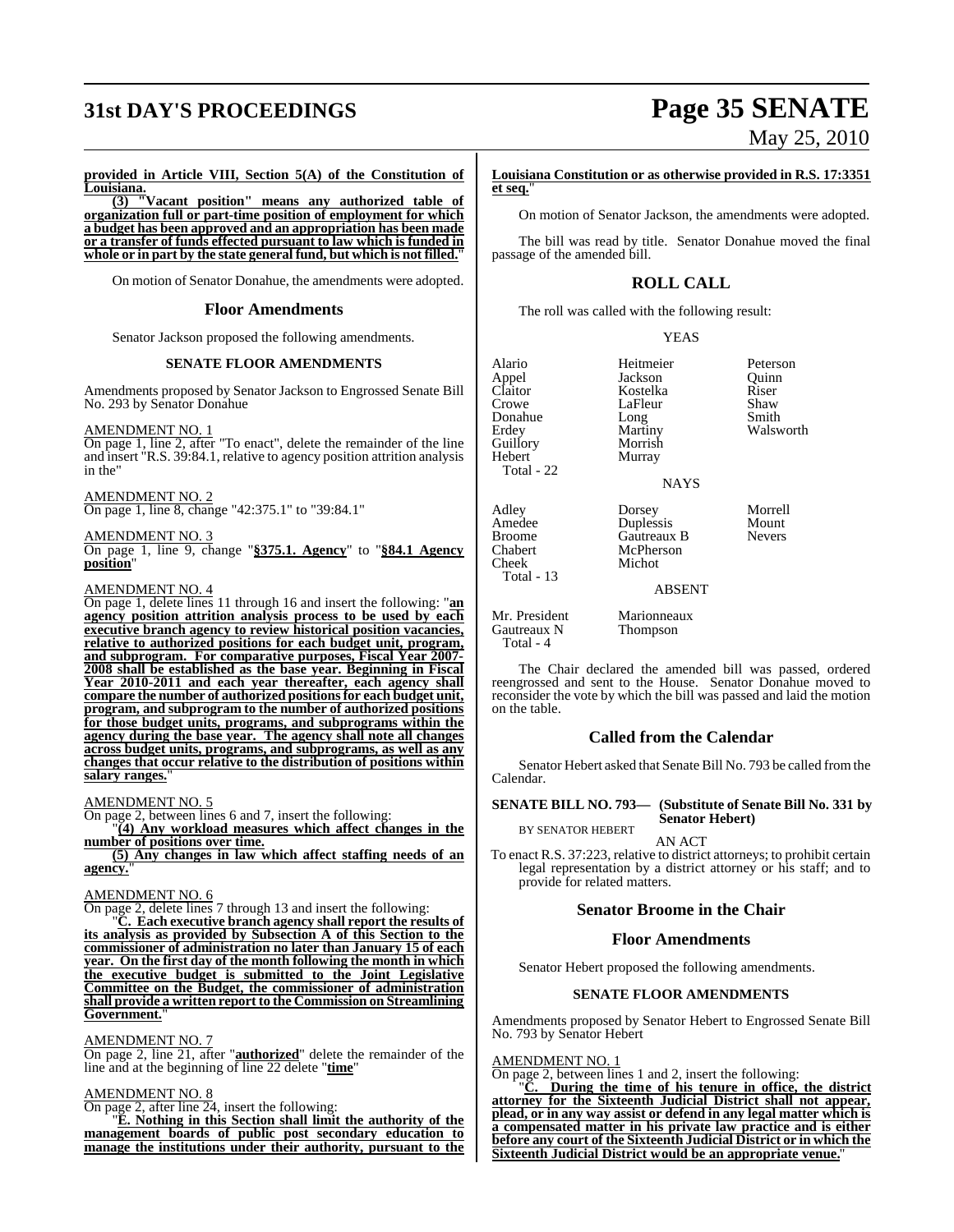AMENDMENT NO. 2

On page 2, delete line 2 and insert in lieu thereof "**D. Any attorney who violates Subsections A, B, or C of this**

**Section shall**"

Senator Hebert moved adoption of the amendments.

Senator Claitor objected.

## **ROLL CALL**

The roll was called with the following result:

#### YEAS

Adley Hebert Peterson Amedee Jackson Riser<br>
Appel LaFleur Shaw Broome Long Smith<br>
Chabert McPherson Walsworth Chabert McPherson<br>Cheek Morrell Duplessis Murray Total - 22

Heitmeier Quinn<br>
Iackson Riser LaFleur Shaw<br>Long Smith Morrell

Kostelka

Claitor **Gautreaux B** Martiny<br>
Crowe **Contract Contract Contract Accord Mount** Total - 6

## ABSENT

NAYS

Mr. President Gautreaux N Morrish<br>
Donahue Guillory Nevers Donahue Guillory Nevers<br>
Dorsey Marionneaux Thompson Erdey Total - 11

The Chair declared the amendments were adopted.

Marionneaux<br>Michot

#### **Floor Amendments**

Senator Adley proposed the following amendments.

#### **SENATE FLOOR AMENDMENTS**

Amendments proposed by Senator Adley to Engrossed Senate Bill No. 793 by Senator Hebert

AMENDMENT NO. 1 On page 1, line 8, after "**District**" insert "**and the Twenty-sixth Judicial District**"

AMENDMENT NO. 2 On page 1, line 14, after "**District**" insert "**and the Twenty-sixth Judicial District**"

On motion of Senator Adley, the amendments were adopted.

The bill was read by title. Senator Hebert moved the final passage of the amended bill.

## **ROLL CALL**

The roll was called with the following result:

### YEAS

Amedee Heitmeier<br>Appel Jackson Cheek Long Duplessis McPherson Total - 16

Adley Hebert Morrell Appel Jackson Peterson<br>Broome LaFleur Quinn Broome LaFleur Quinn<br>Cheek Long

# **Page 36 SENATE 31st DAY'S PROCEEDINGS**

#### **NAYS**

Alario Dorsey Nevers Chabert Gautreaux B Riser<br>Claitor Kostelka Shaw Kostelka Shaw<br>Martiny Smith Walsworth

ABSENT

Mr. President Guillory Morrish<br>
Erdey Marionneaux Thompson Gautreaux N Total - 8

Total - 15

Crowe Martiny<br>
Donahue Mount

Marionneaux<br>Michot

The Chair declared the amended bill failed to pass.

#### **Notice of Reconsideration**

Senator Hebert moved to reconsider on the next Legislative Day the vote by which the bill failed to pass.

#### **Rules Suspended**

Senator Mount asked for and obtained a suspension of the rules to revert to the Morning Hour.

#### **Messages from the House**

The following Messages from the House were received and read as follows:

#### **Message from the House**

#### **DISAGREEMENT TO HOUSE BILL**

May 25, 2010

To the Honorable President and Members of the Senate:

I am directed to inform your honorable body that the House of Representatives has refused to concur in the proposed Senate Amendment(s) to **House Bill No. 292** by Representative Greene, and ask the President to appoint on the part of the Senate a committee to confer with a like committee from the House on the disagreement.

> Respectfully submitted, ALFRED W. SPEER Clerk of the House of Representatives

#### **Message from the House**

#### **PASSED SENATE BILLS AND JOINT RESOLUTIONS**

May 25, 2010

To the Honorable President and Members of the Senate:

I am directed to inform your honorable body that the House of Representatives has finally passed the following Senate Bills and Joint Resolutions:

**SENATE BILL NO. 669—** BY SENATOR HEBERT

#### AN ACT

To amend and reenact R.S.  $22:1547(I)(2)$  and 1573(G) and to enact R.S. 22:1557(A)(4) and 1574, relative to insurance producers; to provide with respect to biannual renewal of surplus lines broker license; to provide for commissions; to provide for carry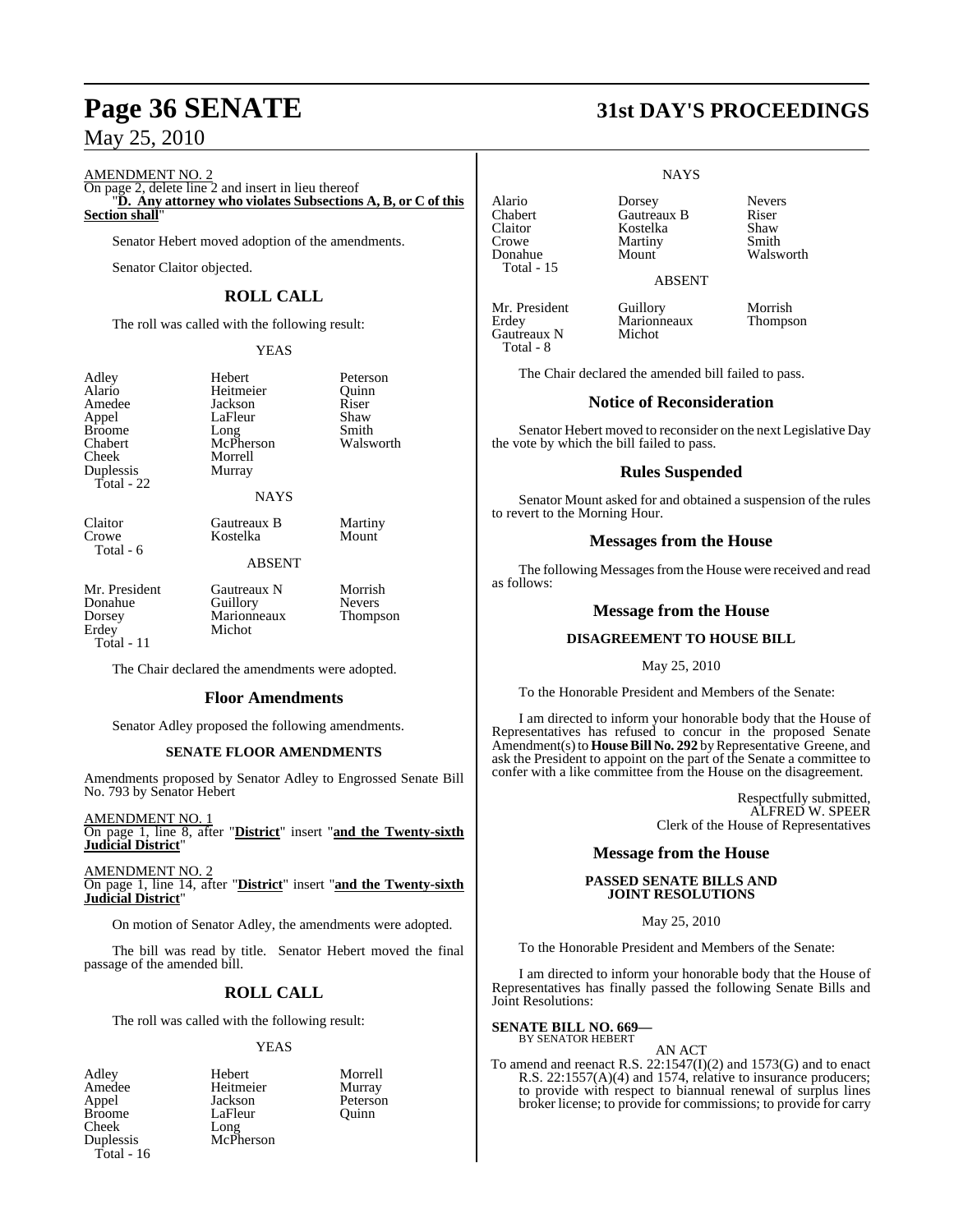# **31st DAY'S PROCEEDINGS Page 37 SENATE**

# May 25, 2010

forward of continuing education hours; to provide for producer training requirements to sell long-term care insurance; and to provide for related matters.

Reported with amendments.

#### **SENATE BILL NO. 503—** BY SENATOR CLAITOR

AN ACT To amend and reenact R.S. 15:1177(A)(1)(b), relative to judicial review of certain administrative actions; to provide that the Department of Public Safety and Corrections is the only proper party defendant involving the judicial review of department's administrative decisions; and to provide for related matters.

Reported with amendments.

#### **SENATE BILL NO. 590—** BY SENATOR MCPHERSON

AN ACT

To amend and reenact R.S. 37:2418(F)(2) and to enact R.S. 37:2418(F)(4), relative to physical therapist assistants; to provide for supervision requirements; and to provide for related matters.

Reported with amendments.

Respectfully submitted, ALFRED W. SPEER Clerk of the House of Representatives

#### **Message from the House**

#### **PASSED SENATE BILLS AND JOINT RESOLUTIONS**

May 25, 2010

To the Honorable President and Members of the Senate:

I am directed to inform your honorable body that the House of Representatives has finally passed the following Senate Bills and Joint Resolutions:

#### **SENATE BILL NO. 451—** BY SENATOR CHEEK

AN ACT

To amend and reenact R.S. 37:3200 and 3208(B) and to enact R.S. 37:3220 and 3221, relative to the Radiologic TechnologyBoard of Examiners; to provide for definitions; to provide for the issuance of permits and for certain clinical experience requirements; and to provide for related matters.

Reported without amendments.

#### **SENATE BILL NO. 467—** BY SENATOR LONG

AN ACT

To amend and reenact R.S. 46:285, relative to required training for child protection and foster care workers; to provide for deemed status for certain training; and to provide for related matters.

Reported without amendments.

#### **SENATE BILL NO. 386—** BY SENATOR CLAITOR

AN ACT

To amend and reenact R.S.  $49:222(B)(12)$ , relative to fees chargeable by secretary of state; to provide with respect to special fees; to provide with respect to requests for information which require a written response; and to provide for related matters.

Reported without amendments.

#### **SENATE BILL NO. 545—**

BY SENATOR ERDEY

AN ACT To amend and reenact R.S. 37:1314(A), relative to the Clinical Laboratory Personnel Committee; to provide with respect to certain conditions required for membership of certain members of the committee; and to provide for related matters.

Reported without amendments.

# **SENATE BILL NO. 664—** BY SENATOR HEBERT

AN ACT

To enact R.S. 22:1123(E), relative to medical necessity review organizations; to provide for required notifications to the commissioner of insurance upon changes in fact or circumstance; and to provide for related matters.

Reported without amendments.

## **SENATE BILL NO. 665—**

BY SENATOR HEBERT

AN ACT To repeal R.S. 22:332(A)(5), relative to foreign and alien insurers; to repeal the requirement of filing of policies and applications when applying for a certificate of authority; and to provide for related matters.

Reported without amendments.

**SENATE BILL NO. 666—** BY SENATOR HEBERT

AN ACT

To amend and reenact R.S. 22:243(D)(1) and 251, relative to health maintenance organizations; to provide with respect to the filing of articles of incorporation of health maintenance organizations in the office of the secretary of state; to provide for the retention of original records; and to provide for related matters.

Reported without amendments.

**SENATE BILL NO. 667—** BY SENATOR HEBERT

- AN ACT
- To amend and reenact R.S. 22:1267(A), relative to commercial insurance; to provide with respect to the cancellation and renewal of commercial automobile insurance policies; and to provide for related matters.

Reported without amendments.

#### **SENATE BILL NO. 672—** BY SENATOR HEBERT

AN ACT

To enact R.S. 22:1911, relative to unauthorized insurers; to provide for accessto the records of certain insureds by the commissioner of insurance; to provide for penalties; and to provide for related matters.

Reported without amendments.

Respectfully submitted, ALFRED W. SPEER Clerk of the House of Representatives

#### **Message from the House**

#### **CONCURRING IN SENATE CONCURRENT RESOLUTIONS**

#### May 25, 2010

To the Honorable President and Members of the Senate: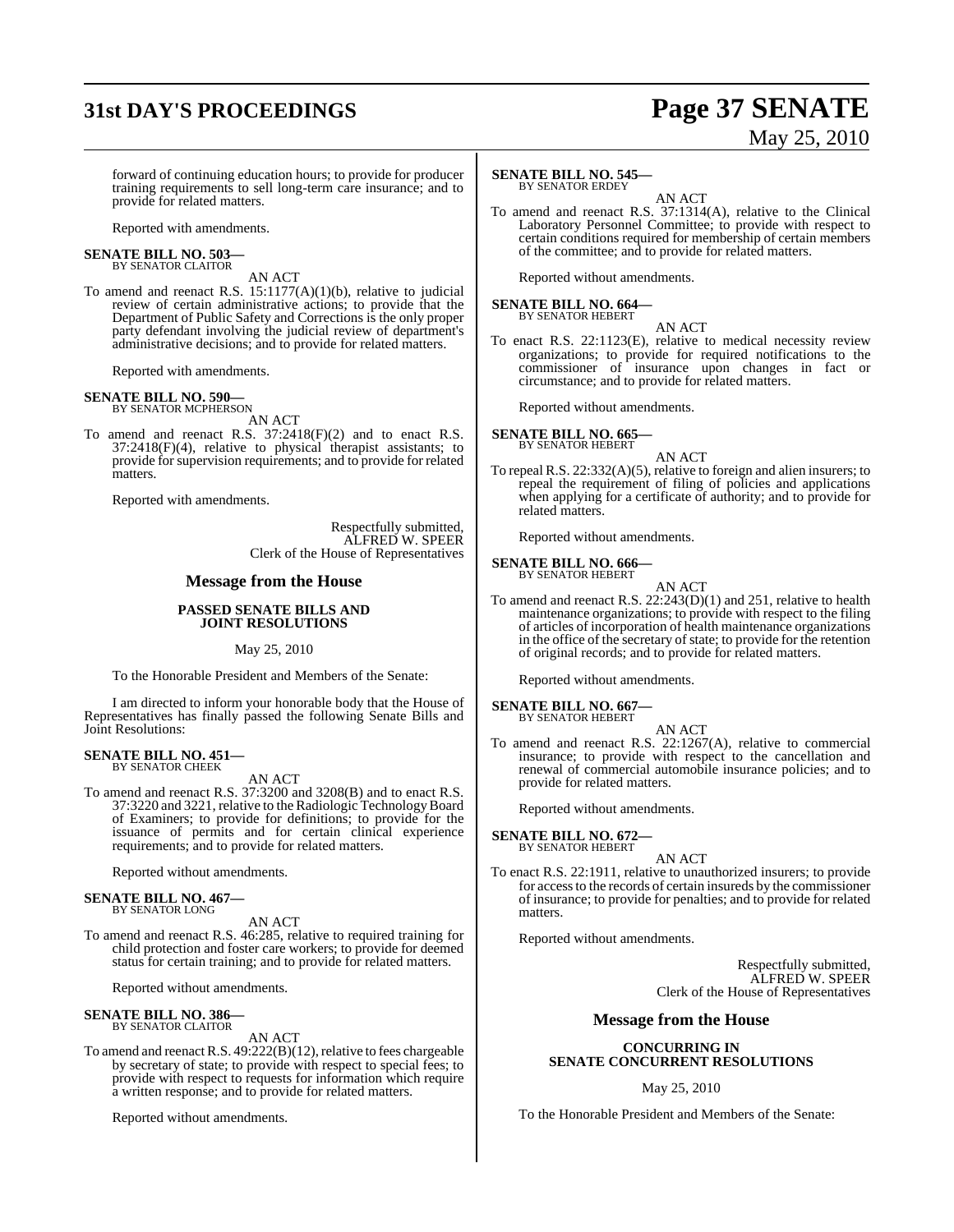# **Page 38 SENATE 31st DAY'S PROCEEDINGS**

## May 25, 2010

I am directed to inform your honorable body that the House of Representatives has finally concurred in the following Senate Concurrent Resolutions:

#### **SENATE CONCURRENT RESOLUTION NO. 12—** BY SENATOR MOUNT

A CONCURRENT RESOLUTION

To recognize the distinct group of legislators representing in whole or in part the parishes of Allen, Beauregard, Cameron, Calcasieu, Jefferson Davis and Vernon as the Southwest Legislative Delegation.

Reported with amendments.

#### **SENATE CONCURRENT RESOLUTION NO. 17—** BY SENATOR DONAHUE

A CONCURRENT RESOLUTION

To direct the Louisiana Sentencing Commission to complete its work and provide the legislature with recommendations during the 2010 Regular Session that will improve public safety and be cost-effective to taxpayers.

Reported with amendments.

Respectfully submitted, ALFRED W. SPEER Clerk of the House of Representatives

#### **Message from the House**

#### **CONCURRING IN SENATE CONCURRENT RESOLUTIONS**

#### May 25, 2010

To the Honorable President and Members of the Senate:

I am directed to inform your honorable body that the House of Representatives has finally concurred in the following Senate Concurrent Resolutions:

# **SENATE CONCURRENT RESOLUTION NO. 23—** BY SENATOR N. GAUTREAUX

A CONCURRENT RESOLUTION

To memorialize the Congress of the United States to remove the financial eligibility requirements for patients stricken with amyotrophic lateral sclerosis to be approved to receive Medicaid.

Reported without amendments.

#### **SENATE CONCURRENT RESOLUTION NO. 14—** BY SENATOR N. GAUTREAUX

A CONCURRENT RESOLUTION

To memorialize the United States Congress to take necessary actions to promptly consider and pass the New Alternative Transportation to Give Americans Solutions Act of 2009 (H.R. 1835 and S. 1408) and to urge each member of the Louisiana congressional delegation to express their support for the Act by becoming a cosponsor.

Reported without amendments.

#### **SENATE CONCURRENT RESOLUTION NO. 55—**

#### BY SENATOR WALSWORTH A CONCURRENT RESOLUTION

To authorize and direct the Department of Public Safety and Corrections to imprint "Louisiana Bicentennial 1812-2012" on the license plates for private passenger motor vehicles and to

issue such plates not later than January 3, 2011, through December 31, 2012, or until the Department of Public Safety and Corrections depletes its inventory of such plates.

Reported without amendments.

#### **SENATE CONCURRENT RESOLUTION NO. 89—**

BY SENATOR MURRAY A CONCURRENT RESOLUTION

To urge and request Louisiana law firms, law departments, and courts to execute the Louisiana State Bar Association Statement of Diversity Principles.

Reported without amendments.

#### **SENATE CONCURRENT RESOLUTION NO. 91—** BY SENATOR BROOME

A CONCURRENT RESOLUTION To recognize May 2010 as National Skin Cancer Awareness Month.

Reported without amendments.

#### **SENATE CONCURRENT RESOLUTION NO. 92—** BY SENATOR BROOME

A CONCURRENT RESOLUTION

To declare October 1, 2010, as World Peace Day in the state of Louisiana.

Reported without amendments.

Respectfully submitted, ALFRED W. SPEER Clerk of the House of Representatives

#### **Mr. President in the Chair**

#### **Introduction of Senate Resolutions**

Senator Broome asked for and obtained a suspension of the rules to read Senate Resolutions a first and second time.

# **SENATE RESOLUTION NO. 96—** BY SENATORS PETERSON, LAFLEUR AND MORRELL

A RESOLUTION To commend Tulane University for a tradition of academic

excellence and to designate Wednesday, May 26, 2010, as "Tulane University Day at the Louisiana Senate".

On motion of Senator Peterson the resolution was read by title and adopted.

**SENATE RESOLUTION NO. 97—**

#### BY SENATOR AMEDEE A RESOLUTION

To commend Alexander Charles Adams of Vacherie, Louisiana on his admission to the American Chapter of Mensa International.

On motion of Senator Amedee the resolution was read by title and adopted.

# **SENATE RESOLUTION NO. 98—** BY SENATORS QUINN AND DONAHUE

A RESOLUTION

To commend Kelly Bernard on her reign as Miss Louisiana's Outstanding Teen for 2009, and to recognize Wednesday, May 26, 2010, as Miss Louisiana Organization Day at the Louisiana State Capitol.

The resolution was read by title and placed on the Calendar for a second reading.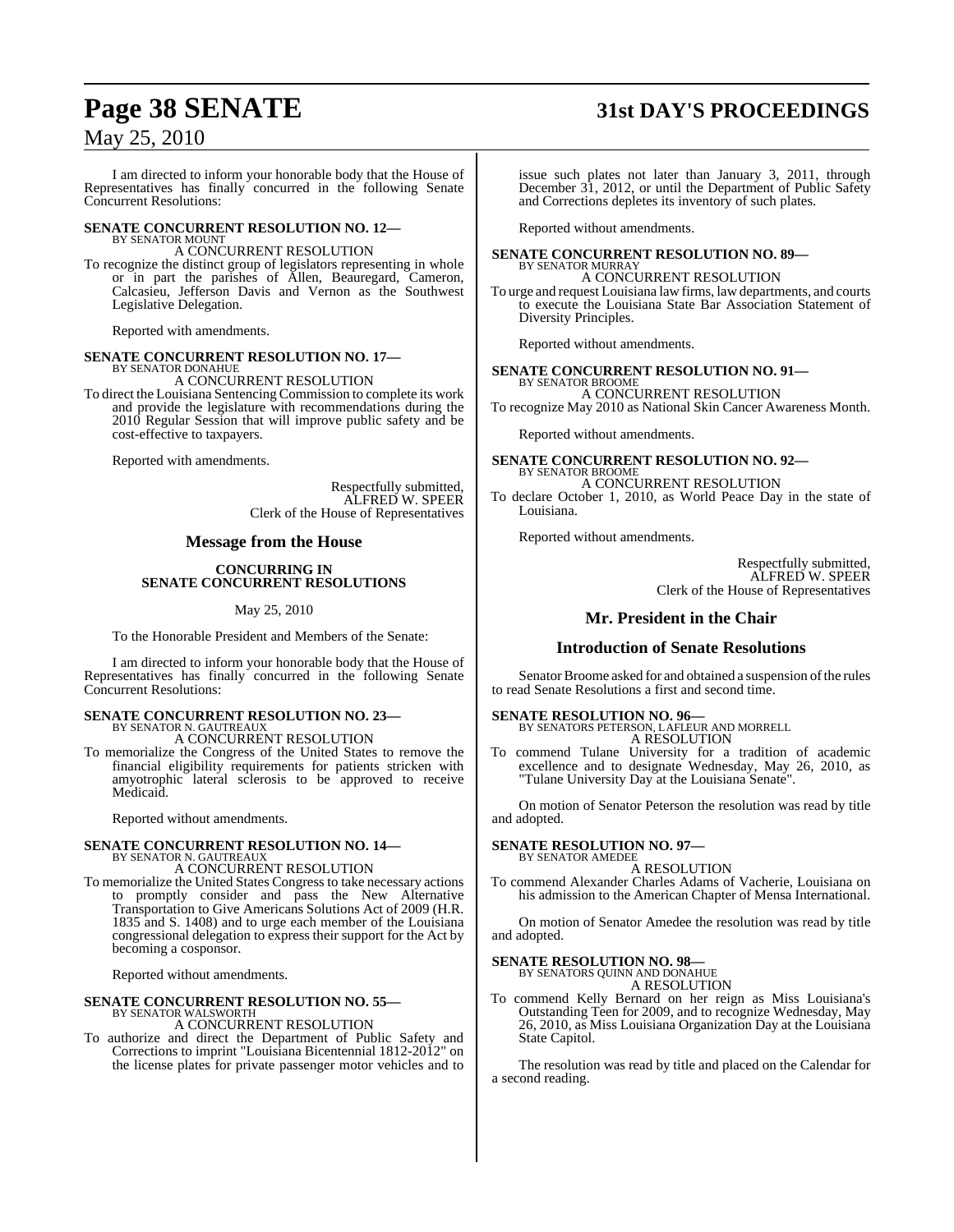# **31st DAY'S PROCEEDINGS Page 39 SENATE**

# May 25, 2010

### **Messages from the House**

The following Messages from the House were received and read as follows:

#### **Message from the House**

#### **ASKING CONCURRENCE IN HOUSE BILLS AND JOINT RESOLUTIONS**

May 25, 2010

To the Honorable President and Members of the Senate:

I am directed to inform your honorable body that the House of Representatives has finally passed and asks your concurrence in the following House Bills and Joint Resolutions:

| HB No. 520  | HB No. 543  | HB No. 1290 |
|-------------|-------------|-------------|
| HB No. 1409 | HB No. 544  | HB No. 1264 |
| HB No. 1334 | HB No. 1000 | HB No. 1396 |

Respectfully submitted, ALFRED W. SPEER Clerk of the House of Representatives

#### **House Bills and Joint Resolutions on First Reading**

# **HOUSE BILL NO. 520—** BY REPRESENTATIVE THIBAUT

AN ACT

To amend and reenact R.S. 15:1096.2 and to repeal R.S. 15:1093.2, relative to the Tri-Parish Juvenile Justice District; to provide for additional purposes and authority; to authorize the board of commissioners to enter into certain cooperative endeavor agreements; to provide for the expenditure of funds and payment of costs and expenses; to repeal provisions applying the additional purposes and authority statewide; and to provide for related matters.

The bill was read by title and placed on the Calendar for a second reading.

# **HOUSE BILL NO. 543—** BY REPRESENTATIVE BARRAS

AN ACT

To repeal Part V of Chapter 3 of Title 25 of the Louisiana Revised Statutes of 1950, comprised of R.S. 25:291 through 294, relative to the Iberia Parish Law Library Commission; to repeal such commission and the powers, rights, and duties of such commission; to provide for the transfer of any obligations, property, records, and employees of the commission; to provide for use of the monies of the commission; and to provide for related matters.

The bill was read by title and placed on the Calendar for a second reading.

# **HOUSE BILL NO. 544—** BY REPRESENTATIVE PUGH

AN ACT

To amend and reenact R.S. 33:3813.2(C)(2), relative to Tangipahoa Parish; to provide relative to the Tangipahoa Water District; to increase the amount of per diem paid to members of the governing board; and to provide for related matters.

The bill was read by title and placed on the Calendar for a second reading.

#### **HOUSE BILL NO. 1000—**

BY REPRESENTATIVE WADDELL AN ACT

To enact R.S.  $17:3048.1(B)(5)$ , relative to eligible schools for the use of Taylor Opportunity Program for Students Opportunity, Performance, and Honors awards; to provide relative to the use of such an award by a student to pursue specified skill or occupational training at certain schools having a valid and current certificate of registration issued by the Louisiana State Board of Cosmetology and proprietary schools having a valid and current license issued by the Board of Regents; to provide conditions; to provide relative to award amounts at such schools; to provide limitations; to provide effectiveness; to provide an effective date; and to provide for related matters.

The bill was read by title and placed on the Calendar for a second reading.

#### **HOUSE BILL NO. 1264—**

BY REPRESENTATIVE LAFONTA

- AN ACT
- To enact R.S. 14:56.5, relative to damage to property; to create the crime of criminal damage to historic buildings and landmarks by defacing with graffiti; to provide for penalties; to provide for definitions; and to provide for related matters.

The bill was read by title and placed on the Calendar for a second reading.

#### **HOUSE BILL NO. 1290—** BY REPRESENTATIVE AUBERT

AN ACT

To enact R.S. 33:423.20, relative to the power of an elected chief of police in certain municipalities; to provide that the police chief shall appoint, promote, discipline, and discharge police personnel subject to limitations; and to provide for related matters.

The bill was read by title and placed on the Calendar for a second reading.

#### **HOUSE BILL NO. 1334—**

BY REPRESENTATIVE LAMBERT AN ACT

To amend and reenact the heading of Subpart L of Part VII of Chapter 1 of Title 56 of the Louisiana Revised Statutes of 1950 and R.S. 56:638.1 through 638.5 and to repeal R.S. 56:57.2, as enacted by Act No. 283 of the 1987 Regular Session of the Legislature and as enacted by Act No. 891 of the 1987 Regular Session of the Legislature and R.S. 56:57.4, relative to fishery management, conservation, and sustainability; to provide that the Wildlife and Fisheries Commission is responsible for management of all fisheries in the state; to repeal the prohibition on state enforcement of federal laws relative to turtle excluder devices; to repeal the prohibition on state enforcement of federal laws relative to fish excluder devices; and to provide for related matters.

The bill was read by title and placed on the Calendar for a second reading.

# **HOUSE BILL NO. 1396—** BY REPRESENTATIVE BURRELL

AN ACT

To enact R.S. 17:440.1, relative to school employees; to require first aid training for public school employees; to provide for policies adopted by each city, parish, and other local public school board relative to such requirement; and to provide for related matters.

The bill was read by title and placed on the Calendar for a second reading.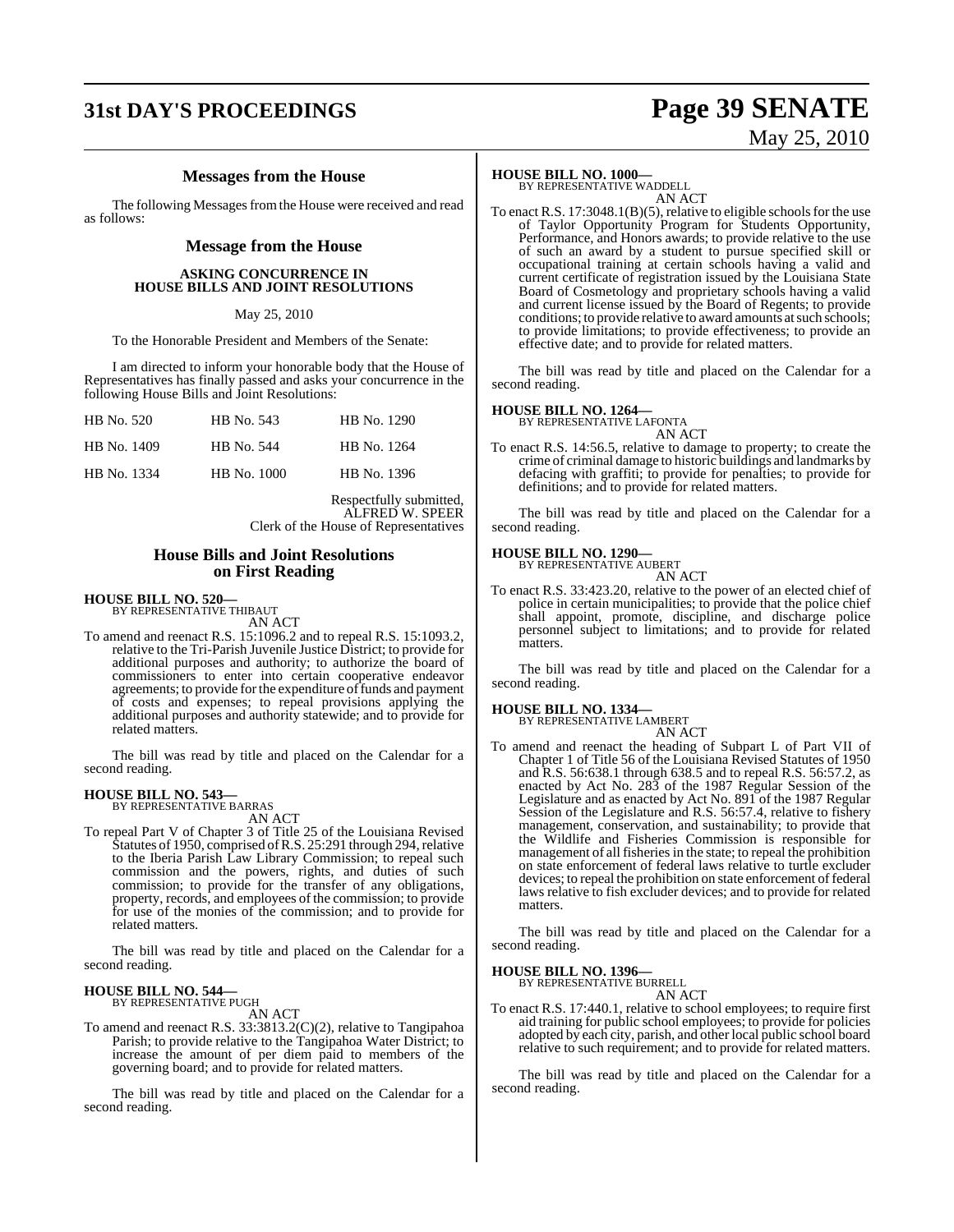# **Page 40 SENATE 31st DAY'S PROCEEDINGS**

## May 25, 2010

# **HOUSE BILL NO. 1409—** BY REPRESENTATIVE GIROD JACKSON

AN ACT

To amend and reenact R.S. 33:4762(D), relative to notices for demolition or removal of buildings; to provide that notice of demolition or removal of a building is de facto proof that a building is more than fifty percent damaged; and to provide for related matters.

The bill was read by title and placed on the Calendar for a second reading.

#### **Messages from the House**

The following Messages from the House were received and read as follows:

#### **Message from the House**

#### **ASKING CONCURRENCE IN HOUSE CONCURRENT RESOLUTIONS**

#### May 25, 2010

To the Honorable President and Members of the Senate:

I am directed to inform your honorable body that the House of Representatives has finally passed and asks your concurrence in the following House Concurrent Resolutions:

| HCR No. 9          | $HCR$ No. 94       | <b>HCR No. 121</b> |
|--------------------|--------------------|--------------------|
| <b>HCR No. 194</b> | <b>HCR No. 195</b> | <b>HCR No. 196</b> |
| <b>HCR No. 197</b> | <b>HCR No. 198</b> | <b>HCR No. 199</b> |

HCR No. 200

Respectfully submitted, ALFRED W. SPEER Clerk of the House of Representatives

#### **House Concurrent Resolutions**

Senator Mount asked for and obtained a suspension of the rules to read House Concurrent Resolutions a first and second time.

#### **HOUSE CONCURRENT RESOLUTION NO. 9—** BY REPRESENTATIVE RICHMOND

A CONCURRENT RESOLUTION

To direct the Louisiana State Law Institute to study and make recommendations for the revision of the laws regarding criminal procedure, the preservation of forensic evidence, confessions and admissions, the code of evidence, and all other issues regarding the finality and accuracy of criminal convictions.

The resolution was read by title and referred by the President to the Committee on Judiciary B.

#### **HOUSE CONCURRENT RESOLUTION NO. 94—** BY REPRESENTATIVE RICHARD

A CONCURRENT RESOLUTION

To suspend until sixty days after final adjournment of the 2011 Regular Session of the Legislature of Louisiana the provisions of Part II of Chapter 11-A of Title 37 of the Louisiana Revised Statutes of 1950, relative to Direct Service Workers; to suspend the provisions of Sections 9201 through 9293 of Chapter 92 of Part I of Title 48 of the Louisiana Administrative Code, relative to the Direct Service Worker Registry; and to urge the Department of Health and Hospitals to establish a stakeholder workgroup.

The resolution was read by title and placed on the Calendar for a second reading.

## **HOUSE CONCURRENT RESOLUTION NO. 121—** BY REPRESENTATIVE FANNIN A CONCURRENT RESOLUTION

To amend and readopt Joint Rule No. 17(F) of the Joint Rules of the Senate and House of Representatives and to repeal Joint Rule No. 17(G) of the Joint Rules of the Senate and House of Representatives, to provide for certain definitions and for the applicability of the requirement of the nongovernmental entity funding request form.

The resolution was read by title and referred by the President to the Committee on Senate and Governmental Affairs.

## **HOUSE CONCURRENT RESOLUTION NO. 194—** BY REPRESENTATIVE ROSALIND JONES A CONCURRENT RESOLUTION

To authorize and request the Judicial Council of the Supreme Court of Louisiana to study the feasibility and necessity of statewide uniformity of jurisdictional amounts in city courts and to make recommendations to the Legislature of Louisiana prior to the 2012 Regular Session of the Legislature.

The resolution was read by title and referred by the President to the Committee on Judiciary B.

## **HOUSE CONCURRENT RESOLUTION NO. 195—** BY REPRESENTATIVE ROSALIND JONES A CONCURRENT RESOLUTION

To authorize and request the Department of Public Safety and Corrections to evaluate the number of work release beds available in this state at the federal, state, and local levels, to make recommendations to provide for more effective reentry programs regarding work release, and to report its findings to the Legislature of Louisiana prior to the convening of the 2012 Regular Session.

The resolution was read by title. Senator Thompson moved to concur in the House Concurrent Resolution.

### **ROLL CALL**

The roll was called with the following result:

#### YEAS

| Mr. President<br>Alario<br>Appel<br><b>Broome</b><br>Chabert<br>Donahue<br>Dorsey<br>Duplessis<br>Hebert<br>Total - $25$ | Heitmeier<br>Jackson<br>Kostelka<br>Long<br>Martiny<br>McPherson<br>Michot<br>Morrish<br>Mount<br><b>NAYS</b> | Murray<br><b>Nevers</b><br>Riser<br>Shaw<br>Smith<br>Thompson<br>Walsworth |
|--------------------------------------------------------------------------------------------------------------------------|---------------------------------------------------------------------------------------------------------------|----------------------------------------------------------------------------|
| Total - 0                                                                                                                | ABSENT                                                                                                        |                                                                            |
| Adley<br>Amedee<br>Cheek<br>Claitor<br>Crowe<br>Total - 14                                                               | Erdey<br>Gautreaux B<br>Gautreaux N<br>Guillory<br>LaFleur                                                    | Marionneaux<br>Morrell<br>Peterson<br>Ouinn                                |

The Chair declared the Senate concurred in the House Concurrent Resolution and ordered it returned to the House.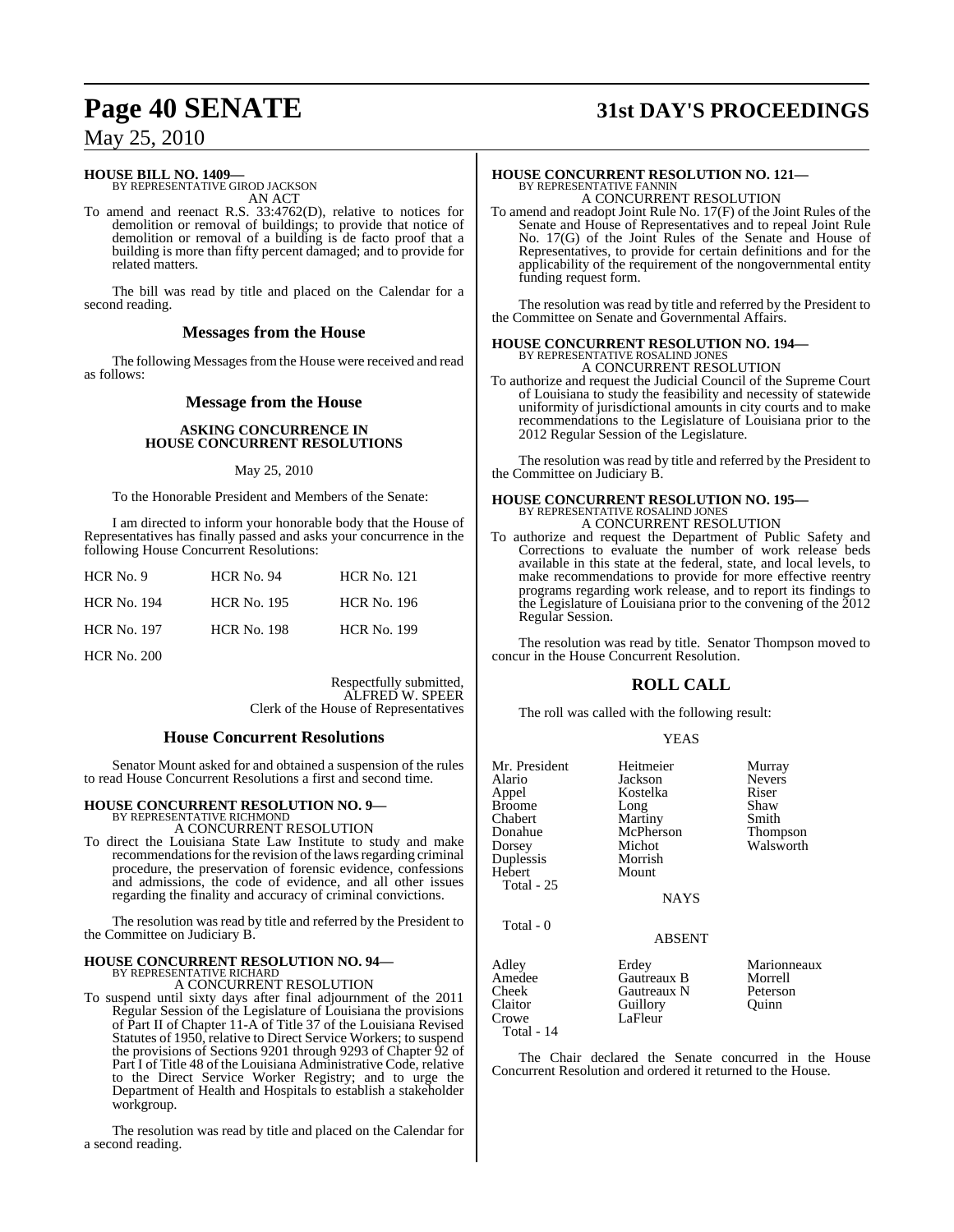# **31st DAY'S PROCEEDINGS Page 41 SENATE**

#### **HOUSE CONCURRENT RESOLUTION NO. 196—**

BY REPRESENTATIVE MILLS A CONCURRENT RESOLUTION

To urge and request the Louisiana State Board of Nursing, the Louisiana Department of Public Safety and Corrections, the Louisiana Bureau of Criminal Identification and Information, the Louisiana Department of Social Services, the Louisiana District Attorneys Association, and the Louisiana Sheriffs' Association to study the means by which the Louisiana State Board of Nursing may obtain access to investigative records so as to fulfill the statutory mandate to protect the citizens of Louisiana.

The resolution was read by title. Senator Hebert moved to concur in the House Concurrent Resolution.

#### **ROLL CALL**

The roll was called with the following result:

#### YEAS

| Mr. President | Heitmeier   | Murray          |
|---------------|-------------|-----------------|
| Alario        | Jackson     | <b>Nevers</b>   |
| Appel         | Kostelka    | Peterson        |
| <b>Broome</b> | Long        | Riser           |
| Chabert       | Martiny     | Shaw            |
| Donahue       | McPherson   | Smith           |
| Dorsey        | Michot      | <b>Thompson</b> |
| Duplessis     | Morrish     | Walsworth       |
| Hebert        | Mount       |                 |
| Total - 26    |             |                 |
|               | <b>NAYS</b> |                 |
| Total - 0     |             |                 |

#### ABSENT

| Adley<br>Amedee | Erdey<br>Gautreaux B | Marionneaux<br>Morrell |
|-----------------|----------------------|------------------------|
| Cheek           | Gautreaux N          | Ouinn                  |
| Claitor         | Guillory             |                        |
| Crowe           | LaFleur              |                        |
| Total - $13$    |                      |                        |

The Chair declared the Senate concurred in the House Concurrent Resolution and ordered it returned to the House.

# **HOUSE CONCURRENT RESOLUTION NO. 197—** BY REPRESENTATIVE HARRISON

A CONCURRENT RESOLUTION

To urge and request each public institution of postsecondary education to report annually certain information to the House Committee on Education and the Senate Committee on Education and on its website.

The resolution was read by title. Senator Chabert moved to concur in the House Concurrent Resolution.

#### **ROLL CALL**

The roll was called with the following result:

#### YEAS

Mr. President Heitmeier Murray<br>Alario Jackson Nevers Alario Jackson Nevers Broome Long Riser<br>
Chabert Martiny Shaw Chabert Martiny Shaw Donahue McPherson<br>Dorsey Michot Dorsey Michot Thompson Hebert Total - 26

Kostelka Peterson<br>Long Riser Morrish Walsworth

# May 25, 2010

**NAYS** 

#### ABSENT

Adley Erdey Marionneaux<br>Amedee Gautreaux B Morrell Amedee Gautreaux B Morrel<br>Cheek Gautreaux N Ouinn Cheek Gautreaux N<br>Claitor Guillory Claitor Guillory<br>Crowe LaFleur LaFleur

Total - 0

Total - 13

The Chair declared the Senate concurred in the House Concurrent Resolution and ordered it returned to the House.

#### **HOUSE CONCURRENT RESOLUTION NO. 198—**

BY REPRESENTATIVE HARRISON A CONCURRENT RESOLUTION

To urge and request the State Board of Elementary and Secondary Education to study issues relative to partnerships by local public school boards with private entities to provide certain ancillary services, including how cost savings derived from such partnerships could be used to improve instructional and technological services for students, and to submit a written report of findings, including any recommendations for related legislation, to the House Committee on Education and the Senate Committee on Education not later than sixty days prior to the beginning of the 2011 Regular Session of the Legislature.

The resolution was read by title. Senator Chabert moved to concur in the House Concurrent Resolution.

#### **ROLL CALL**

The roll was called with the following result:

#### YEAS

Mr. President Hebert Murray<br>Alario Heitmeier Nevers Alario Heitmeier<br>Appel Jackson Appel Jackson Peterson Chabert Long Shaw<br>Claitor McPherson Smith Claitor McPherson<br>Donahue Michot Donahue Michot Thompson Duplessis Mount Total - 26

Total - 0

Kostelka Riser<br>Long Shaw Walsworth

NAYS

#### ABSENT

| Adley        | Gautreaux B | Martiny |
|--------------|-------------|---------|
| Amedee       | Gautreaux N | Morrell |
| Cheek        | Guillory    | Ouinn   |
| Crowe        | LaFleur     |         |
| Erdev        | Marionneaux |         |
| Total - $13$ |             |         |
|              |             |         |

The Chair declared the Senate concurred in the House Concurrent Resolution and ordered it returned to the House.

#### **HOUSE CONCURRENT RESOLUTION NO. 199—** BY REPRESENTATIVE BURRELL

A CONCURRENT RESOLUTION

To urge and request the city of Shreveport to postpone the closure of the railroad crossings in an effort to afford the citizens of Shreveport the opportunity to voice their concerns or submit public comment to the city of Shreveport with regard to certain railroad closures.

On motion of Senator Jackson the resolution was read by title and returned to the Calendar, subject to call.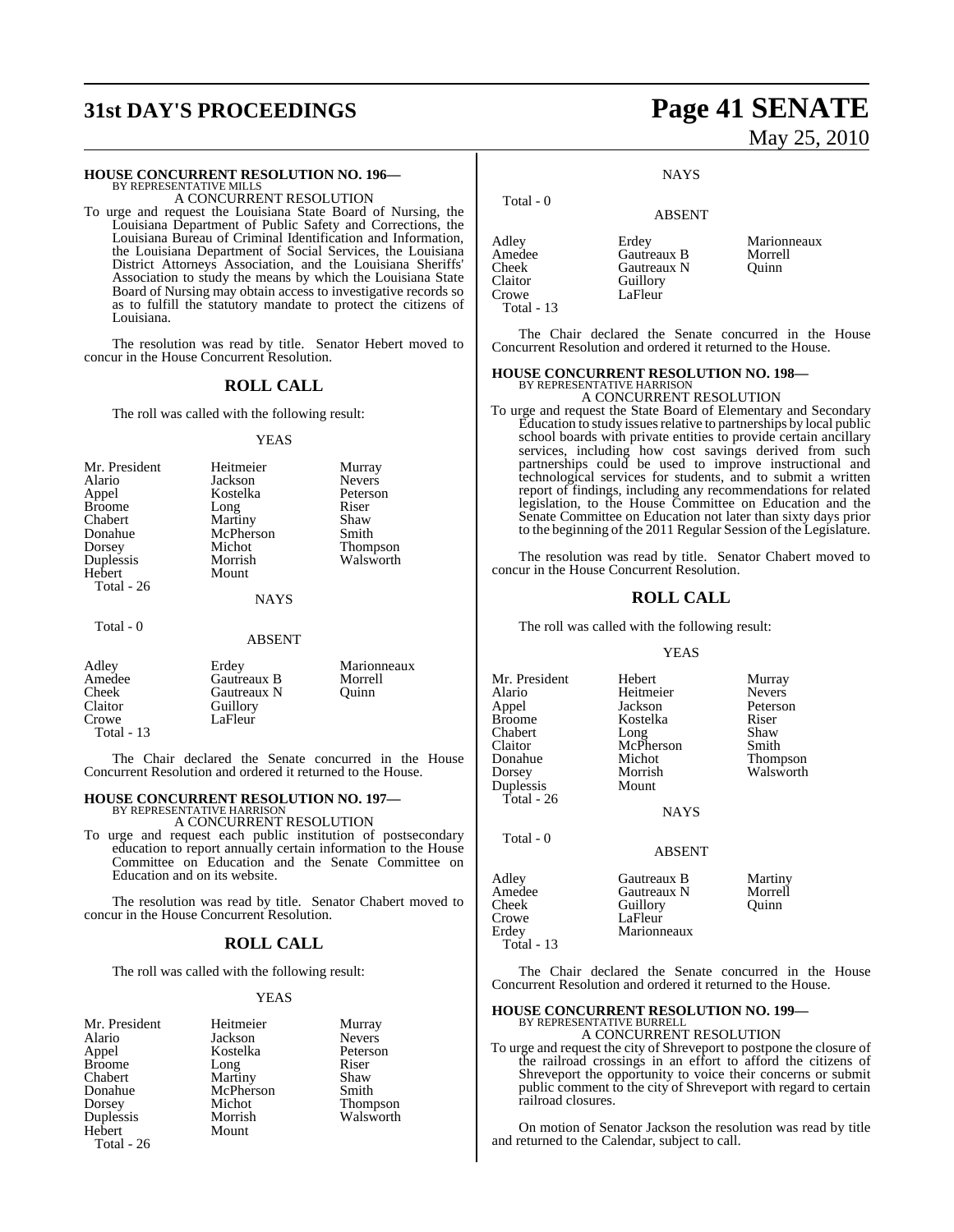### **HOUSE CONCURRENT RESOLUTION NO. 200—**

BY REPRESENTATIVE HOFFMANN A CONCURRENT RESOLUTION

To recognize Wednesday, June 2, 2010, as Pro-Life Day at the Louisiana State Capitol and to commend the state's pregnancy resource centers, adoption agencies, and maternity homes.

The resolution was read by title. Senator Long moved to concur in the House Concurrent Resolution.

## **ROLL CALL**

The roll was called with the following result:

#### YEAS

Mr. President Hebert Mount<br>Alario Heitmeier Murray Alario Heitmeier Murray Appel Jackson Nevers<br>Broome Kostelka Peterson Broome Kostelka Peters<br>Chabert Long Riser Claitor Martiny Shaw<br>
Donahue McPherson Smith Donahue McPherson<br>Dorsey Michot Duplessis Total - 27

Total - 0

Long Michot Thompson<br>
Morrish Walsworth

NAYS

#### ABSENT

| Adley      | Erdev       | LaFleur     |
|------------|-------------|-------------|
| Amedee     | Gautreaux B | Marionneaux |
| Cheek      | Gautreaux N | Morrell     |
| Crowe      | Guillory    | Ouinn       |
| Total - 12 |             |             |

The Chair declared the Senate concurred in the House Concurrent Resolution and ordered it returned to the House.

#### **Rules Suspended**

Senator Peterson asked for and obtained a suspension of the rules to recall Senate Bill No. 583 from the Committee on Senate and Governmental Affairs.

#### **SENATE BILL NO. 583** BY SENATOR PETERSON

AN ACT

To enact R.S. 42:6.1(E), relative to open meetings law; to provide an exception to open meetings law for certain gatherings of municipal and parish governing authorities; and to provide for related matters.

On motion of Senator Peterson the bill was read by title and withdrawn from the files of the Senate.

#### **Motion to Make Special Order**

#### **HOUSE BILL NO. 1033—**

BY REPRESENTATIVES HOFFMANN, AUSTIN BADON, HENRY BURNS,<br>TIM BURNS, CARMODY, CARTER, CHAMPAGNE, CONNICK,<br>GISCLAIR, HARDY, KATZ, LABRUZZO, LIGI, NOWLIN, ROBIDEAUX,<br>SIMON, SMILEY, WILLIAMS, AND WOOTON AND SENATORS APPEL,<br>DONA AN ACT

To amend and reenact R.S. 17:10.1(B) and (C), Subpart A of Part II of Chapter 39 of Title 17 of the Louisiana Revised Statutes of 1950, to be comprised of R.S. 17:3881 through 3886, Subpart C of Part II of Chapter 39 of Title 17 of the Louisiana Revised Statutes of 1950, to be comprised ofR.S. 17:3901 through 3905, R.S. 17:3997(D), to enact R.S. 17:10.1(D), and to repeal Subpart B of Part II of Chapter 39 of Title 17 of the Louisiana Revised Statutes of 1950, comprised of R.S. 17:3891 through 3895, relative to professional employee quality development; to

# **Page 42 SENATE 31st DAY'S PROCEEDINGS**

provide for evaluation programs for teachers and administrators; to provide for program purposes and definitions; to provide for local evaluation plans and elements required for such plans; to provide relative to the powers and duties of the State Board of Elementary and Secondary Education and local school boards; to provide for an advisory committee to make recommendations relative to the development of a value-added assessment model; to require the state superintendent of education to make certain information available to the public; to provide conditions for the issuance of teacher and higher level certificates; to delete requirements relative to informal evaluations; to require reporting; to provide for applicability; to provide for effectiveness; to repeal provisions relative to the Teacher Assistance and Assessment Program; and to provide for related matters.

On motion of Senator Nevers House Bill No. 1033, which is on Third Reading and Final Passage, was made Special Order ofthe Day No. 1 on Wednesday, May 26, 2010.

### **Privilege Report of the Committee on Senate and Governmental Affairs**

#### **ENROLLMENTS**

Senator Kostelka, Chairman on behalf of the Committee on Senate and Governmental Affairs, submitted the following report:

May 25, 2010

To the President and Members of the Senate:

I am directed by your Committee on Senate and Governmental Affairs to submit the following report:

The following Senate Bills have been properly enrolled:

#### **SENATE BILL NO. 3—** BY SENATOR MARTINY

AN ACT

To amend and reenact R.S. 13:5107(D)(2), relative to service of citation and process; to clarify dismissal of a suit for failure to request service; and to provide for related matters.

#### **SENATE BILL NO. 303—** BY SENATOR LONG

AN ACT

To enact R.S. 37:2804(K), relative to the powers and duties of the Louisiana Board of Chiropractic Examiners; to provide for the power to enter into certain transactions involving immovable property; to provide for the authority of the board to borrow funds; and to provide for related matters.

#### **SENATE BILL NO. 412—** BY SENATOR DONAHUE

AN ACT

To enact Part XI-A of Chapter 1 of Subtitle I of Title 39 of the Louisiana Revised Statutes of 1950, to be comprised of R.S. 39:332.1, relative to property control; to create the State Buildings and Lands Highest and Best Use Advisory Group; to provide for duties and responsibilities; to provide for an effective date; and to provide for related matters.

#### **SENATE BILL NO. 214—**

BY SENATOR MOUNT AND REPRESENTATIVE KATZ AN ACT

To amend and reenact R.S. 37:793(G) and to enact R.S. 37:793(B)(5), relative to the administration of nitrous oxide inhalation analgesia; to provide for the administration of nitrous oxide inhalation analgesia by certain dental hygienists; to provide for a permit; and to provide for related matters.